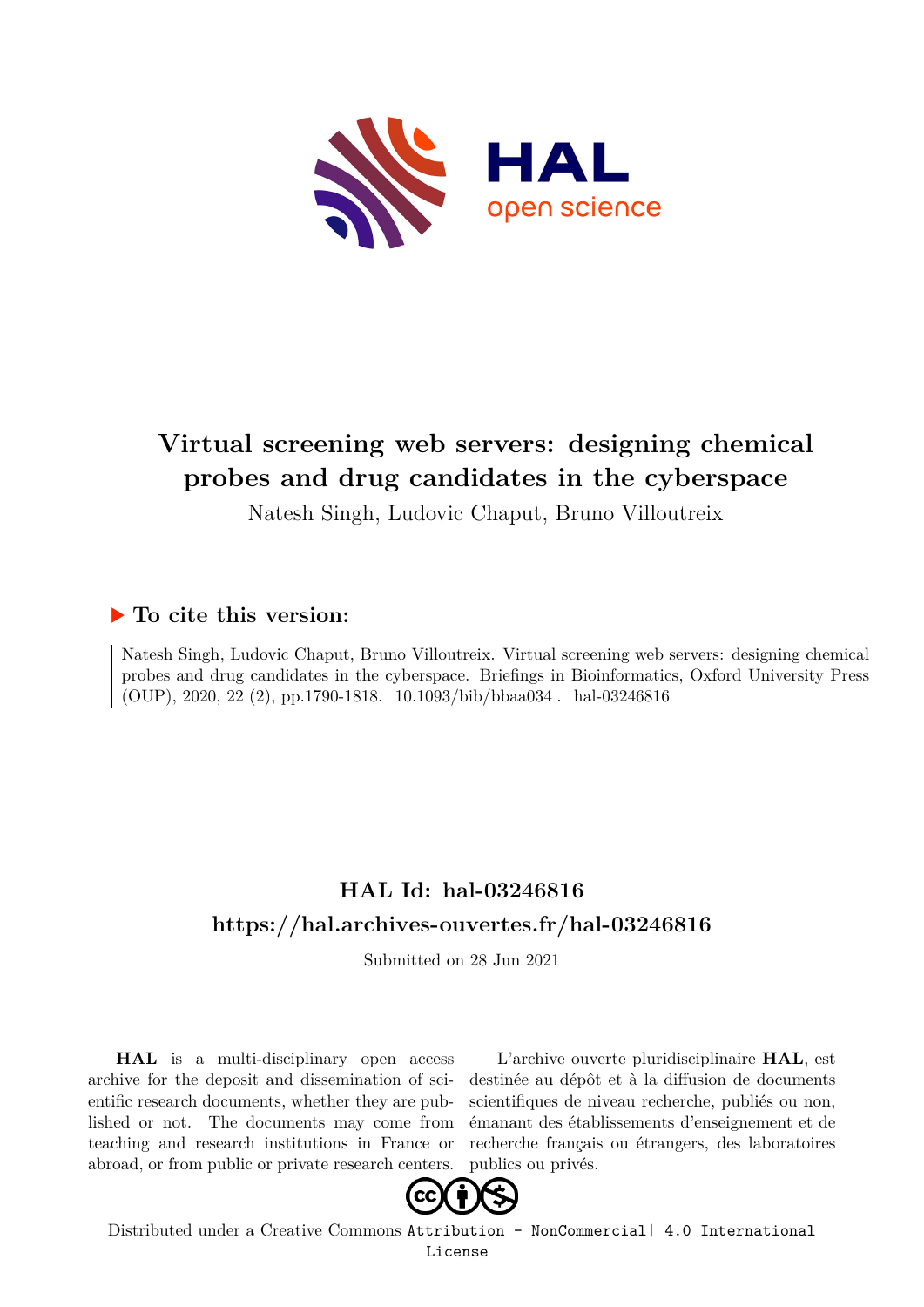**doi: 10.1093/bib/bbaa034** Advance Access Publication Date: 18 March 2020 Method Review

# **Virtual screening web servers: designing chemical probes and drug candidates in the cyberspace**

Natesh Singh<sup>†</sup>, Ludovic Chaput<sup>†</sup> and Bruno O. Villoutreix<sup>®</sup>

Corresponding author: Bruno O. Villoutreix, Univ. Lille, Inserm, Institut Pasteur de Lille, U1177 Drugs and Molecules for Living Systems, F-59000 Lille, France. E-mail: bruno.villoutreix@inserm.fr †These authors contributed equally to this work.

## **Abstract**

The interplay between life sciences and advancing technology drives a continuous cycle of chemical data growth; these data are most often stored in open or partially open databases. In parallel, many different types of algorithms are being developed to manipulate these chemical objects and associated bioactivity data. Virtual screening methods are among the most popular computational approaches in pharmaceutical research. Today, user-friendly web-based tools are available to help scientists perform virtual screening experiments. This article provides an overview of internet resources enabling and supporting chemical biology and early drug discovery with a main emphasis on web servers dedicated to virtual ligand screening and small-molecule docking. This survey first introduces some key concepts and then presents recent and easily accessible virtual screening and related target-fishing tools as well as brief ly discusses case studies enabled by some of these web services. Notwithstanding further improvements, already available web-based tools not only contribute to the design of bioactive molecules and assist drug repositioning but also help to generate new ideas and explore different hypotheses in a timely fashion while contributing to teaching in the field of drug development.

**Key words:** virtual screening; *in silico* drug design; chemical biology

## **Introduction**

The development of new drugs is characterized by high cost, long development cycles and low success rate [1–3]. The field faces numerous challenges but at the same time new opportunities are appearing. Numerous diseases tend to be much more complex than originally thought while the potential of genomic medicine to revolutionize health care will take much more time than anticipated [4, 5]. Despite important progress, there are still many medical conditions for which treatments are inadequate or missing. Fortunately, experimental high-throughput technologies generate a significant amount of data that facilitate, in some cases, the understanding of molecular mechanisms involved in the health and disease states and the development of novel drugs. However, with big data comes also novel challenges that will need to be addressed so as to fully benefit from advances in artificial intelligence, virtual screening and machine learning approaches [6–18].

There are different types of therapeutic molecules (e.g. small chemical compounds and biologics) and here we will focus on small molecules although many web services or online tools

**N. Singh** has been working the field of *in silico* drug design for several years and presently investigates different types of rescoring protocols.

**L. Chaput** has been working in the field of *in silico* drug design for several years and presently works on ligand-based pharmacological profiling methods. **B. Villoutreix** has been working at the interface between molecular medicine, structural bioinformatics and chemoinformatics for over 25 years. He is director of research at the Inserm Institute (the French National Institute of Health & Medical Research, a leading academic biomedical research institution).

© The Author(s) 2020. Published by Oxford University Press.

This is an Open Access article distributed under the terms of the Creative Commons Attribution Non-Commercial License [\(http://creativecommons.org/li](http://creativecommons.org/licenses/by-nc/4.0/) [censes/by-nc/4.0/\)](http://creativecommons.org/licenses/by-nc/4.0/), which permits non-commercial re-use, distribution, and reproduction in any medium, provided the original work is properly cited. For commercial re-use, please contact journals.permissions@oup.com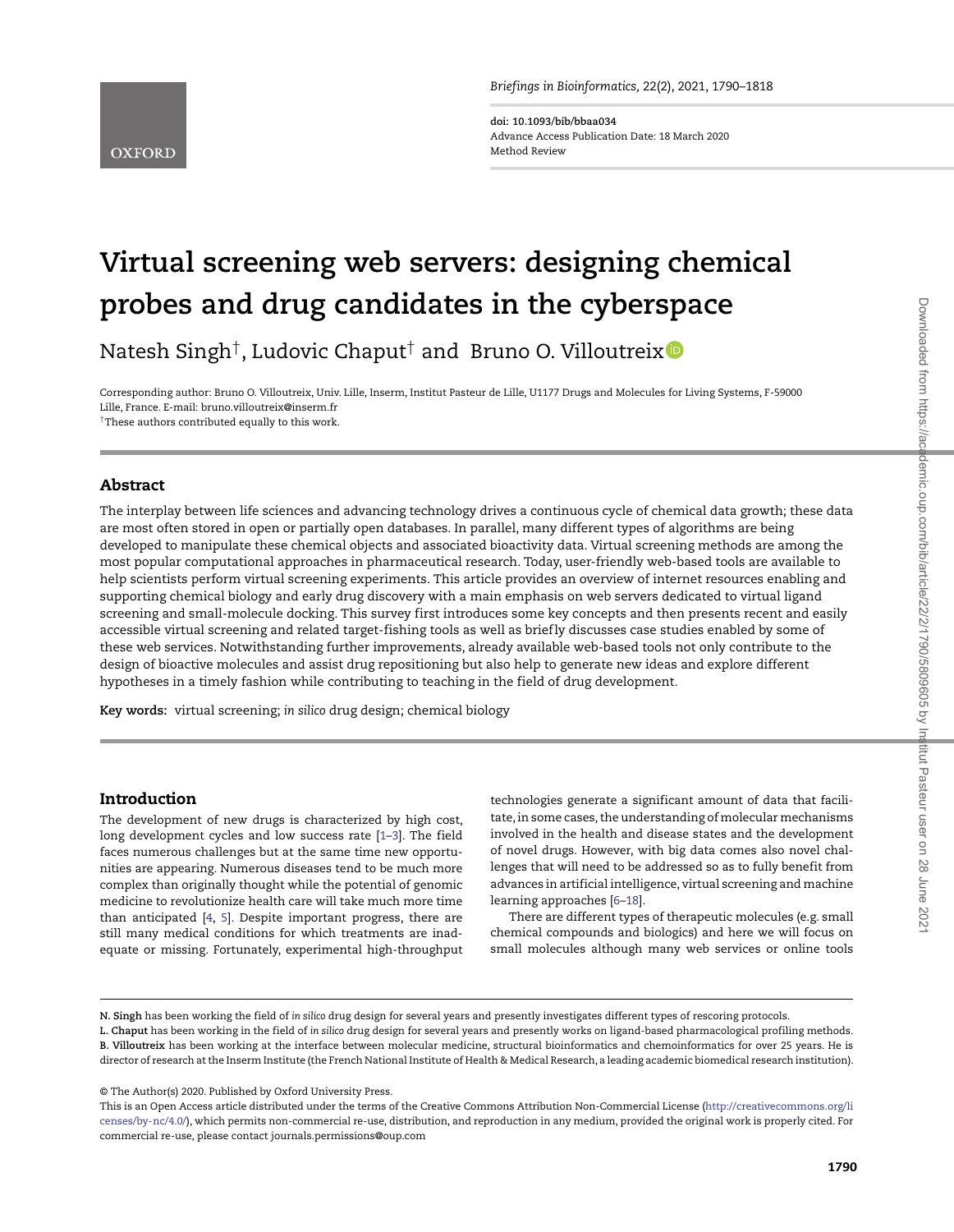are also available to assist the development of biologics such as therapeutic antibodies and peptides. The traditional drug discovery process, in simple terms, encompasses several stages, starting with identification of targets or molecular pathways likely involved in the investigated disease and the search for hit compounds that modulate the putative target(s) and pathway(s) [19] (NB: the steps are different when the studies start with phenotypic screening [20, 21]. Then, various properties of the initial hit compounds have to be optimized (e.g. affinity, solubility, toxicity at the required dose *...* , usually performed during the so-called hit to lead step and beyond) up to the identification of clinical candidates. Different experimental approaches/skills are required to identify and optimize these early stage compounds (screening, biophysical methods, biochemistry, medicinal chemistry *...* ). Considering only the initial discovery and preclinical studies (and thus not mentioning the clinical phases), the first steps of the process are known to be time consuming (5–6 years) and expensive (∼\$430 millions) [2, 22, 23]. To assist this highly challenging process, various types of *in silico* approaches are being used, depending on the available data and the stage of the discovery process.

*In silico* approaches contribute to drug discovery [24–30] but many algorithms, often not yet integrated in commercial packages, could be very valuable for a given project but can be difficult to install, redevelop and/or use. To improve the usability of such computational resources, new *in silico* approaches are often implemented online. These web applications and/or databases help not only wet-lab researchers but also computational experts to quickly integrate many different types of data and advanced drug design tools in their everyday research tasks. Some online tools allow users to create an account and manage their data. On most systems, data are automatically deleted within a few days. It should also be born in mind that uploading highly confidential data online can be risky and as such users may have to check with the web developers for potential security issues. Indeed, these recent years, one observes that new databases and algorithms that attempt to solve new questions and better address known or emerging drug discovery challenges are reported almost every week [31–44]. Of importance, these resources can also assist teaching, for example chemistry databases, online tools and freely available software packages are being used in different universities for that purpose [44–47].

In the present communication, among the different computational approaches that can be used in drug discovery, we essentially focus on recently reported and easily accessible virtual screening web servers. The first part of the review introduces the field of virtual screening and some related computational approaches that might be required prior to or after virtual screening experiments. We then discuss ligand-based virtual screening (LBVS) and structure-based virtual screening (SBVS) tools. Along the presentation, we mention, when documented (i.e. some tools are very new and have not yet been used by wetlab scientists), some experimental case studies that made use of these web applications. The tools that we report are essentially peer-reviewed published methods with URLs tested in February 2020 (i.e. tools with broken links after several trials during 2–4 weeks are not described) and tools that we have identified by internet search. The list of tools might not be exhaustive yet the searches have been performed twice a week in PubMed and in several scientific journals during these last 10 years. Citations of the tools were investigated via Google Scholar. The URLs of the various tools are reported in three tables but are also stored online, updated on a regular basis and made available on the shortlist page at <www.vls3d.com> [39, 44].

## **Virtual ligand screening: key concepts and related tools**

Virtual screening or virtual ligand screening, first coined in the literature in 1997 [48], is a computational technique that is used, in general, in the early stages of the drug discovery process, to search libraries of small molecules in order to identify chemical compounds that are likely to bind to one or several drug targets [49–59]. This type of computation can be conceived as a sort of experimental biochemical high-throughput screening (HTS) performed *in silico* [60, 61]. In general, virtual screening computations associated with interactive analysis of the data will generate a list of about top 30–500 compounds (or more) that will then need to be validated experimentally. The *in silico* methods are of course not without pitfalls [62, 63] and are generally used prior to or in parallel to experimental screening. As compound collections for experimental screening usually contain from about 50 000 (academic lab) to 5 million (big pharma) compounds, the time and cost required for a project can be significantly reduced with *in silico* screening, not only in terms of purchasing biological and chemical materials but also in terms of analysis of the HTS results (i.e. it can take several months to identify false-positives *...* ) [64]. Further, as the chemical space is almost infinite [65, 66], virtual screening can explore novel regions of the chemical space and even molecules that are not yet synthesized but yet 'medchem friendly' [67, 68]. Key computational methods to identify hits and/or perform the first rounds of compound optimization can be subdivided in two broad categories, LBVS and SBVS approaches. In addition, several other computational approaches (a.k.a. in this review named 'related tools') can be used prior to or after *in silico* screening (e.g. investigation of absorption, distribution, metabolism, excretion and toxicity—ADME-Tox—properties, predictions of binding pocket, evaluation of flexibility via molecular simulations *...* ) (Fig. 1).

For the first category (LBVS), 2D or 3D chemical structures or molecular descriptors of the known actives are used to retrieve other ('similar') compounds of interest in a database using different types of similarity measures or by seeking a common substructure or pharmacophore between the query molecule and the scanned libraries. The methods rely on the knowledge of small molecules (the queries) that bind to the target(s) of interest (for example obtained after mining annotated compound collections or after a first round of experimental screening). The main tools that are used in ligand-based screening are 2D molecular similarity approaches, 3D similarity searches (pharmacophore, molecular shapes colored or not by physicochemical properties, energy fields around the molecules such as electrostatic properties) and 2D/3D QSAR (quantitative structure–activity relationship) modeling. In 2D molecular similarity methods, the molecular fingerprint of known ligands that bind to a target is used to find molecules with similar fingerprints in the electronic libraries [69–73]. Various types of similarity or distance metrics can be used among which the Tanimoto coefficient values between 0 and 1. Here, the higher the threshold, the closer the compounds in the database are to the input query [74]. In ligandbased pharmacophore modeling (a pharmacophore is a molecular framework that defines the essential features responsible for the biological activity of a compound), usually performed in 3D, common and key structural features of the ligands that bind to a target are identified and used to do develop a model and to screen a compound collection with that model such as to identify compounds that match the model requirements [75–77]. Other 3D similarity methods involve shape similarity.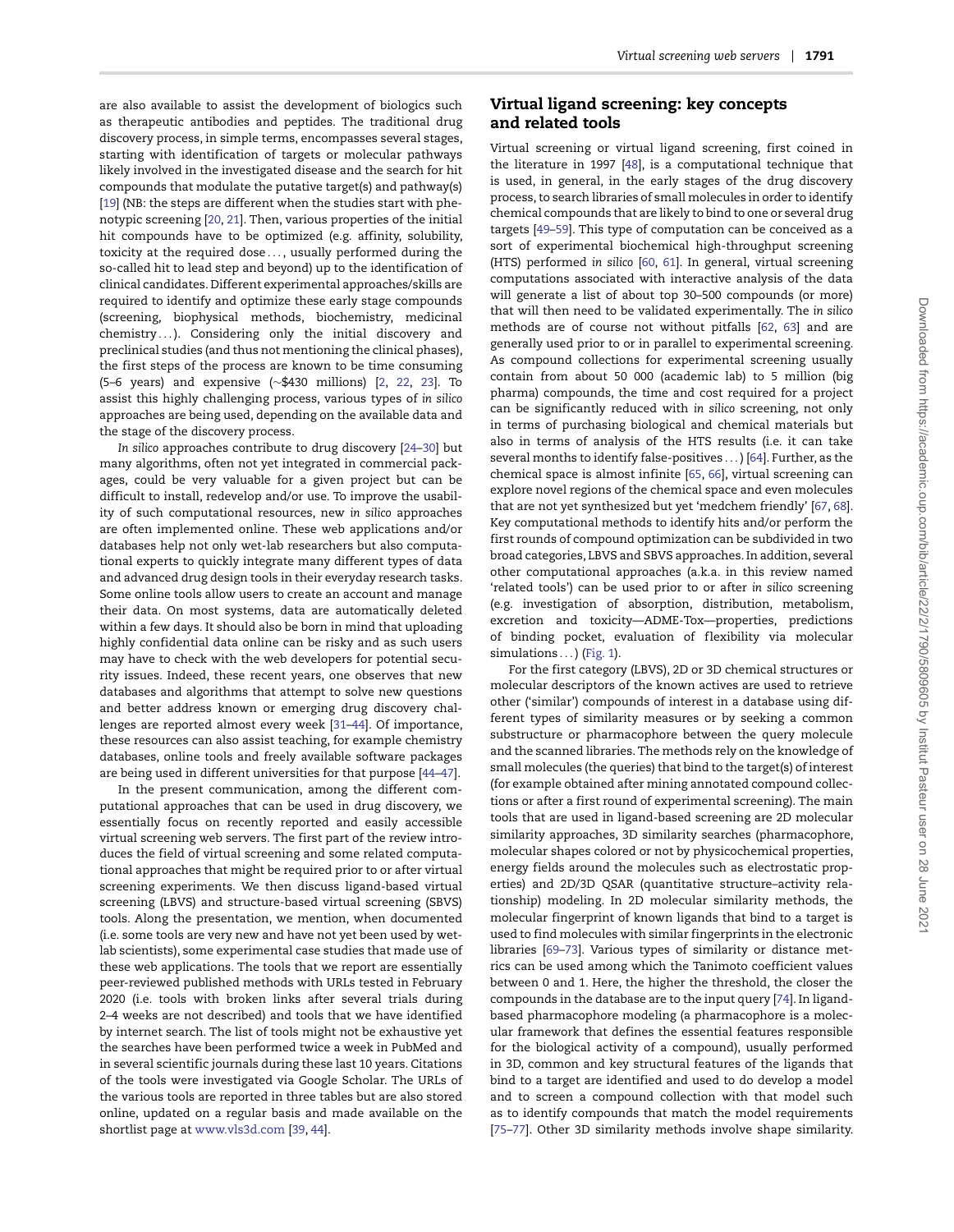

**Figure 1**. Virtual screening online. Several research laboratories worldwide provide online virtual screening services. In the present survey, the identified main countries offering online virtual screening services (active URLs in February 2020) are (by alphabetic order): Austria, Australia, Brazil, Canada, China, Czech Republic, Denmark, France, Germany, India, Israel, Italy, Japan, Poland, Republic of Ecuador, Republic of Korea, Saudi Arabia, Spain, Switzerland, The Netherlands, Taïwan, Turkey, the UK and the USA. The map chart was created with Mapchart.net. The main LBVS methods are 2D similarity search, pharmacophores, QSAR models and shape/field alignments while for SBVS, the approaches involve docking, scoring and rescoring with various methods including consensus scoring, or different flavors of free energy calculations.

Here again, the algorithms can be used for virtual screening but also in molecular target prediction, drug repositioning and scaffold hopping. A wide range of methods have been developed to describe the molecular shape and to determine the similarity between shapes (including electrostatic similarity or 'force field' colored shape similarity) [78–83]. Machine learning and QSAR modeling are computational methods that model the relationship between a set of selected features (e.g. molecular descriptors like fingerprint and/or various physicochemical properties) of the ligands that bind to a target and the corresponding biological activity effect. In contrast to traditional similarity searches, here the knowledge of true active and true inactive compounds is, in general, needed to develop statistical predictive models, although in some cases artificial decoys can be used to represent inactive molecules [13, 84–96]. Predictive machine learning models (e.g. classification, regression and clustering) can thus provide a list of compounds that is different or that complements the one obtained with, for instance, 2D or 3D similarity search [17, 97]. Of importance, different types of metrics can be used to evaluate statistical models and explanations about the applicability domain have to be provided to users [13, 86, 96]. As described in this section, most of these approaches are available online and in some cases, the same web servers can indeed offer different types of computations.

For the second category (SBVS), compounds (or fragments) from a database are docked into a binding site (or over the entire surface or in several binding sites or taking into account distance constraints such as in covalent docking) and are ranked using generally one (e.g. force field based, empirical or knowledgebased) scoring function [98–108].

The targets are in general proteins, but other macromolecules can also be investigated such as nucleic acids. Different types of postprocessing steps can be applied such as consensus scoring or consensus docking and scoring, rescoring with more rigorous binding free energy calculations or with machine learning scoring functions. Other types of rescoring approaches involve various types of molecular interaction fingerprints as the different ligands of a given target often share key molecular interaction patterns. In SBVS, no prior knowledge on known ligands hitting the investigated target is required, although, of course, knowledge about binders (e.g. known ligands with some affinity for the target of interest or cocrystallized compounds) helps to calibrate (or select) the best available computational method(s). De novo ligand design can be performed in 2D [109] but structure-based approaches tend to be used more and more as the amount of structural data increases. Thus in the structure-based category of tools, approaches such as fragment-based de novo ligand design are being used [110–113]. Receptor-based pharmacophore screening fits also in this category of structure-based screening (i.e. in this situation knowledge of the binding pocket is used in generating pharmacophore models) [75–77]. Other computations that are not SBVS per se can be used and combined with SBVS. For example, ligand may not need to be docked into a binding pocket but can be transposed (pocket matching algorithms) as some binding sites are very similar despite the fact that the 3D structures of the targets can be very different [35, 114–117]. Along the same line of reasoning, databases of comparative structure models of drug–target interactions can be built [118].

The structure-based methods are applicable when the 3D structure of the target has been determined with biophysical methods such as X-ray, cryo-electron microscopy and nuclear magnetic resonance, but homology models can also be used [119–125]. Molecular dynamics (or related approaches) are frequently used in structure-based screening to explore the likely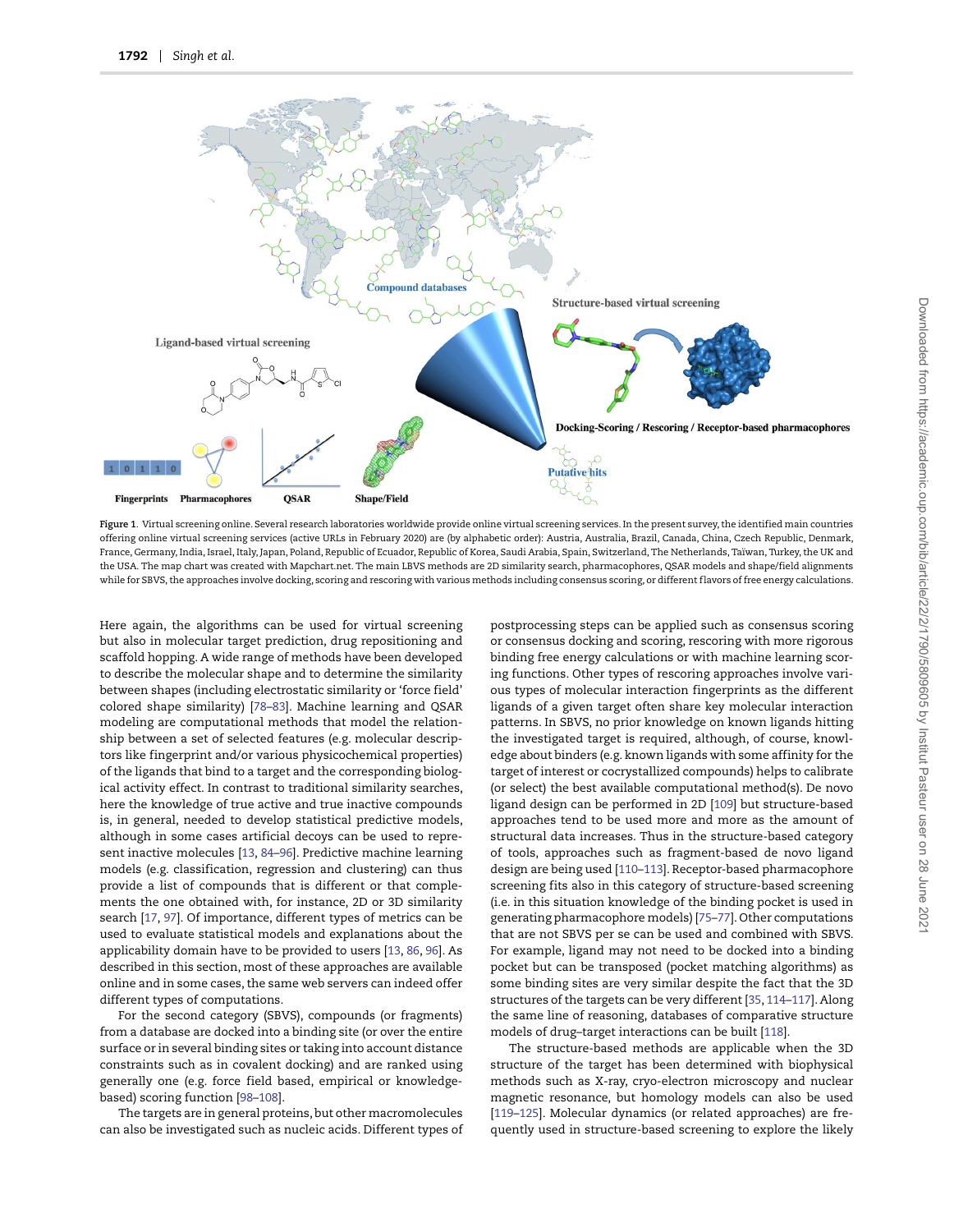poses of a compound, to rescore molecules, to investigate the importance of water molecules, the pathways of interaction (e.g. kinetics of binding, unbinding events) and to investigate target flexibility, explore binding pockets and/or discover cryptic pockets and to rationalize allosteric events [126–131]. In some conditions, ligand (including machine learning models) and SBVS can be combined such as, for instance, in the case of hierarchical screening with various types of ligand-based filtering steps followed by docking and rescoring [132–135].

Ligand-based and SBVS approaches are most often used to search libraries of compounds for molecules that are most likely to bind to a specific target. However, these approaches can also be used, with some modifications, to identify the most likely targets of a query molecule. One goal here is to try to predict the bioactivity or mechanism of action of compound, to, for instance, detect drug polypharmacology, predict potential adverse effects, help rationally design multitarget drugs or assist drug repositioning endeavors [25, 30, 136–141]. This is often referred in the literature to as target-fishing or *in silico* profiling. The popular approaches to perform target-fishing involve ligand-based or structure-based approaches. The simplest methods for target prediction are based on chemical similarity and make use of the known bioactivity of millions of small molecules stored in databases. In this case, the putative targets of a molecule can be predicted by identifying proteins with known ligands that are highly similar to the query compound. 2D similarity search, 3D search and machine learning approaches are available. It is also possible to dock a query compound into a small or large database of prepared receptor 3D structures. This process of target-fishing relies on inverse or reverse docking methods.

A first step prior to virtual screening computations usually involves gathering information about targets and compounds. Numerous databases are freely available and can be mined (e.g. target already drugged, novel targets, search for approved drugs, commercially available compounds, medicinal chemistry aware virtual compounds, natural products, small macrocycles, short peptides, toxic compounds, compounds reported in patents *...* ). Three very recent reviews on chemistry databases [42, 142] and Omics and target databases [143] have just been reported and cover all the major databases that most users will need to embark in a virtual screening project.

Further, as mentioned above, for most receptor-based screening experiments, it is important to define (or refine) the likely binding pocket for the putative ligands. Often, this zone is known from the literature (e.g. a catalytic site) but, if not or in case the researchers need to screen outside these well-known binding cavities, different types of computational methods have been developed. Of importance, pocket with a point mutation identified in patients could be of major importance for drug discovery endeavors. The tools to predict, prepare, compare and explore putative binding pockets have been reviewed [115, 144–151]. Some recently (since 2017) reported web services dedicated to pockets or allowing the exploration of target plasticity are reported in [Supplementary Table S1.](https://academic.oup.com/bib/article-lookup/doi/10.1093/bib/bbaa034#supplementary-data)

Most projects at some point will require the investigation of the ADME-Tox properties of the small molecules. Undesirable pharmacokinetic properties or potential toxicity or the presence of assay interfering chemical (sub)structures can be evaluated *in silico*. Recent reviews about some available *in silico* tools and the way these approaches are being used have been reported [34, 42, 152–167]. Different concepts are explored with these computational approaches. A first level of *in silico* prediction involves various types of physicochemical property filtering together with addition of flags or even removing molecules

that contain some 'risky' structural alerts (i.e. either toxicity alerts or unwanted promiscuous binders and frequent hitters). Other approaches predict more specific toxicity endpoints. Further, once some initial hit compounds are obtained, optimization is usually required (e.g. increasing the affinity to the target while improving solubility and reducing potential binding to antitargets) (see [Supplementary Table S1\)](https://academic.oup.com/bib/article-lookup/doi/10.1093/bib/bbaa034#supplementary-data). Of course, ligandbased and structure-based tools can be used, but more specific engines can be valuable to assist the process, for instance methods that enable fast and user friendly searches for bioisoteric replacements or tools that attempt to optimize several ADME-Tox properties at the same time (multiparameter optimization) (see [Supplementary Table S1\)](https://academic.oup.com/bib/article-lookup/doi/10.1093/bib/bbaa034#supplementary-data).

## **LBVS and target-fishing web servers**

The different tools are reported in Table 1.

## **2D similarity search utilities on some selected well-known databases**

As mentioned above, we will not cover compound databases in the present review. We here highlight some well-known services where it is possible to carry out ligand-based similarity search. Users can usually upload or draw a compound of interest, for example known to be active on a given target and search for similar compounds present in the investigated database (e.g. ChEMBL [168], SureCheMBL [169], PubChem [170], DrugBank [171], hmdb [171], SuperDRUG [172], ZINC [173] etc.). Most often, one or several structural fingerprints are available to carry out the search [174, 175]. Fingerprints in general encode the presence of substructural fragments. A similarity measure can be obtained by determining the numbers of chemical substructures in common between the query compound and the molecules in the database. These so-called similar compounds are expected to have similar activities following the Similar Property Principle (see for instance [176] and comments in [175]). It is also important to note that the experimental data available in these databases can be very valuable to assist compound validation and optimization while giving some hints about the putative targets of the investigated compound.

## **2D or 3D similarity search, structural diversity and computation of molecular descriptors**

## *Balanced rapid and unrestricted server for extensive ligand-aimed screening*

It is a web tool for 3D shape (e.g. computed with Screen3D [177], WEGA [178]) and pharmacophore (computed with SHAFTS [179]) searches in libraries extracted for instance from ChEMBL, KEGG or DrugBank [180]. A wide panel of shape and pharmacophore similarity algorithms is combined. Balanced rapid and unrestricted server for extensive ligand-aimed screening (BRUSELAS) was tested against related servers (e.g. USR-VS [181], Swiss-Similarity [182] and ChemMapper [183]) to search for potential antidiabetic drugs.

#### *ChemDes*

In many projects, it will be necessary to compute molecular descriptors and fingerprints (e.g. for machine learning, similarity search, etc.). Most of the tools needed to compute these properties are distributed as standalone software or packages that require in some cases complex installation or programming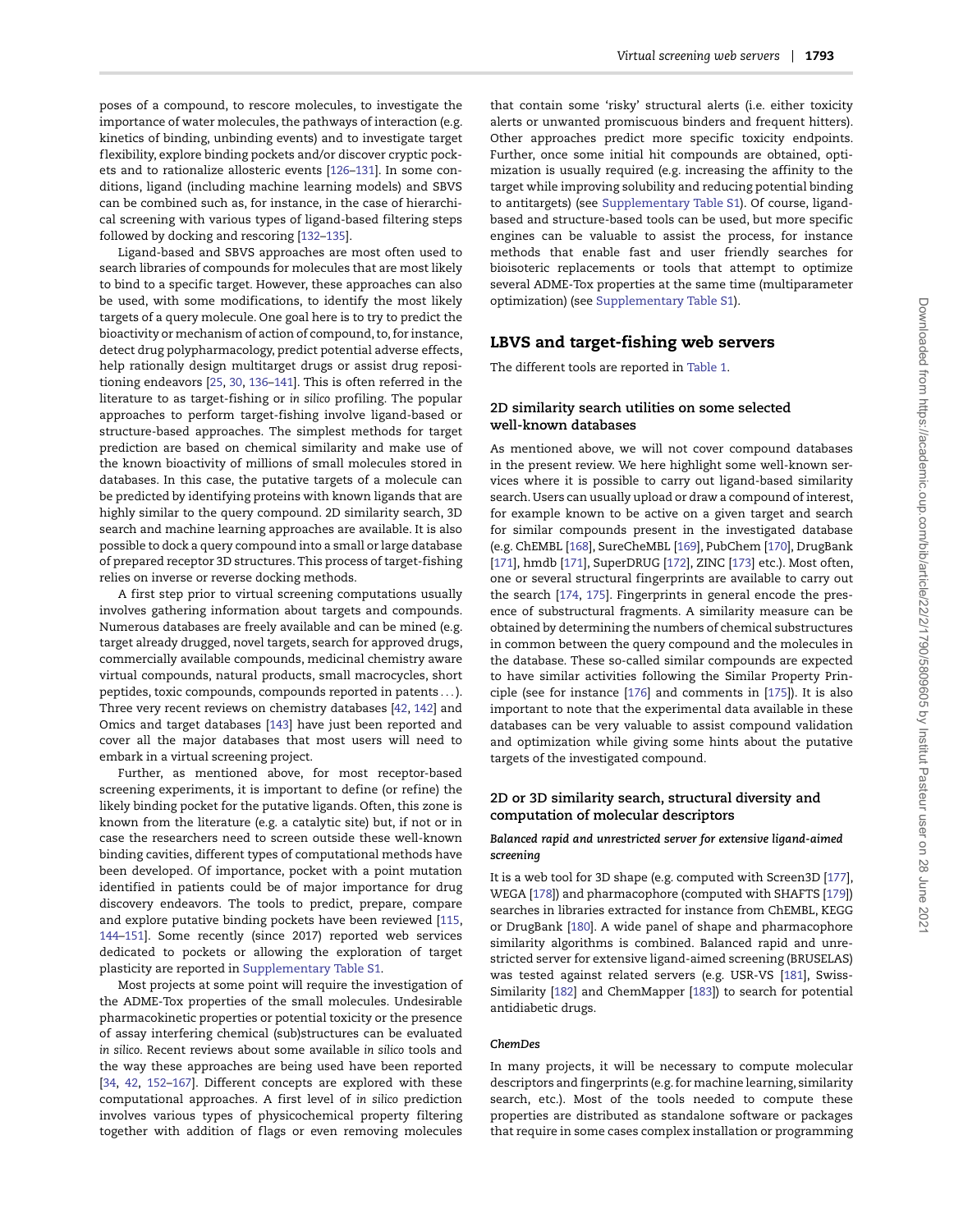|                        | Table 1. LBVS and target-fishing web tools |                                                                                              |                                                                                                                                                                |                                                                                                                                                                                                                                                                                       |            |
|------------------------|--------------------------------------------|----------------------------------------------------------------------------------------------|----------------------------------------------------------------------------------------------------------------------------------------------------------------|---------------------------------------------------------------------------------------------------------------------------------------------------------------------------------------------------------------------------------------------------------------------------------------|------------|
| Tools                  | E                                          | Aims/main algorithms (2D, 3D<br>machine learning.)<br>and/or                                 | Input/output open and/or registration                                                                                                                          | Data policy/privacy                                                                                                                                                                                                                                                                   | References |
|                        |                                            |                                                                                              | Well-known databases with 2D similarity search utilities                                                                                                       |                                                                                                                                                                                                                                                                                       |            |
| <b>ChEMBL</b>          | https://www.ebi.ac.uk/chembl               | Annotated compound database                                                                  | Main output: similar compounds Open<br>Main input: chemical or text query                                                                                      | Data privacy documented. Queries<br>are not stored nor analyzed                                                                                                                                                                                                                       | [168]      |
| DrugBank               | https://www.drugbank.ca/                   | Drug database                                                                                | Open for noncommercial use, if not<br>Main input: chemical or text query<br>Main output: similar compounds                                                     | Different situations in case of<br>simple search or in case the<br>Data privacy documented.                                                                                                                                                                                           | [171]      |
| hmdb                   | http://www.hmdb.ca                         | The Human Metabolome database                                                                | Open for noncommercial use, if not<br>Main input: chemical or text query<br>users have to contact the authors<br>Main output: similar compounds                | minimum data are collected about<br>Data privacy documented. Some<br>user is registered<br>users                                                                                                                                                                                      | [171]      |
| PubChem                | https://pubchem.ncbi.nlm.nih.gov           | Annotated compound database                                                                  | Main output: similar compounds Open<br>Main input: chemical or text query<br>users have to contact the authors                                                 | Data privacy documented. Some<br>minimum data are                                                                                                                                                                                                                                     | [170]      |
| SuperDRUG <sub>2</sub> | http://cheminfo.charite.de/superdrug2      | Drug database                                                                                | Open for noncommercial use if not<br>Main input: chemical or text query<br>Main output: similar compounds                                                      | collected about users<br>n/a                                                                                                                                                                                                                                                          | [172]      |
| <b>SureCheMBL</b>      | https://www.surechembl.org                 | Patented molecules                                                                           | Main output: similar compoundsOpen<br>Main input: chemical or text query<br>users have to contact the authors                                                  | minimum data are collected about<br>Data privacy documented. Some                                                                                                                                                                                                                     | [169]      |
| ZINC                   | http://zinc15.docking.org                  | Compounds from various chemical<br>vendors and other utilities                               | Main output: similar compoundsOpen<br>Main input: chemical query                                                                                               | Data privacy documented<br>users                                                                                                                                                                                                                                                      | [173]      |
|                        |                                            | 2D or 3D sir                                                                                 | nilarity search, structural diversity and computation of molecular descriptors                                                                                 |                                                                                                                                                                                                                                                                                       |            |
| <b>BRUSELAS</b>        | http://bio-hpc.eu/software/Bruselas/       | Database with 3D shape and<br>similarity search utilities<br>pharmacophore ligand            | Main input: compound in SMILES, MOL2, SDF) n/a<br>Main output: similar compounds (if 3D search,<br>aligned ligands can be downloaded as PyMOL<br>session) Open |                                                                                                                                                                                                                                                                                       | [180]      |
| ChemDes                | http://www.scbdd.com/chemdes/              | Compute molecular descriptors and<br>fingerprints                                            | Main input: compounds in SMILES or<br>Main output: Computed descriptors<br>SDF format                                                                          | n/a                                                                                                                                                                                                                                                                                   | [184]      |
| ChemMine<br>Tools      | http://chemmine.ucr.edu/                   | physchem property calculation<br>calculation and clustering and<br>Small-molecule similarity | Main input: Compounds in SMILES/SDF<br>Output: similar compounds Open<br>format (can be drawn)<br>Requires registration                                        | session by a user is completed, all its<br>records and intermediate files are<br>the intended analyses requested<br>server and only used to perform<br>All data provided by the user is<br>stored in a secure space on our<br>by the user. Once an analysis<br>deleted within 30 days | [185]      |
|                        |                                            |                                                                                              |                                                                                                                                                                |                                                                                                                                                                                                                                                                                       | Continued  |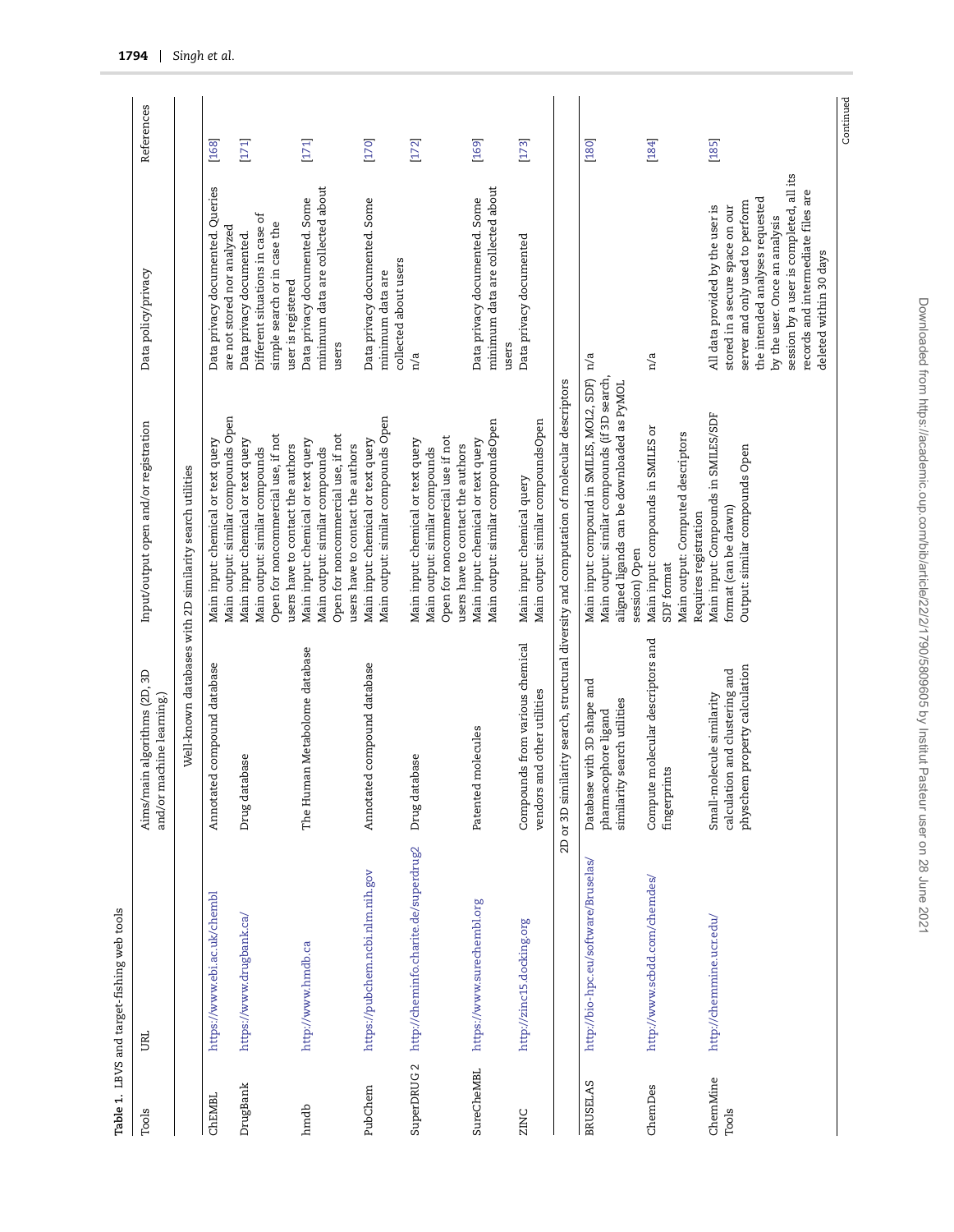| Table 1. Continue |                                                |                                                                                                  |                                                                                                                                                                                                                                                          |                                                                            |            |
|-------------------|------------------------------------------------|--------------------------------------------------------------------------------------------------|----------------------------------------------------------------------------------------------------------------------------------------------------------------------------------------------------------------------------------------------------------|----------------------------------------------------------------------------|------------|
| Tools             | URL                                            | Aims/main algorithms (2D, 3D<br>and/or machine learning.)                                        | Input/output open and/or registration                                                                                                                                                                                                                    | Data policy/privacy                                                        | References |
| <b>MXFP</b>       | http://similaritysearch.<br>gdb.tools/         | Non-Lipinski ligand similarity search utility                                                    | Main input: Compound in SMILES or can be<br>drawn Main output: Compound positioned<br>on the selected chemical space Open but<br>possible to register and save data                                                                                      | Data privacy documented                                                    | [188]      |
| pepMMsMIMIC       | http://mms.dsfarm.uni<br>pd.it/pepMMsMIMIC/    | Database with pharmacophore and shape<br>peptidomimetic ligand similarity search<br>utility      | Main input: peptide in 3D PDB format Main<br>output: top 200 chemical compounds that<br>mimic the peptide. Results can be<br>downloaded as SDF file Open                                                                                                 | n/a                                                                        | [189]      |
| PharmaGist        | tau.ac.il/PharmaGist/<br>https://bioinfo3d.cs. | Pharmacophore generator                                                                          | pharmacophores and aligned molecules with<br>Main input: up to 32 ligands in MOL2 format<br>Main output: tables with computed<br>a score Open                                                                                                            | n/a                                                                        | [191]      |
| Pharmit           | http://pharmit.csb.pitt.e<br>du                | gand similarity search<br>Database with pharmacophore and<br>molecular shape li<br>utility       | output: similar aligned on the query. Results<br>Main input: a ligand in 3D PDB format Main<br>can be downloaded as SDF file Open and<br>registration is possible                                                                                        | Collect information only when<br>registration but data remains<br>secure   | [193]      |
| Rchempp           | http://shiny.bioinf.jku.a<br>t/Analoging/      | Ligand similarity search utility in ChEMBL,<br>Connectivity Map<br>Drugbank and the<br>databases | Main input: Compounds in MOL/SDF format.<br>Main output: similar compounds identified.<br>Open                                                                                                                                                           | n/a                                                                        | [195]      |
| SwissSimilarity   | http://www.swisssimila<br>rity.ch/             | se with 2D and 3D ligand<br>similarity search utility<br>Compound databa                         | Main input: Compounds in SMILES format<br>(can be drawn). Output: compounds with<br>similarity scores. Open                                                                                                                                              | The institute does not look at user<br>data                                | [182]      |
| USR-VS            | http://usr.marseille.inse<br>rm.fr/            | Database with molecular shape ligand<br>similarity search utility                                | Main input: a query molecule in 3D SDF<br>format. Main output: aligned molecules.<br>Open                                                                                                                                                                | n/a                                                                        | [181]      |
| ZINCPharmer       | http://zincpharmer.csb.<br>pitt.edu            | Database with pharmacophore ligand<br>similarity search utility                                  | protein and the ligand, a protein-protein PDB<br>file, a pharmacophore generated by another<br>Main input: a ligand in 3D, a PDB file with a<br>software Main output: aligned compounds<br>(can also be downloaded) Open                                 | minimum data are collected about<br>Data privacy documented. Some<br>users | [199]      |
|                   |                                                |                                                                                                  | Machine learning models and LBVS                                                                                                                                                                                                                         |                                                                            |            |
| ChemSAR           | http://chemsar.scbdd.co<br>Em                  | gusing machine learning<br>SAR model buildin                                                     | target that fit the statistical model. SDF file<br>Main input: compounds in SMILES or SDF,<br>compounds with predicted affinity to the<br>can be downloaded Open and users can<br>data sets in CSV format Main output:<br>create their own working space | n/a                                                                        | 200        |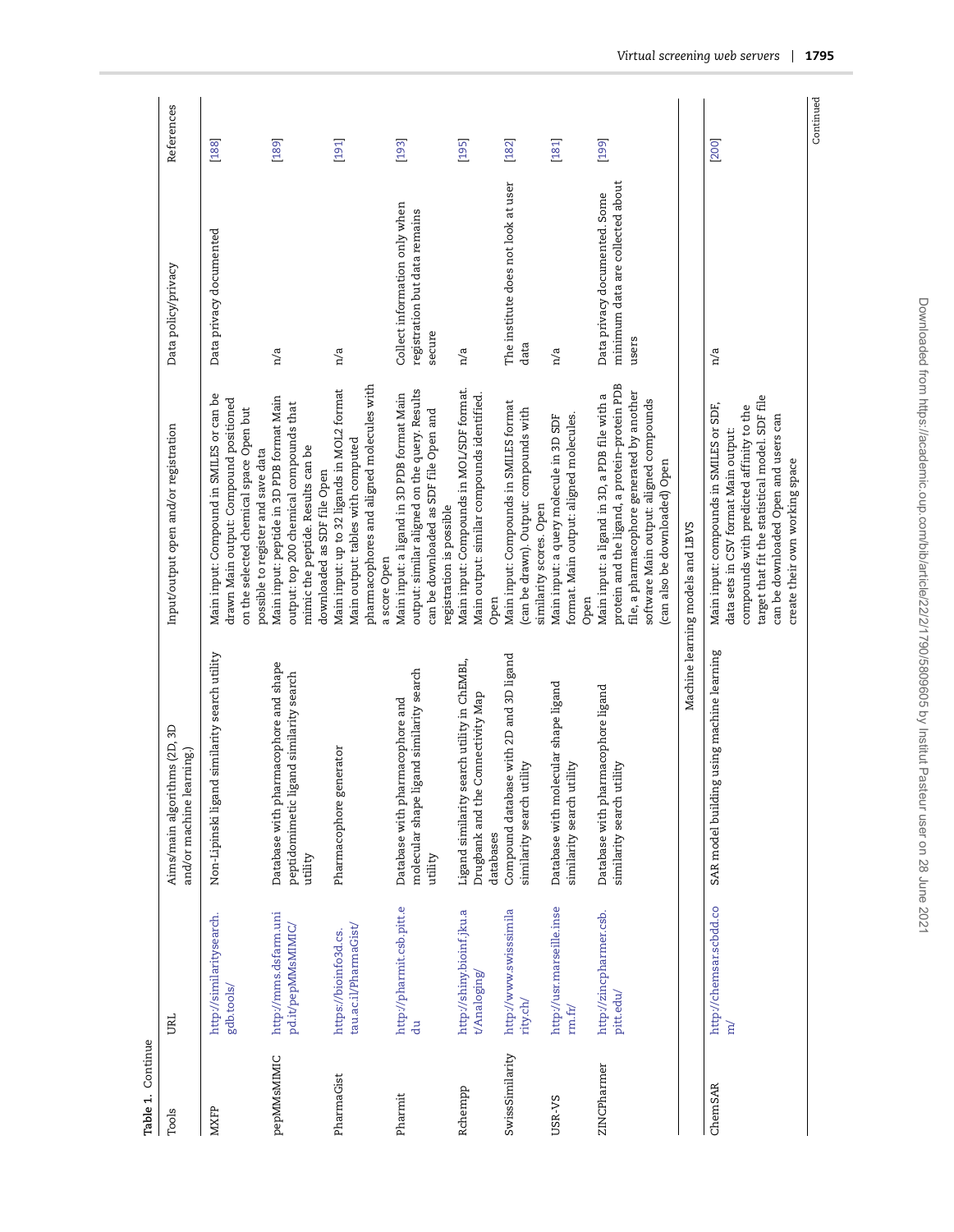| Continue<br>Table 1. |                                                    |                                                                                                                 |                                                                                                                                                                                                                                                 |                                                                              |                                                                                      |
|----------------------|----------------------------------------------------|-----------------------------------------------------------------------------------------------------------------|-------------------------------------------------------------------------------------------------------------------------------------------------------------------------------------------------------------------------------------------------|------------------------------------------------------------------------------|--------------------------------------------------------------------------------------|
| Tools                | <b>URL</b>                                         | Aims/main algorithms (2D, 3D<br>and/or machine learning.)                                                       | Input/output open and/or registration                                                                                                                                                                                                           | Data policy/privacy                                                          | References                                                                           |
| DPubChem             | https://www.cbrc.kau<br>st.edu.sa/dpubchem/        | Machine learning/QSAR                                                                                           | Main output: statistical model that can be used<br>Open and users can upload a saved statistical<br>Main input: PubChem bioassay<br>to screen compounds<br>model                                                                                | n/a                                                                          | 201                                                                                  |
|                      | DeepScreening http://deepscreening.xie<br>lab.net/ | Deep learning model construction for<br>virtual screening. Find if compounds<br>could bind to a selected target | evaluation metrics and possibilities to perform<br>Main input: training data set in SDF format or<br>Main output: predictive models with diverse<br>select data from ChEMBL<br>predictions<br>Open                                              | n/a                                                                          | [202]                                                                                |
| <b>MLViS</b>         | http://www.biosoft.hace<br>ttepe.edu.tr/MLViS/     | Machine learning/QSAR                                                                                           | Main input: PubChem Compound ID numbers<br>Main output: predictive models<br>Open                                                                                                                                                               | n/a                                                                          | [203]                                                                                |
| <b>OCHEM</b>         | http://www.ochem.eu                                | Machine learning/QSAR                                                                                           | Main input: training sets or molecules to pass in<br>Open or possibility to register and have working<br>space. License agreement has to be accepted<br>Main output: predictive models or filtered<br>a previously developed model<br>compounds | The situation is different for<br>guest users and registered<br>users<br>n/a | [205]                                                                                |
|                      |                                                    |                                                                                                                 | Ligand-based target-fishing or disease/target specific screening                                                                                                                                                                                |                                                                              |                                                                                      |
| Anglerfish           | http://anglerfish.urv.ca<br>t/anglerfish/          | Target-fishing using one or more<br>fingerprints                                                                | expected affinity, can be exported as CSV file<br>Main input: paste compounds in SMILES or<br>Main output: List of possible targets and<br>InChi or upload SDF file<br>Open                                                                     | n/a                                                                          | Pujadas team, EURECAT<br>Drs. Garcia-Vallve and<br>Technology Centre of<br>Catalonia |
| ChemProt-3           | http://potentia.cbs.dtu.<br>dk/ChemProt/           | Target-fishing using 2D similarity<br>search or QSAR models                                                     | Main output: similar ligands found by similarity<br>search or statistical prediction together with<br>Main input: paste compounds in SMILES or<br>target names. The list can be downloaded<br>compound name or target name<br>Open              | n/a                                                                          | <b>[213]</b>                                                                         |
| DIA-DB               | http://bio-hpc.eu/softwa<br>re/dia-db/             | Shape similarity search against<br>antidiabetic drugs                                                           | Open but users have to provide an email address<br>Main input: paste compounds in SMILES or draw<br>Main output: email with a link to the results,<br>aligned molecules<br>the molecule.                                                        | n/a                                                                          | 215                                                                                  |
|                      |                                                    |                                                                                                                 |                                                                                                                                                                                                                                                 |                                                                              | Continued                                                                            |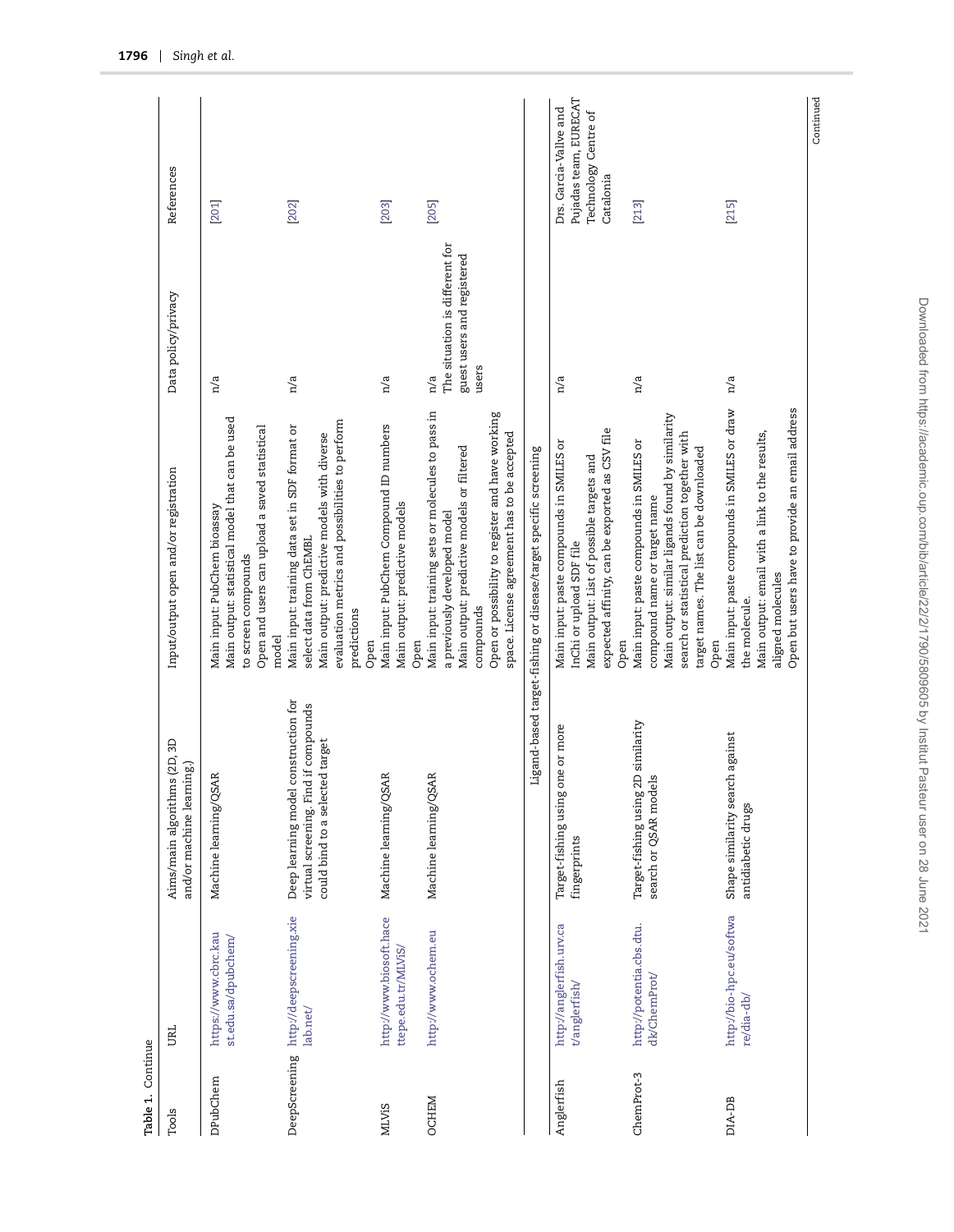| Continue<br>Table 1.      |                                                                               |                                                                                                     |                                                                                                                                                                                                                                             |                                                |            |
|---------------------------|-------------------------------------------------------------------------------|-----------------------------------------------------------------------------------------------------|---------------------------------------------------------------------------------------------------------------------------------------------------------------------------------------------------------------------------------------------|------------------------------------------------|------------|
| Tools                     | <b>URL</b>                                                                    | Aims/main algorithms (2D, 3D<br>and/or machine learning.)                                           | Input/output open and/or registration                                                                                                                                                                                                       | Data policy/privacy                            | References |
| HitPickV2                 | ckV2/target_prediction.<br>http://mips.helmholtz-<br>muenchen.de/HitPi<br>qsi | chemical compounds using<br>2D similarity search<br>Predict targets of                              | follows EU regulations for data storage. It is<br>Main output: top 10 predicted targets. CSV<br>Main input: paste compounds in SMILES<br>file can be downloaded Open, the server<br>mentioned that the server is free for<br>academic users | management documented<br>Data privacy and data | 216        |
| MolTarPred                | http://moltarpred.ma<br>rseille.inserm.fr/                                    | Target profiling using 2D similarity search                                                         | compounds. Data can be downloaded as TSV<br>Main input: a compound in SMILES Main<br>output: predicted targets and similar<br>files. Open                                                                                                   | n/a                                            | [217]      |
| MuSSel                    | http://mussel.uniba.i<br>t:5000/                                              | Target-fishing using 2D similarity search                                                           | targets. Data can be downloaded as CSV files<br>Main input: draw a compound online. Main<br>output: similar compounds, predicted                                                                                                            | n/a                                            | 218        |
| PPB <sub>2</sub>          | http://gdbtools.unibe.<br>ch:8080/PPB/                                        | Polypharmacology browser, target prediction<br>combining nearest neighbors with machine<br>learning | targets. Data can be downloaded as TXT files<br>Main input: draw a compound online Main<br>output: similar compounds, predicted<br>Open<br>Open                                                                                             | n/a                                            | [221]      |
| <b>RFQSAR</b>             | http://rfqsar.kaist.ac.kr                                                     | Ligand-based screening and machine<br>learning                                                      | Main input: compounds in SMILES Main<br>output: predicted targets Open                                                                                                                                                                      | n/a                                            | [222]      |
| <b>SEA</b>                | http://sea.bkslab.org/                                                        | 2D similarity search with<br>scores corrected by a statistical model<br>Target-fishing by           | downloaded. Compounds are also linked to<br>output: a predicted target list that can be<br>Main input: a compound in SMILES Main<br>ZINC Open                                                                                               | n/a                                            | [214]      |
| SuperPred                 | http://prediction.charite.<br>de/index.php                                    | 2D similarity search or ATC<br>Target-fishing by<br>code prediction                                 | predicted target list with probability scores or<br>Main input: a PubChem name or a SMILES or<br>by drawing the molecule Main output: a<br>the ATC code Open                                                                                | n/a                                            | [223]      |
| SwissTarget<br>Prediction | http://www.swisstarge<br>tprediction.ch/                                      | Target-fishing with a combined 2D-3D<br>similarity score                                            | downloaded in CSV format or others Open<br>output: a predicted target list that can be<br>Main input: a compound in SMILES Main                                                                                                             | The institute does not look at user<br>data    | [224, 225] |
| TargetNet                 | http://targetnet.scbdd.co<br>m/calcnet/index/                                 | Target-fishing using QSAR models                                                                    | sketched or file with compounds in SMILES<br>Main input: a compound in SMILES, can be<br>can be uploaded Main output: a predicted<br>target list Open                                                                                       | n/a                                            | [227]      |
| WDL-RF                    | https://zhanglab.ccmb.<br>med.umich.edu/WDL-<br>RF/                           | st G protein-coupled<br>approach to predict<br>Machine learning<br>bioactivities again<br>receptors | Select the GPCR for activity prediction Main<br>Main input: paste compounds in SMILES or<br>output: predicted activity Open but results<br>upload a file with compounds in SMILES.<br>(link) are sent via email to the user                 | Some minimum data are collected<br>about users | [228]      |

Downloaded from https://academic.oup.com/bib/article/22/2/1790/5809605 by Institut Pasteur user on 28 June 2021 Downloaded from https://academic.oup.com/bib/article/22/2/1790/5809605 by Institut Pasteur user on 28 June 2021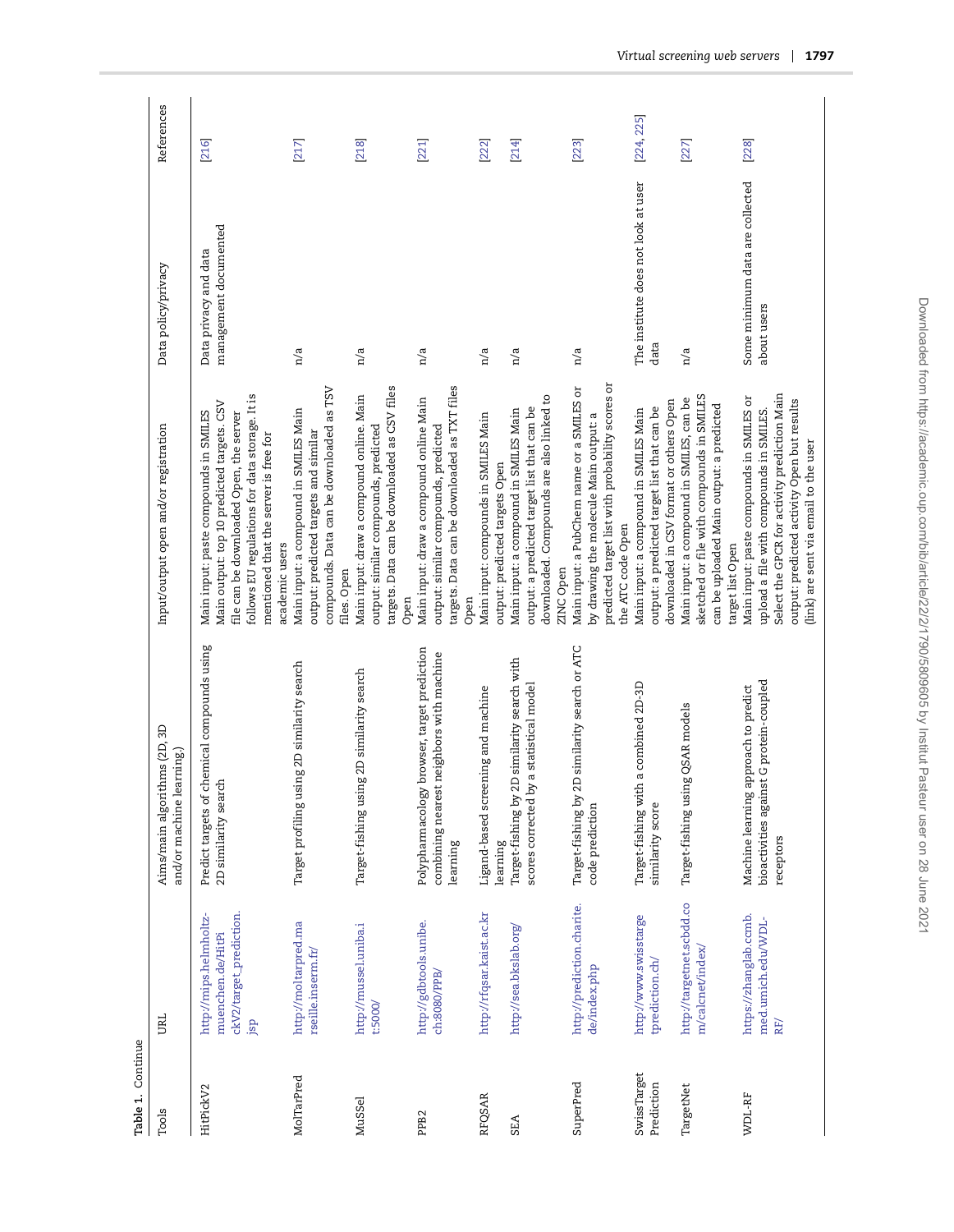efforts. Second, many of the tools can only calculate a subset of molecular descriptors, and the results from multiple tools need to be manually merged to generate a comprehensive set of descriptors. Third, some packages only provide application programming interfaces and are implemented in different computer languages, which pose additional challenges to the integration of these tools. ChemDes is a free web-based platform for the calculation of 2D or 3D molecular descriptors (Chemopy, CDK, RDKit, Pybel, BlueDesc and PaDEL descriptors) and fingerprints; currently, it computes 3679 molecular descriptors and 59 types of molecular fingerprints such as topological fingerprints, electro-topological state (E-state) fingerprints, MACCS keys, FP4 keys, atom pairs fingerprints, topological torsion fingerprints and Morgan/circular fingerprints among others [184].

#### *ChemMine tools*

This is an online service for small molecule data analysis [185]. The primary functionalities of this service fall into five major application areas: data visualization, structure comparisons, similarity searching, compound clustering and prediction of chemical properties. Users can upload compound data sets and use utilities such as compound viewing, structure drawing and format interconversion. Pairwise structural similarities among compounds can be quantified. Interfaces to ultrafast structure similarity search algorithms are available to mine the chemical space in the public domain databases (PubChem or ChEMBL). The service also includes a clustering toolbox to enable systematic structure- and activity-based analyses. Further, physicochemical property descriptors of compound sets can be calculated and, for instance, use for QSAR studies. The tools were, among others, used to analyze molecules inhibiting Chikungunya virus-induced cell death [186] or to plot a dendogram showing structural similarity of hit compounds acting on Dengue viruses [187].

#### *Macromolecule extended atom-pair fingerprint*

Seven million of the currently 94 million entries in the Pub-Chem database break at least one of the four Lipinski constraints for oral bioavailability while 183 185 of which are also found in the ChEMBL database. These non-Lipinski PubChem (NLP) and ChEMBL (NLC) subsets can be of interest in many projects. The macromolecule extended atom-pair fingerprint (MXFP) web-based application has been developed to explore larger molecules and to position users' compounds in this chemical space [188]. MXFP is a 217-D fingerprint tailored to analyze large molecules in terms of molecular shape and pharmacophores. The approach can perform MXFP nearest neighbor searches in the NLP and NLC space.

#### *pepMMsMIMIC*

This tool is a web-oriented peptidomimetic compound virtual screening tool based on a multiconformers 3D similarity search strategy [189]. Key to the development of pepMMsMIMIC has been the creation of a library of 17 million conformers calculated from 3.9 million commercially available chemicals. Using as input the 3D structure of a peptide bound to a protein, pepMMsMIMIC suggests which chemical structures are able to mimic the peptide using both pharmacophore and shape similarity techniques. The tool was for instance used for the development of Mdm2 small molecule modulators [190].

#### *PharmaGist*

This is a tool for ligand-based pharmacophore detection and does not require the 3D structure of the target [191]. The input is a set of structures of drug-like molecules that are known to bind to the receptor of interest. The output consists of candidate pharmacophores that are computed by multiple flexible alignment of the input ligands. The method handles the flexibility of the input ligands explicitly and in deterministic manner within the alignment process. This tool was, for example, used to study pregnane X receptor ligands, a xenobiotic sensor [192].

#### *Pharmit*

This tool provides an online, interactive environment for the virtual screening of large compound databases (over 200 million compounds in total) using pharmacophores, molecular shape and energy minimization [193]. Users can import, create and edit virtual screening queries in an interactive browser-based interface. Queries are specified in terms of a pharmacophore, a spatial arrangement of the essential features of an interaction, and molecular shape. Search results can be further ranked and filtered using energy minimization. In addition to nine prebuilt databases of popular compound libraries (e.g. ChEMBL, molecules from chemical vendors *...* ), users may submit their own compound libraries for screening. The Pharmit web service was, for example, used to search for novel cholinesterase inhibitors, molecules that could be used in the treatment of Alzheimer's disease [194].

#### *Rchempp*

Rchempp is a web service that identifies structurally similar compounds (structural analogs) in large compound databases [195]. The service allows compounds to be queried in the widely used ChEMBL (version 18) and DrugBank (version 4.0) databases mentioned above and the Connectivity Map database [196]. Rchemcpp utilizes similarity functions, i.e. molecule kernels, as measures for structural similarity. By exploiting information contained in public databases, the web service facilitates many applications crucial for the drug development process, such as prioritizing compounds after screening or reducing adverse side effects during late phases.

#### *SwissSimilarity*

This is a web tool for rapid LBVS of small to large libraries of small molecules [182]. Screenable compounds include drugs, bioactive (databases used: ChEMBL, Chemical Entities of Biological Interest (ChEBI), G protein-coupled receptor (GPCR) ligands, hmdb and ligands from the protein data bank (PDB)) and commercial molecules (databases used: Zinc, Asinex, Aldrich, ChemBridge, ChemDiv, Enamine *...* ), as well as over 280 million virtual compounds (Sigma Aldrich library) readily synthesizable from commercially available synthetic reagents. Predictions can be carried out on-the-fly using six different screening approaches, including 2D molecular fingerprints (e.g. FP2 fingerprints) as well as 3D similarity methodologies (e.g. Shape-IT, Align-IT). SwissSimilarity was for instance used to find analogs of novel inhibitors of the membrane-associated inhibitory kinase PKMYT1 [197] or to generate a screening library to find histamine H3 receptor ligands [198].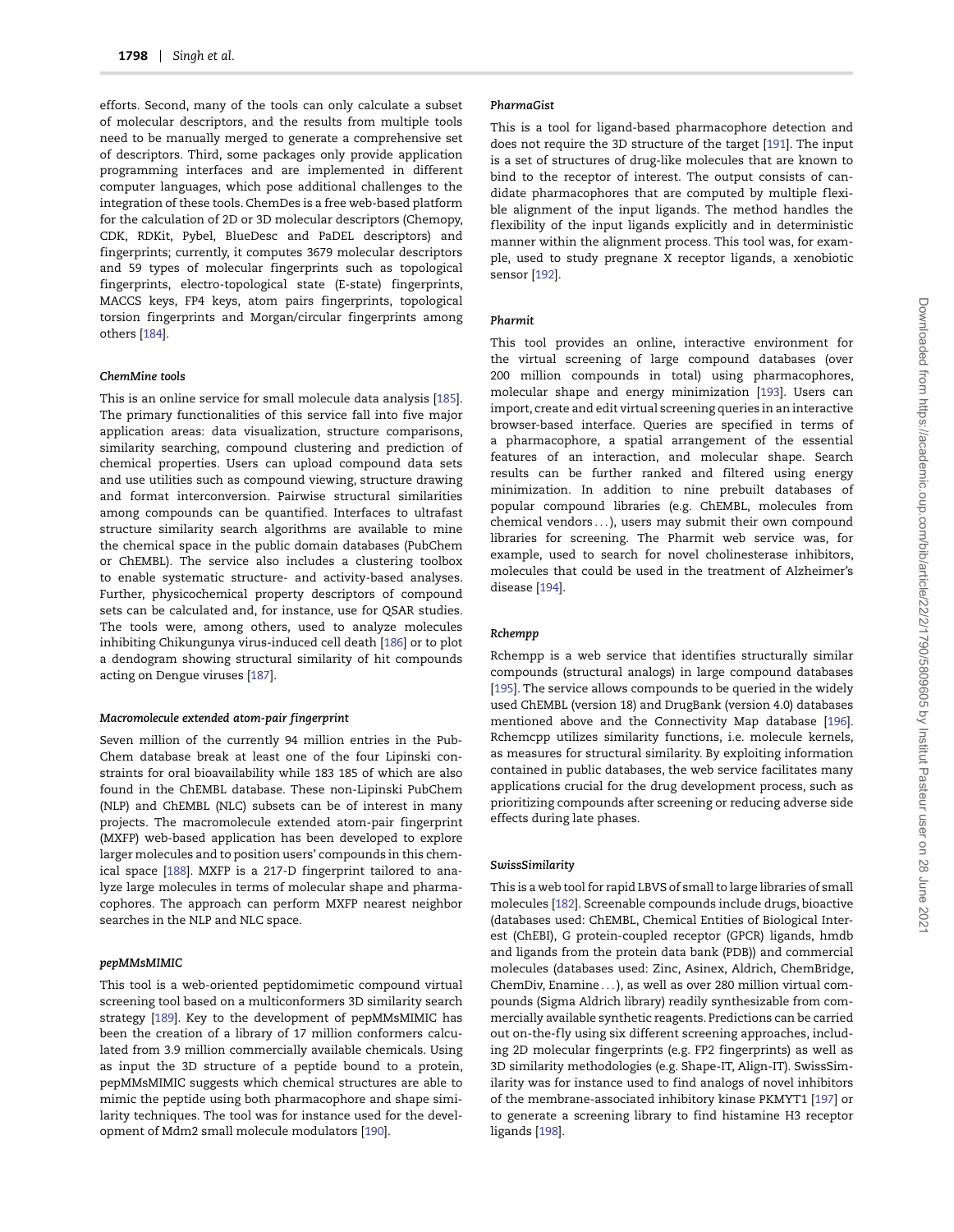#### *Ultrafast Shape Recognition-Virtual Screening (USR-VS)*

It is a web server that uses two validated ligand-based 3D methods (Ultrafast Shape Recognition (USR) or its pharmacophoric extension (USRCAT)) for large-scale prospective virtual screening [181]. Total 93.9 million 3D conformers, expanded from 23.1 million purchasable molecules, are screened and the 100 most similar molecules to the user 3D query input compound in terms of 3D shape and pharmacophoric properties are shown. USR-VS also provides interactive visualization of the similarity of the query molecule against the hit molecules as well as vendor information to purchase selected hits.

## *ZINCPharmer*

This is an online server for searching the purchasable compounds of the ZINC database using the Pharmer pharmacophore search technology [199]. The commercial collection MolPort can also be screened. A pharmacophore describes the spatial arrangement of the essential features of an interaction. Compounds that match a well-defined pharmacophore serve as potential lead compounds for drug discovery. ZINCPharmer provides tools for constructing and refining pharmacophore hypotheses directly from an input molecular structure. A search of 176 million conformers of 18.3 million compounds is performed. The results can be analyzed interactively, or the aligned structures can be downloaded for offline analysis.

## **Machine learning models and LBVS**

#### *ChemSAR*

Predictive models based on machine learning techniques have proven to be effective in drug discovery. However, to develop such statistical models, researchers usually have to use multiple tools and the process requires many different steps (e.g. RDKit or ChemoPy package for molecular descriptor calculation, ChemAxon Standardizer for structure preprocessing, scikitlearn package for model building and statistical analysis and ggplot2 package for data visualization, etc.). Strong programming skills are needed to develop such models. ChemSAR is a web-based pipelining platform for generating SAR classification models (random forest, support vector machine, naive bayes, Knearest neighbors and decision tree) of small molecules [200]. The capabilities of ChemSAR include the validation and standardization of chemical structure representation, the computation of 783 1D/2D molecular descriptors and 10 types of widely used fingerprints for small molecules, the filtering methods for feature selection, the generation of predictive models via a stepby-step job submission process, model interpretation in terms of feature importance and tree visualization, as well as a helpful report generation system.

#### *DPubChem*

This is a web tool for deriving QSAR models that implement the state-of-the-art machine learning techniques (classification models with random forest, AdaBoost, support vector machine, naive Bayes, K-nearest neighbors and decision tree) to enhance the precision of the models and enable efficient analyses of experiments from PubChem BioAssay database [201]. DPubChem has a simple interface that provides various options to users. Users select a PubChem BioAssay, compute chemical features (e.g. various fingerprints and molecular descriptors are available) and correction for class imbalance can be turned on. Once the statistical model is built, users can screen molecules. DPubChem predicted active compounds for 300 datasets with an average geometric mean and F1 score of 76.68% and 76.53%, respectively. Furthermore, DPubChem builds interaction networks that highlight novel predicted links between chemical compounds and biological assays. Using such a network, the tool successfully suggested a novel drug for the Niemann-Pick type C disease.

## *DeepScreen*

This is a web server with integration of the state-of-art deep learning algorithm, which utilizes either annotated databases such as ChEMBL or user-provided datasets and performs virtual screening to propose chemical probes or drugs for a specific target [202]. With DeepScreening, users can construct a deep learning model to generate target-focused compound libraries. The constructed classification or regression models can then be subsequently used for virtual screening against chemical vendor collections or other libraries (e.g. Specs, Enamine, ion channels, epigenetics, DrugBank or GPCR libraries) or a de novo compound library can be generated via the de novo module.

#### *Machine learning-based virtual screening tool*

As discussed above, virtual screening can be used in the early-phase of drug discovery. Because there are thousands of bioactive compounds, it might be possible to partially distinguish drug-like and nondrug-like molecules. Statistical machine learning methods can be used for classification purpose. Machine learning-based virtual screening tool (MLViS) is a tool that attempts to classify molecules as drug-like and nondrug-like based on various machine learning methods, including discriminant, tree-based, kernel-based, ensemble and other algorithms [203]. The application can also create heat map and dendrogram for visual inspection of the molecules through hierarchical cluster analysis. Moreover, users can connect the PubChem database to download molecular information and to build 2D structures of the selected compounds.

#### *Online Chemical Modeling Environment*

The Online Chemical Modeling Environment (OCHEM) is a webbased platform that aims to automate and simplify the typical steps required for QSAR modeling [204, 205]. The platform consists of two major subsystems: the database of experimental measurements and the modeling framework. A user-contributed database contains a set of tools for easy input, search and modification of the records. The OCHEM database is based on the wiki principle and focuses primarily on the quality and verifiability of the data. The database is tightly integrated with the modeling framework, which supports all the steps required to create a predictive model: data search, calculation and selection of a vast variety of molecular descriptors, application of machine learning methods (e.g. neural networks, K-nearest neighbors, support vector machine, multiple linear regression, partial least square, decision tree and random forest), validation, analysis of the model and assessment of the applicability domain. The system was for instance use to model human ether-a-go-go related gene (hERG) K+ channel blockage, an important protein that can be involved in cardiotoxicity [206].

## **Ligand-based target-fishing or disease/target specific ligand-based screening**

## *Anglerfish*

The tool performs similarity search combining several different molecular fingerprints (which can be chosen by the users such as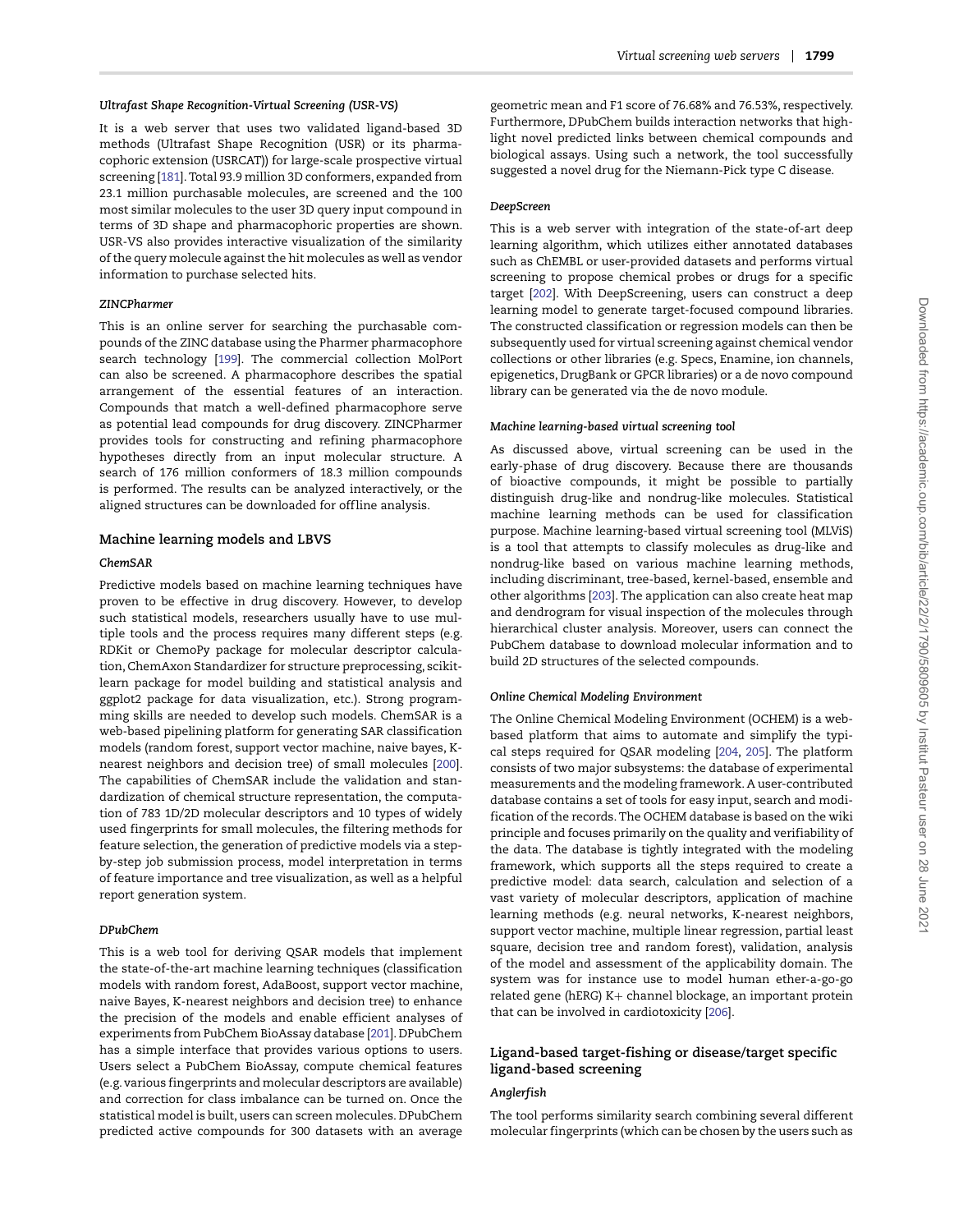the ones computed by RDKit, OpenBabel FP3, MACCS166 *...* ) and by searching in-house prepared ChEMBL activity data to predict potential new targets for the query molecules. (Drs Garcia-Vallve and Pujadas team, EURECAT Technology Centre of Catalonia).

#### *ChemProt-3*

The tool compiles multiple chemical–protein annotation resources integrated with diseases and clinical outcomes information. The data sources include ChEMBL [168], BindingDB [207], DrugBank [171], STITCH [208] *...* information from the Anatomical Therapeutic Classification System and side effect data from Sider [209]. Biological data were for instance obtained from KEGG [210], Reactome [211], GeneCards [212] *...* All the compound bioactivity data were stored in the ChemProt database following an internal curation procedure [213]. Compounds can be compared with the Daylight-like fingerprints as implemented in RDKit and calculation of the Tanimoto coefficient. The Similarity Ensemble Approach [214] is also implemented. Naïve Bayes classifier models have also been developed for about 850 proteins (i.e. for proteins with sufficient compound bioactivity data) and a visual interface that enables navigation of the pharmacological space for the identified small molecules is also available. In the last version of the service, the authors take the example of caffeine as a query compound and show that the molecule is similar to 105 compounds present in the database and could possibly be associated to 449 proteins. The visual heatmap display shows weak-to-strong association with the different proteins identified [213].

#### *DIA-DB*

This server aims at identifying novel antidiabetic drugs [215]. A database of approved and experimental has been collected. A query compound can then be compared with existing molecules via shape similarity search (performed with WEGA [178] or SHAFT [179]). Aligned molecules are returned to users of the service.

#### *HitPickV2*

This is a ligand-based approach for the prediction of 2739 human druggable protein targets (e.g. identified in STITCH [208]) for compounds provided by a user [216]. For each query compound, the server predicts up to 10 distinct targets. The Functional-Class Fingerprints (FCFP)-like circular Morgan fingerprints as implemented in RDKit are used. The tool places the query compounds into its surrounding chemical space of annotated compound– target interactions using k-nearest neighbor (k-NN) chemical similarity search. Then HitPick scores these 10 targets based on three parameters: the computed Tanimoto coefficient (Tc) between the query and the most similar compound interacting with the target, a target rank that considers Tc and Laplacianmodified naïve Bayesian target models scores and a parameter that considers the number of compounds interacting with each target.

#### *MolTarPred*

The service predicts potential targets for an input query compound [217]. Tanimoto similarities between the Morgan fingerprints of the query molecule and that of each of the 607 659 molecules extracted from the ChEMBL database are computed (these compounds act on 4553 targets). A list of putative targets is returned with an estimated confidence score. Molecules can be visualized online with the percent of similarity.

#### *Multifingerprint Similarity Search aLgorithm (MuSSel)*

MuSSel is a predictive tool to find putative protein drug targets for a query compound. Predictions are automatically made by screening a large collection of 611 333 small molecules having high-quality experimental bioactivity data covering 3357 protein drug targets selected from the ChEMBL database [218, 219]. Eighteen different fingerprints are calculated, different similarity threshold values were investigated and the notion of activity cliffs was also explored and the approach was then implemented online.

#### *PPB2*

The first version of the tool proposes putative protein targets for a query compound [220]. It searches through a database containing the ligands of 4613 targets extracted from the ChEMBL database. PPB performs target prediction using 10 different fingerprints separately and returns the predefined number (by default 20) of the top predicted targets using each of them. The result is provided as a consolidated table of annotated targets and the similarity values for each selected fingerprints are shown. Links to the ChEMBL compounds and targets are available and results can be downloaded. Another version of PPB is available and is named PPB2. In this version, 1720 targets were extracted from the ChEMBL database. Ligand similarities are computed with three main types of fingerprints and machine learning approaches are also used (e.g. nearest neighbor, Naïve Bayes) [221]. The tools were used to study the polypharmacology profile of a potent inhibitor of TRPV6 transmembrane calcium channel. Twenty-four targets were selected based on the prediction and several targets could be validated experimentally.

#### *RFQSAR*

This web server applies LBVS model comprising 1121 target structure–activity relationships models built using a random forest algorithm to predict the activity of ligands toward each target and ranking candidate targets for a query ligand using a unified scoring scheme [222]. This approach is thus at the frontier between ligand-based screening, machine learning and target-fishing. The user interface is user friendly and intuitive, offering many useful information and cross references.

#### *SEA*

The tool takes a query molecule as input and performs predictions for about 4160 targets using annotated chemical data extracted from the ChEMBL database [214]. A list of predicted targets annotated with *P*-values and Tanimoto coefficients of the most similar ligand of each of the predicted targets of the query molecule are provided. SEA only returns predicted targets for which *P*-values are significantly low. SEA uses the concept of raw similarity scores coupled with a statistical model to compare query molecules to another set of ligands. Pairwise extended-connectivity fingerprints (ECFP4) Tanimoto coefficient similarity is initially computed (using the RDKit toolbox). The significance of the score is then further assessed by using a statistical model built on a random distribution of the raw scores. At the end, raw scores are converted in z-scores and *P*-values (i.e. the *P*-value for a target indicates the probability of chance similarity between ligands of a target and a query compound). SEA was, for example, used to identify new targets for known drugs [214]. Out of 30 novel drug– target interactions suggested by prediction, 23 were confirmed experimentally.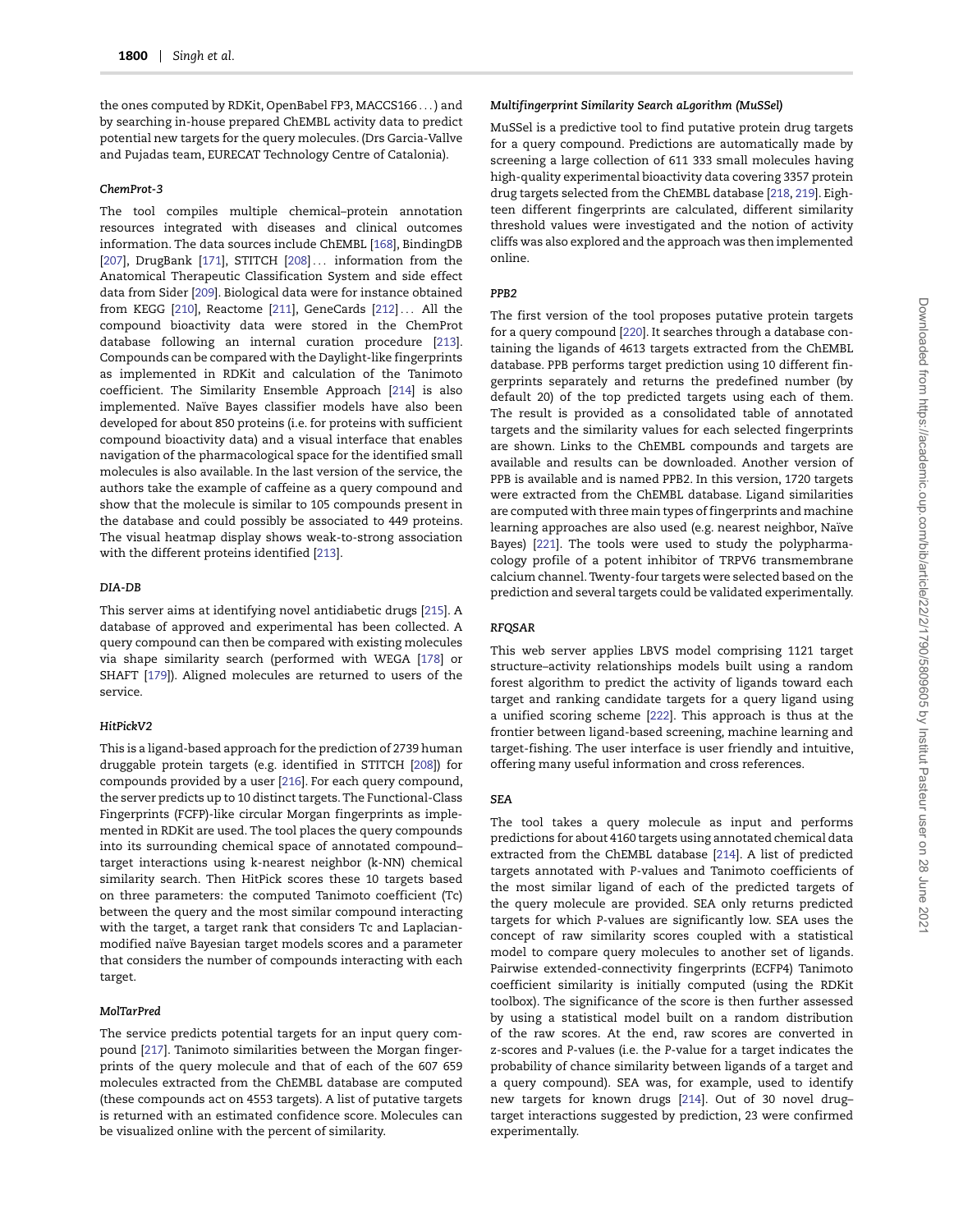#### *SuperPred*

The web server comprises two methods, one for drug classification based on approved drugs classified by the World Health Organization (WHO) and one for target prediction based on available compound–target interaction data [223]. The drug classification method takes into account 2D and fragment similarity and a method for 3D superposition of the small molecules. The consensus of these methods is taken into account. If at least two methods predict the same ATC class, that class is considered as final prediction. If three different ATC classes are predicted, a threshold for every method is used to decide for the most probable ATC class. The method for target prediction uses the similarity distribution among ligands for estimating the targets' individual thresholds and probabilities to avoid false positive predictions. The ECFP (that belongs to the class of radial fingerprints) was found to exhibit the best performance and the calculated fingerprints are then subsequently compared by computing Tanimoto similarity scores. Data were extracted from the ChEMBL database (∼341 000 compounds, ∼1800 targets and ∼665 000 compound–target interactions). Structural information about drug–target are also provided when available.

#### *SwissTargetPrediction*

The tool performs predictions by searching for similar molecules, in 2D and 3D, within a collection of 376 342 compounds known to be experimentally active on an extended set of 3068 macromolecular targets (extracted from ChEMBL). The quantification of similarity is 2-fold. In both cases, it consists in computing a pairwise comparison of 1D vectors describing molecular structures: the 2D measure uses the Tanimoto index between path-based binary fingerprints (FP2), whereas the 3D measure is based on a Manhattan distance similarity quantity between Electroshape 5D (ES5D) f loat vectors. For both 2D and 3D similarity measures, the principle is that two similar molecules are represented by analogous vectors, which exhibit a quantified similarity close to 1. The SwissTargetPrediction model was trained by fitting a multiple logistic regression on various ligand size-related subsets of known actives to weight 2D and 3D similarity parameters in a so-called combined score [224, 225]. A list of putative targets (maximum 100) is reported with various graphical views and links to UniProt and GeneCard. The data can be downloaded in various formats and so are the list of SMILES and list of interactions used by the service. Moreover, targets tagged 'by homology' are predictions based on similar molecules active on proteins showing sufficient level of homology. Users can also select a species for the target predictions: *Homo sapiens*, *Mus musculus* and *Rattus norvegicus*. SwissTargetPrediction ranks the targets based on these combined scores, which are converted to probabilities that give an estimate of the likelihood of correct predictions. The tool was for instance used to find putative targets for cudraflavone C, a naturally occurring flavonol with reported antiproliferative activities, that were validated experimentally [226].

## *TargetNet*

Users here can submit query compounds and the server predicts the activity of the user's molecules across 623 human proteins using 623 QSAR models related to these proteins. Seven types of fingerprints can be selected. Data were obtained from BindingDB. After curation, the final database used contained 623 protein targets, 228 415 compounds and 359 353 bioactivity data [227].

#### *Weighted deep learning and random forest (WDL-RF)*

The server uses weighted deep learning and random forest, to model the bioactivity of GPCR-associated ligand molecules [228]. The protocol consists of two consecutive stages: (i) molecular fingerprint generation through a new weighted deep learning method and (ii) bioactivity calculations with a random forest model. GPCRs data were taken from the UniProt database and from the GPCR–Ligand Association (GLASS) database, which included over 519 000 unique GPCR–ligand interaction entries. Compounds in SMILES format can be uploaded and the user selects the GPCR name/type for activity predictions.

## **SBVS, compound docking and target-fishing web servers**

The different tools are reported in Table 2.

## **Screening and receptor-based pharmacophore screening**

#### *Auto Core Fragment in silico Screening*

Fragment-based drug design is an effective approach for lead discovery. *In silico* it is however not easy to discriminate binders as fragments are small and can bind in many different regions with similar predicted affinity. Auto Core Fragment *in silico* Screening (ACFIS) is a web-server for fragment-based drug discovery [229]. It offers three modules to perform fragmentbased drug design. ACFIS can, for instance, generate core fragment structure from the active molecule using fragment deconstruction analysis and perform *in silico* screening by growing fragments to the junction of core fragment structure. Fragments are linked using a modified version of the AutoGrow algorithm [230]. An integrated advanced energy calculation rapidly identifies which fragments fit the binding site. The interface enables users to view top-ranking molecules in 2D and the binding mode in 3D for further exploration. The tool was assessed on many protein crystal structures and was very accurate. It was recently used to dock a small fragment in the binding site of VEGFR-2 kinase (31677447).

#### *CaverWeb*

Protein tunnels and channels are key transport pathways that allow ligands to pass between proteins' external and internal environments. CaverWeb (combine Caver and CaverDock implemented online) is a new tool for analyzing the ligand passage through the biomolecules [231, 232]. The method uses a modified version of the AutoDock Vina docking algorithm for ligand placement docking and implements a parallel heuristic algorithm to search the space of possible trajectories. It can assess many ligands in contrast to many other tools that typically involve the use of molecular dynamics. The tool was found more robust than two related packages SLITHER [233] and MoMA-LigPath [234] on the evaluated datasets. In its present form, CaverDock cannot robustly address the conformational dynamics of the protein structure.

#### *DOCK blaster*

The service allows users to dock ligands obtained from the ZINC database or from the Directory of Useful Decoys (DUD) Decoy maker service in the protein of interest using the program DOCK [235]. The tool was benchmarked and found to give reasonable results and half the time, the known bioactive ligands ranked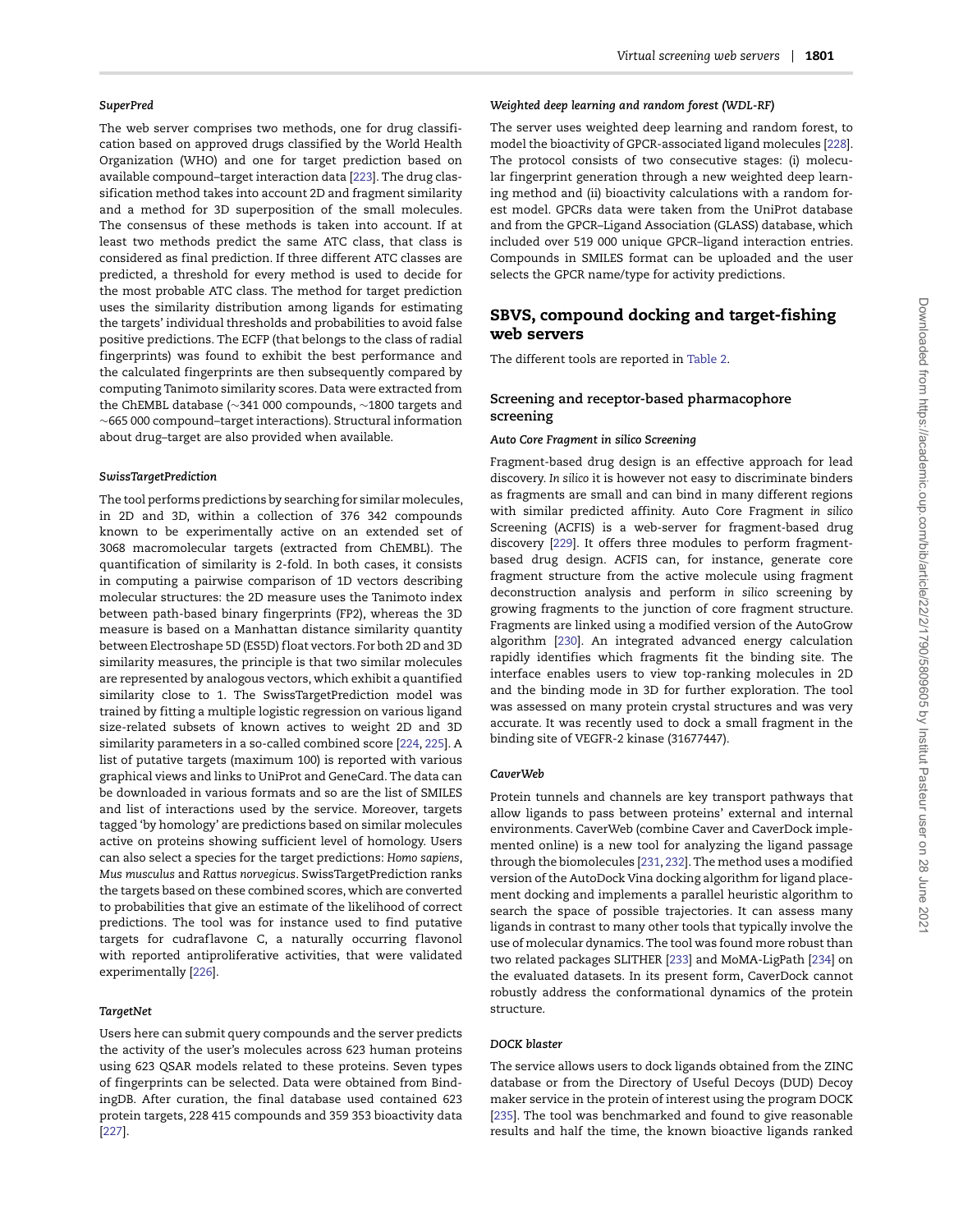|                     | Table 2. SBVS and target-fishing web tools        |                                                                                                                 |                                                                                                                                                                                                                                                                                                                                                                                      |                                                   |                                                                                                                                    |
|---------------------|---------------------------------------------------|-----------------------------------------------------------------------------------------------------------------|--------------------------------------------------------------------------------------------------------------------------------------------------------------------------------------------------------------------------------------------------------------------------------------------------------------------------------------------------------------------------------------|---------------------------------------------------|------------------------------------------------------------------------------------------------------------------------------------|
| Tools               | URL                                               | Method                                                                                                          | Input/output open and/or registration                                                                                                                                                                                                                                                                                                                                                | Data policy                                       | References                                                                                                                         |
|                     |                                                   |                                                                                                                 | Screening and receptor-based pharmacophore screening                                                                                                                                                                                                                                                                                                                                 |                                                   |                                                                                                                                    |
| <b>ACFIS</b>        | http://chemyang.ccnu.edu.<br>cn/ccb/server/ACFIS/ | based drug<br>Fragment-<br>discovery                                                                            | uploaded in pdb format and the user can choose<br>the appropriate fragment database for screening<br>online and outputs can be downloaded Open<br>Major output: the results can be visualized<br>Major input: the protein structure file is                                                                                                                                          | n/a                                               | [229]                                                                                                                              |
| CaverWeb            | https://loschmidt.chemi.mu<br>ni.cz/caverweb/     | protein tunnels<br>and channels using Vina<br>Docking in                                                        | accession codes or by drawing the structure in a<br>the results can be generated in a PDF document<br>Main input: upload target PDB file or input PDB<br>code. Users can provide multiple ligands either<br>sketcher Main output: docked compounds can<br>be interactively analyzed and visualized. Also,<br>as files with coordinates, ZINC database<br>Open                        | Data privacy and data<br>management<br>documented | [231, 232]                                                                                                                         |
| <b>DOCK Blaster</b> | http://blaster.docking.org/                       | Docking with DOCK 3.6                                                                                           | MOL2 format; Users have an option to specify up<br>to 50 actives and up to 50 inactives as SMILES or<br>Main output: results can be visualized online or<br>control calculations are completed successfully<br>ead-like, fragment-like) is allowed after initial<br>Main input: Target protein structure in PDB or<br>ZINC IDs. Docking of larger databases (e.g.<br>downloaded Open | n/a                                               | [235]                                                                                                                              |
| DOCKovalent         | http://covalent.docking.org/                      | Covalent docking                                                                                                | about the binding site and the attachment point.<br>docking Main output: docked compounds can be<br>The user has to select the covalent database for<br>Main input: supply the protein structure file in<br>PDB or MOL2 format and provide information<br>visualized online and downloaded Open                                                                                      | Data privacy and data<br>management<br>documented | [238]                                                                                                                              |
| DockThor            | https://dockthor.lncc.br/v2/                      | the MMFF94S force field. The<br>Virtual screening, score with<br>version 2 can also deal with<br>short peptides | are downloadable Open It is possible to create an<br>should be supplied in MOL2, PDB or SDF format<br>Main input: The target structure is uploaded in<br>PDB format. The ligand file (1 or more ligands)<br>modes) can be interactively visualized online)<br>Main output: the results (different binding<br>account and register                                                    | n/a                                               | 240                                                                                                                                |
| EasyVS              | https://easyvs.unifei.edu.br/                     | AutoDock Vina and rescoring<br>Virtual screening with<br>with NNScore                                           | Main input: upload target PDB file or supply PDB<br>code; upload a compound collection in 3D sdf<br>format or select libraries of interest from the<br>prepared molecule databases Main output:<br>molecules docked into the target can be<br>downloaded or visualized online Open                                                                                                   | n/a                                               | N. de P. Veloso, Pâmela<br>Silveira and Douglas E.<br>Developed by Wandré<br>Ascher, Carlos H. da<br>M. Rezende, David<br>V. Pires |
|                     |                                                   |                                                                                                                 |                                                                                                                                                                                                                                                                                                                                                                                      |                                                   | Continued                                                                                                                          |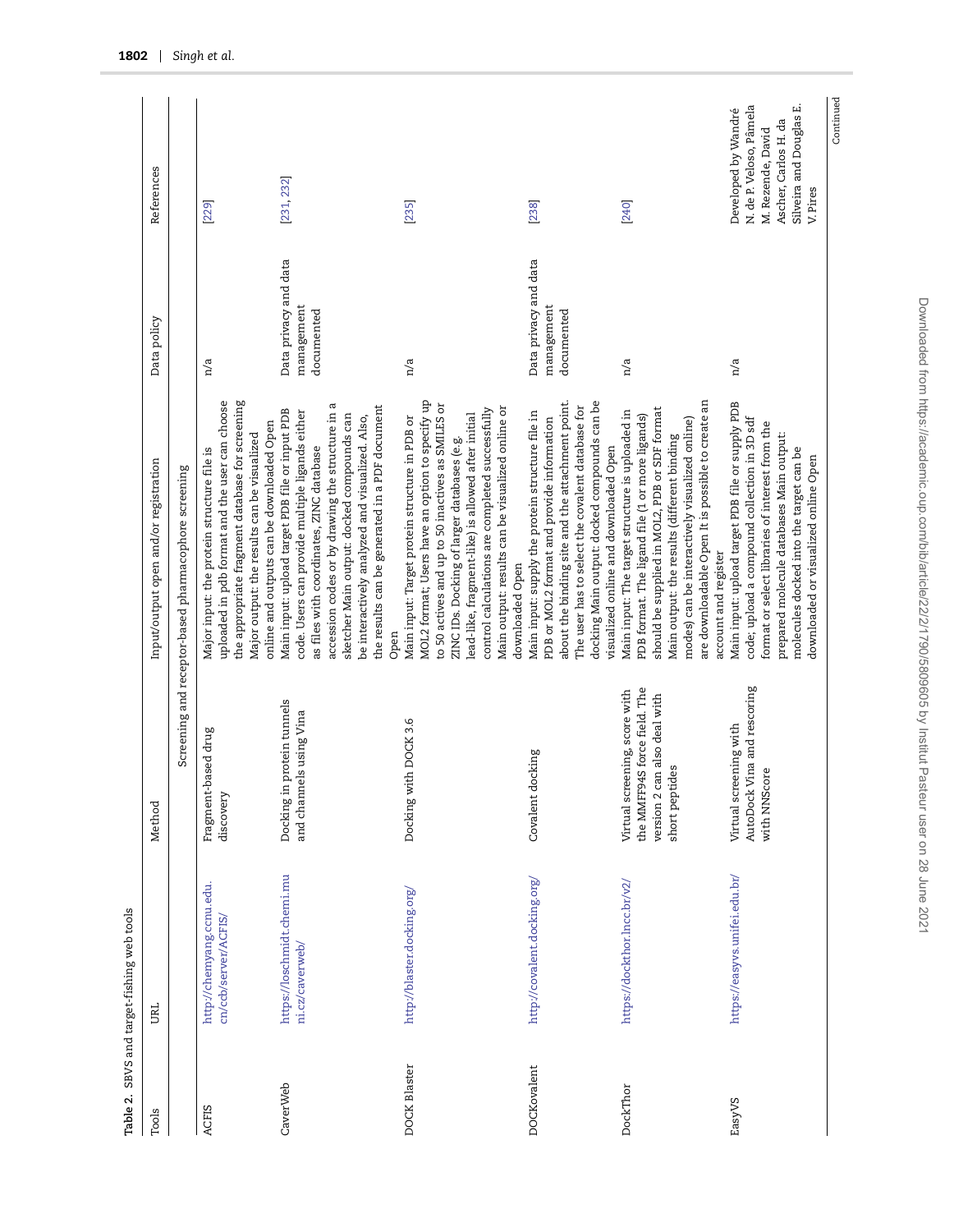| Table 2. Continue |                                                                            |                                                                                                                                                                                                 |                                                                                                                                                                                                                                                                                                                                                                      |                                                                                                                       |            |
|-------------------|----------------------------------------------------------------------------|-------------------------------------------------------------------------------------------------------------------------------------------------------------------------------------------------|----------------------------------------------------------------------------------------------------------------------------------------------------------------------------------------------------------------------------------------------------------------------------------------------------------------------------------------------------------------------|-----------------------------------------------------------------------------------------------------------------------|------------|
| Tools             | E                                                                          | Method                                                                                                                                                                                          | Input/output open and/or registration                                                                                                                                                                                                                                                                                                                                | Data policy                                                                                                           | References |
| e-LEA3D           | https://chemoinfo.ipmc.cnrs.fr/<br>LEA3D/index.html                        | design, docking with<br>De novo<br><b>PLANTS</b>                                                                                                                                                | design can be visualized online or downloaded<br>Main output: results from docking or de novo<br>protein structure file in PDB or MOL2 format<br>structure data set is also provided; Upload a<br>Main input: upload a library of molecules or<br>selects the de novo drug design option. The<br>choice for selecting the FDA-approved drug<br>Open                  | Data privacy and data<br>management<br>documented                                                                     | [243]      |
| ezCADD            | http://dxulab.org/software                                                 | Docking with Vina or Smina,<br>Protein-ligand interactions<br>available in beta versions<br>ezLigPlot. Other tools are<br>can be visualized with<br>such as pocket search<br>virtual screening. | results from docking/screening can be visualized<br>MOL2, sdf, or PDB format. Also, ligand details can<br>file or PDB ID; the ligand file is uploaded in MOL,<br>Main input: the receptor can be provided as PDB<br>be provided as SMILES, InChI key or by drawing<br>using the PubChem Sketcher Main output: the<br>online The server is free for academic use      | n/a                                                                                                                   | 246        |
| iScreen           | http://iscreen.cmu.edu.tw/basi<br>c.php#                                   | Docking with PLANTs                                                                                                                                                                             | Major input: Protein structure is uploaded in pdb<br>the job is finished. The results can be visualized<br>the ligand file is provided in mol2 or sdf format<br>Major output: A notice is sent to the user when<br>compound/ligand/inhibitor in the binding site;<br>or mol2 format without any<br>online Open                                                       | n/a                                                                                                                   | [249]      |
| MTiOpenScreen     | https://bioserv.rpbs.univ-paris-<br>diderot.fr/services/MTiOpe<br>nScreen/ | molecules) or screen<br>Autodock (blind docking of<br>creening with<br>via Autodock Vina<br>Virtual <sub>s</sub><br>up to 10                                                                    | in-house collections including approved drugs;<br>collection in 3D sdf or MOL2, or use prepared<br>output: compounds docked into the target.<br>Predicted structures can be downloaded or<br>paste or upload a protein 3D PDB file Main<br>Main input: upload or paste a compound<br>visualized online Open                                                          | documented. Different<br>Data privacy and data<br>users and registered<br>situations for guest<br>management<br>users | [250, 252] |
| Pharmit           | http://pharmit.csb.pitt.edu                                                | Database with receptor-based<br>pharmacophore search utility                                                                                                                                    | downloaded as SDF file Open and registration is<br>positioned in the binding pocket. Results can be<br>Main input: ligand with its receptor in 3D PDB<br>format Main output: similar compounds<br>possible                                                                                                                                                           | only when registration<br>Collect information<br>but data remains<br>secure                                           | [193]      |
| Sanjeevini        | http://www.scfbio-iitd.res.in/sa<br>njeevini/sanjeevini.jsp                | Virtual screening                                                                                                                                                                               | candidate drug in PDB format. The user can also<br>provided to download the docked structure files<br>Major output: docked protein-ligand complexes<br>along with their predicted binding affinities are<br>select a relevant chemical library for screening<br>Major input: upload a (protein) target and a<br>emailed to the user. Additionally, a link is<br>Open | n/a                                                                                                                   | [254]      |
|                   |                                                                            |                                                                                                                                                                                                 |                                                                                                                                                                                                                                                                                                                                                                      |                                                                                                                       | Continued  |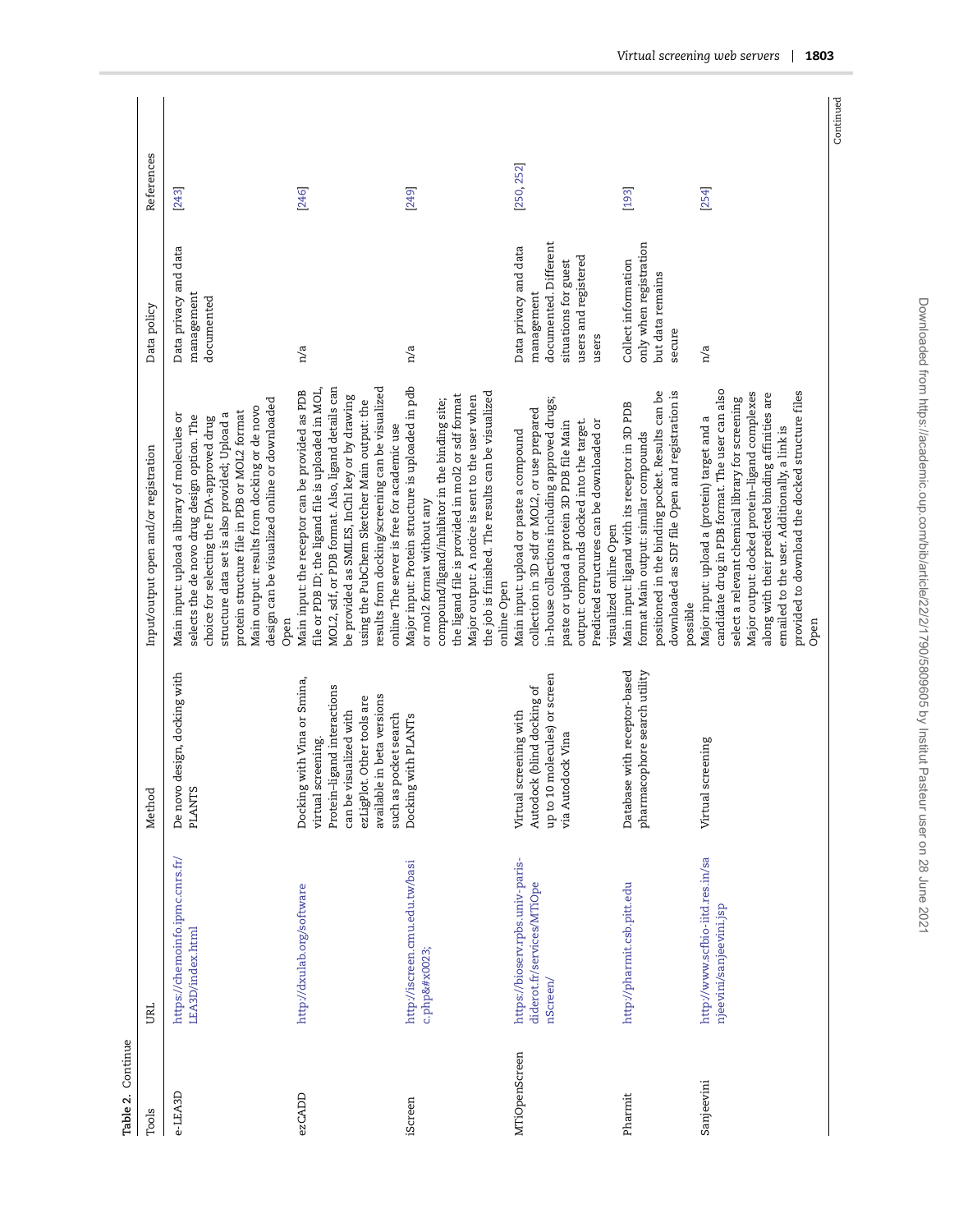| Continue<br>Table 2. |                                                                 |                                                                                                          |                                                                                                                                                                                                                                                                                                                                                                                                                                             |                                                                                                                 |            |
|----------------------|-----------------------------------------------------------------|----------------------------------------------------------------------------------------------------------|---------------------------------------------------------------------------------------------------------------------------------------------------------------------------------------------------------------------------------------------------------------------------------------------------------------------------------------------------------------------------------------------------------------------------------------------|-----------------------------------------------------------------------------------------------------------------|------------|
| Tools                | E                                                               | Method                                                                                                   | input/output open and/or registration                                                                                                                                                                                                                                                                                                                                                                                                       | Data policy                                                                                                     | References |
|                      |                                                                 |                                                                                                          | Dock/undock or rescoring tools                                                                                                                                                                                                                                                                                                                                                                                                              |                                                                                                                 |            |
| AMMOS2               | http://drugmod.rpbs.univ-pa<br>ris-diderot.fr/ammosHome.<br>php | optimization and rescoring<br>king energy<br>Post-doc                                                    | ranked by the predicted binding energy. The<br>Main input: upload docked ligands in mol2<br>format; upload a protein 3D PDB file. Main<br>results can be downloaded or visualized<br>output: The optimized ligand poses are<br>online with for instance PLIP to see<br>noncovalent interactions. Open                                                                                                                                       | Different situations for guest<br>management documented.<br>users and registered users<br>Data privacy and data | [25]       |
| CompScore            | http://bioquimio.udla.edu.ec/<br>compscore/                     | bо<br>Rescorin                                                                                           | output: Links for downloading the results are<br>sent to the e-mail address of the user Open<br>compound, weighting criterion (number of<br>Major input: upload a. TXT file containing<br>heavy atoms) and docking scores Major<br>compound ID, classification of the                                                                                                                                                                       | n/a                                                                                                             | [257]      |
| $CSM-Lig$            | http://biosig.unimelb.edu.au/<br>$\text{csm\_lig}$              | Predict the binding affinity of<br>complex based on structural<br>a protein-small-molecule<br>signatures | Main input: upload a single PDB structure of<br>The molecule information is provided as a<br>SMILES string for each uploaded PDB Main<br>output: results can be visualized online or<br>the protein-small-molecule complex or a<br>compressed file with multiple structures.<br>tab-separated file containing HET ID and<br>visualizing the ligand interactions Open<br>downloaded as a Pymol session file for                              | n/a                                                                                                             | [299]      |
| dockNmine            | http://www.ufip.univ-nantes.<br>fr/tools/docknmine/             | Assemble and analyze virtual<br>and experimental interaction<br>data                                     | Main output: The results from docking can be<br>ligands can be added by uploading an sdf file<br>entries; Ligand information is added via PDB<br>the relevant structure from the enumerated<br>downloaded Registration is required before<br>ID, PubChem ID, or ChEMBL ID; or multiple<br>entering the UniProt ID and then selecting<br>Main input: The target protein is added by<br>visualized online and graphs can be<br>job submission | users are registered or not<br>n/a Different situations if                                                      | [259]      |
| MedusaDock           | https://dokhlab.med.psu.edu/<br>medusadock                      | Flexible docking with<br>constraints                                                                     | mol2 format or ZINC ID of the ligand can be<br>Main input: upload the protein structure in<br>PDB or MOL2 format or input the PDB ID of<br>the receptor; the ligand file is uploaded in<br>docking can be visualized online Open<br>entered Main output: The results from                                                                                                                                                                   | n/a                                                                                                             | [260]      |
| MoMA-LigPath         | http://moma.laas.fr                                             | Ligand unbinding                                                                                         | uploaded in PDB format Main output: results<br>are downloadable and the ligand unbinding<br>Main input: the protein-ligand complex is<br>pathway can be visualized online Open                                                                                                                                                                                                                                                              | Different situations if users<br>are registered or not                                                          | [234]      |
|                      |                                                                 |                                                                                                          |                                                                                                                                                                                                                                                                                                                                                                                                                                             |                                                                                                                 | Continued  |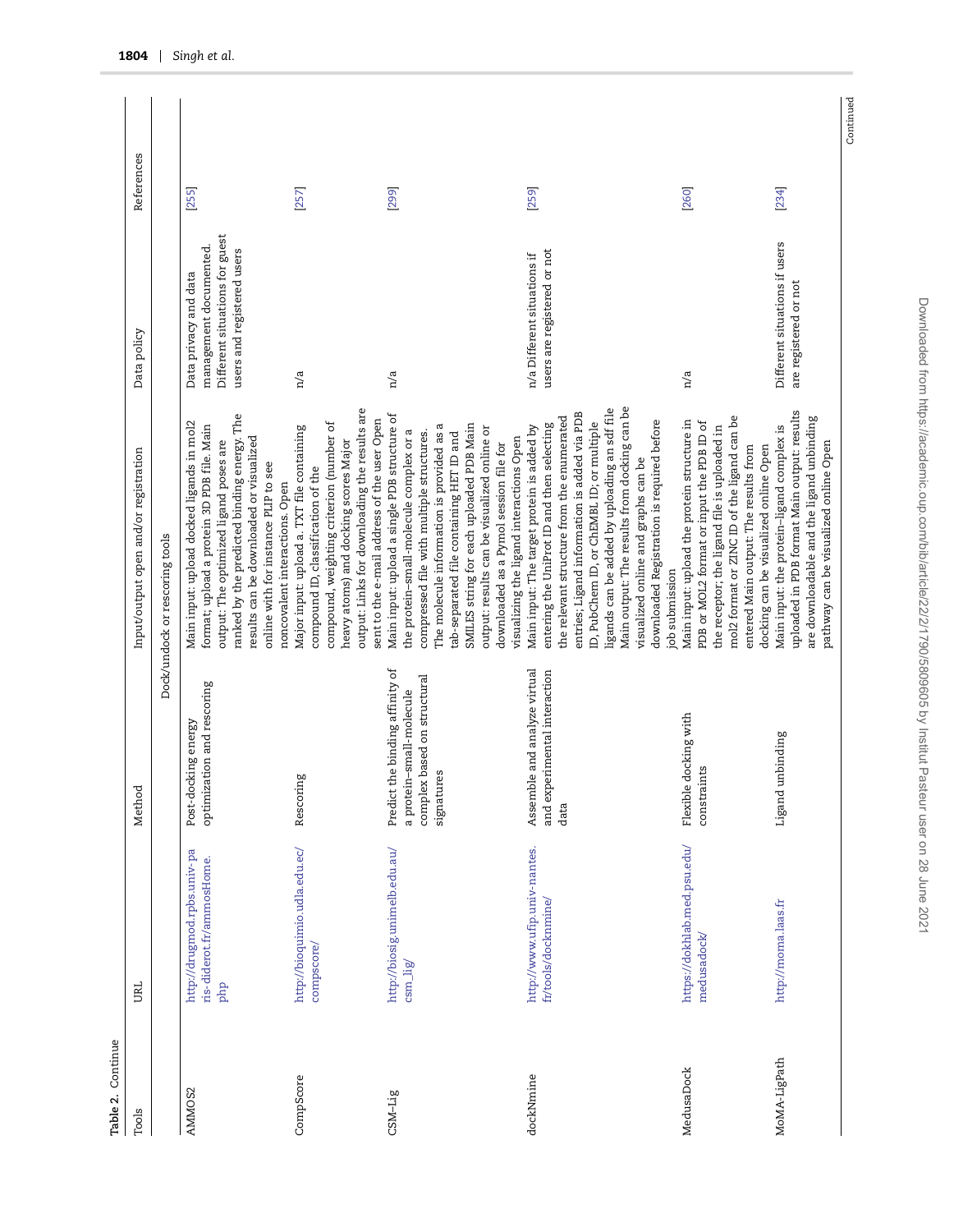| Table 2. Continue     |                                                     |                                                                                                                       |                                                                                                                                                                                                                                                                                                                                                                                                                                                                                 |                                                        |                                                                                                |
|-----------------------|-----------------------------------------------------|-----------------------------------------------------------------------------------------------------------------------|---------------------------------------------------------------------------------------------------------------------------------------------------------------------------------------------------------------------------------------------------------------------------------------------------------------------------------------------------------------------------------------------------------------------------------------------------------------------------------|--------------------------------------------------------|------------------------------------------------------------------------------------------------|
| Tools                 | <b>URL</b>                                          | Method                                                                                                                | Input/output open and/or registration                                                                                                                                                                                                                                                                                                                                                                                                                                           | Data policy                                            | References                                                                                     |
| nAPOLI                | http://bioinfo.dcc.ufmg.br/na<br>poli/              | Analysis of protein-ligand<br>interactions                                                                            | Main input: submit PDB files or provide a list<br>and statistical data can be downloaded Open<br>interaction can be visualized online; figures<br>analyzed Main output: The protein-ligand<br>of pdb ids, its chains and ligands to be                                                                                                                                                                                                                                          | n/a                                                    | [262]                                                                                          |
| PlayMolecule          | https://www.playmolecule.o<br>rg/                   | search, predict interaction of<br>Prepare proteins, rescoring,<br>machine learning, pocket<br>a ligand with a pathway | own specifications for uploading input files<br>visualized online and downloaded Partially<br>Major output: rescored compounds can be<br>Major input: different modules have their<br>open. Users can use a guest account or<br>register                                                                                                                                                                                                                                        | users are registered or not<br>Different situations if | $[263 - 265]$                                                                                  |
| PRODIGY-LIG           | http://milou.science.uu.nl/se<br>rvices/PRODIGY-LIG | Binding affinity                                                                                                      | .tgz, .zip, .bz2, or .tar.gz) can also be uploaded<br>online and archive file of all the outputs (.tgz)<br>upload a file in PDB or mmCIF format. An<br>archive of multiple PDB/mmCIF files (.tar,<br>protein-small-molecule complex or can<br>Major output: results can be visualized<br>Main input: provide PDB ID of the<br>can be downloaded Open                                                                                                                            | users are registered or not<br>Different situations if | [266]                                                                                          |
| Screening<br>Explorer | http://stats.drugdesign.fr                          | Analysis of screening results,<br>consensus scoring                                                                   | Activity tags Major output: Interactive charts<br>& screening metrics can be visualized online<br>compounds identifiers, docking scores and<br>Major input: supply a csv file with<br>and downloaded Open                                                                                                                                                                                                                                                                       | n/a                                                    | [267]                                                                                          |
| SwissDock             | http://www.swissdock.ch                             | id docking and<br>advanced binding affinity<br>Protein-ligar<br>prediction                                            | in the CHARMM format Main output: docking<br>CHARMM format; Ligand information can be<br>Main input: provide either PDB code, protein<br>name, sequence, URL or upload PDB file or a<br>name, URL or by uploading ligand file in the<br>downloaded This server is free for academic<br>mol2 format or as a ZIP file containing files<br>ZIP file containing the target protein in the<br>supplied as ZINC accession number, ligand<br>poses can be visualized online and<br>use | The institute does not<br>look at user data            | 268                                                                                            |
| Webina                | https://durrantlab.pitt.edu/<br>webina              | Docking with AutoDock Vina                                                                                            | Main input: upload a receptor and ligand file<br>in the pdbqt format Main output: compound<br>visualized online. Output files can also be<br>docked into the receptor, this can be<br>downloaded Open                                                                                                                                                                                                                                                                           | n/a                                                    | nt/10.1101/2019.12.18.881789<br>Durrant's lab (https://www.<br>biorxiv.org/conte<br>$\sqrt{1}$ |
|                       |                                                     |                                                                                                                       |                                                                                                                                                                                                                                                                                                                                                                                                                                                                                 |                                                        | Continued                                                                                      |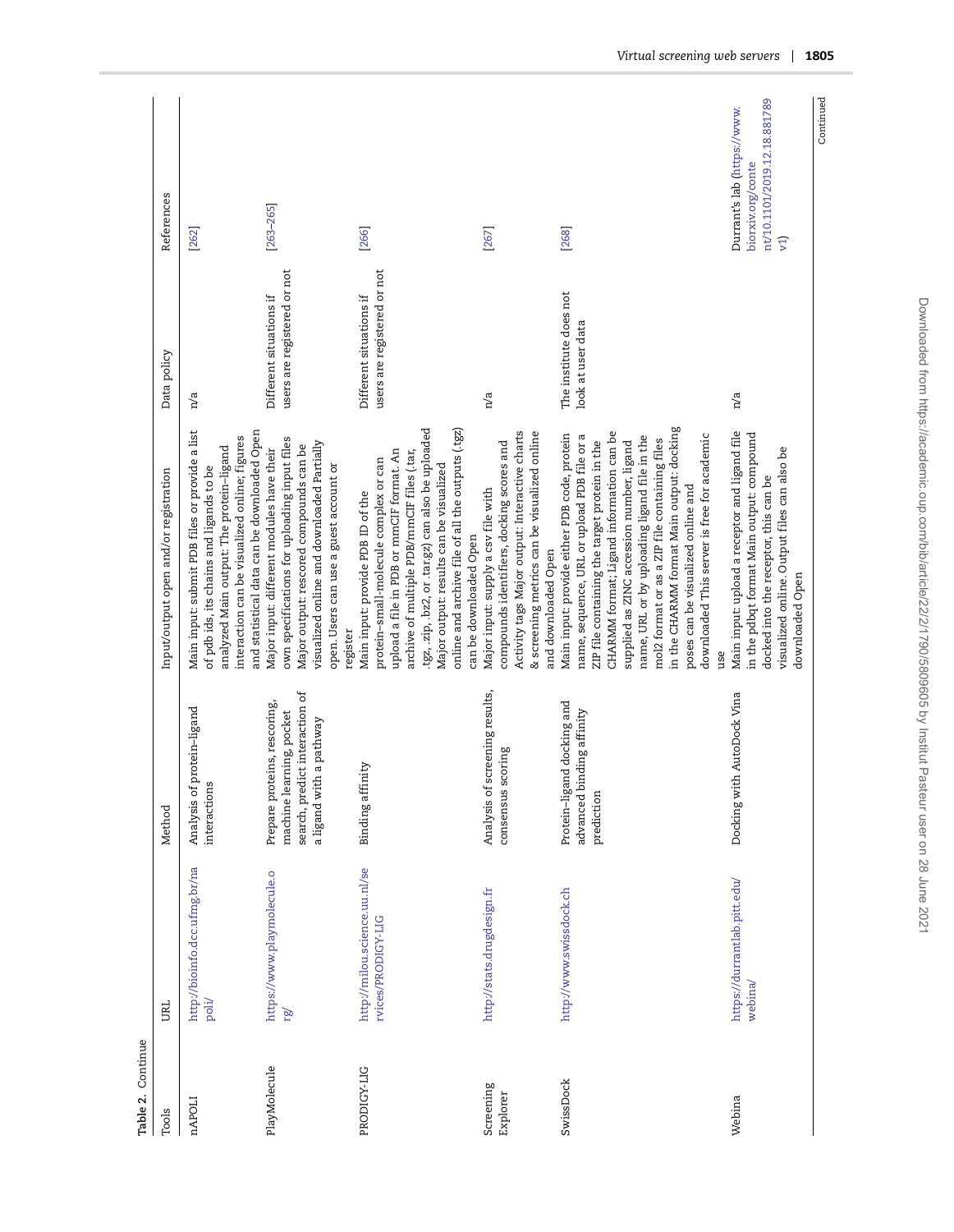| Table 2. Continue   |                                                            |                                                                                                                                                 |                                                                                                                                                                                                                                                                                                                                                                                                                                                       |             |            |
|---------------------|------------------------------------------------------------|-------------------------------------------------------------------------------------------------------------------------------------------------|-------------------------------------------------------------------------------------------------------------------------------------------------------------------------------------------------------------------------------------------------------------------------------------------------------------------------------------------------------------------------------------------------------------------------------------------------------|-------------|------------|
| Tools               | E                                                          | Method                                                                                                                                          | Input/output open and/or registration                                                                                                                                                                                                                                                                                                                                                                                                                 | Data policy | References |
|                     |                                                            |                                                                                                                                                 | Designed to investigate 3D protein-protein interfaces                                                                                                                                                                                                                                                                                                                                                                                                 |             |            |
| AnchorQuery         | http://anchorquery.csb.pitt.edu                            | pharmacophore screening<br>Receptor-based                                                                                                       | library is uploaded for pharmacophore-based<br>Major input: The protein-ligand complex is<br>screening Major output: The results can be<br>uploaded in PDB format. The ligand file or<br>visualized online and downloaded Open                                                                                                                                                                                                                        | n/a         | [274]      |
| farPI               | http://cadd.zju.edu.cn/farppi/                             | Rescoring PPI inhibitors with<br>MM/PB(GB)SA                                                                                                    | mol2 format; Receptor file uploaded in PDB<br>Main input: docked pose uploaded in sdf or<br>field and rescoring procedure Main output:<br>Results file can be downloaded in CSV and<br>format; Selection of the appropriate force<br>PDF format Open                                                                                                                                                                                                  | n/a         | [275]      |
|                     |                                                            |                                                                                                                                                 | Receptor-based target-fishing or docking into specific protein families                                                                                                                                                                                                                                                                                                                                                                               |             |            |
| ACID                | http://chemyang.ccnu.edu.cn/<br>ccb/server/ACID/           | Consensus inverse docking<br>strategy. Docking with for<br>instance AutoDock Vina,<br>LEDOCK, PLANTS and<br>PSOVina                             | molecule or by uploading a file in sdf, pdb or<br>Major input: select a protein set of interest;<br>ligand information is fetched by drawing a<br>mol2 format Major output: results can be<br>visualized online Open                                                                                                                                                                                                                                  | n/a         | [276]      |
| CRDS                | http://pbil.kaist.ac.kr/CRDS                               | Consensus inverse docking                                                                                                                       | Major input: PubChem or ZINC ID or a ligand<br>(3D structure). Compounds are docked to a<br>file can be uploaded in mol2 or sdf format<br>binding pose can be visualized online and<br>reported. Target UniProt ID and PDB id are<br>provided Open, results are sent by email<br>selected set of targets Major output: the<br>results from docking and the predicted<br>the structure files can be downloaded.<br>Information about pathways are also | n/a         | [283]      |
| DIA-DB              | http://bio-hpc.eu/software/dia-<br><b>db/</b>              | rerse docking with Vina<br>Ă                                                                                                                    | $\,$<br>draw the molecule Main output: email with<br>Main input: paste compounds in SMILES or<br>link to the results, docked molecules Open,<br>results are sent by email                                                                                                                                                                                                                                                                             | n/a         | [215]      |
| EDMON <sub>V3</sub> | ME_V3/SERVER/EDMon_v3.html<br>http://atome.cbs.cnrs.fr/ATO | Combine machine learning<br>the docking outputs of<br>@TOME and PLANTS and<br>measurements. Inverse<br>ligand similarity<br>reening<br>S<br>SCI | receptors of interest on which docking will be<br>Main input: upload a compound collection<br>Select models or structures of the nuclear<br>performed Main output: The results from<br>(maximum ten ligands) in MOL2 format;<br>inverse screening and poses can be<br>visualized online Open                                                                                                                                                          | n/a         | [284]      |
|                     |                                                            |                                                                                                                                                 |                                                                                                                                                                                                                                                                                                                                                                                                                                                       |             | Continued  |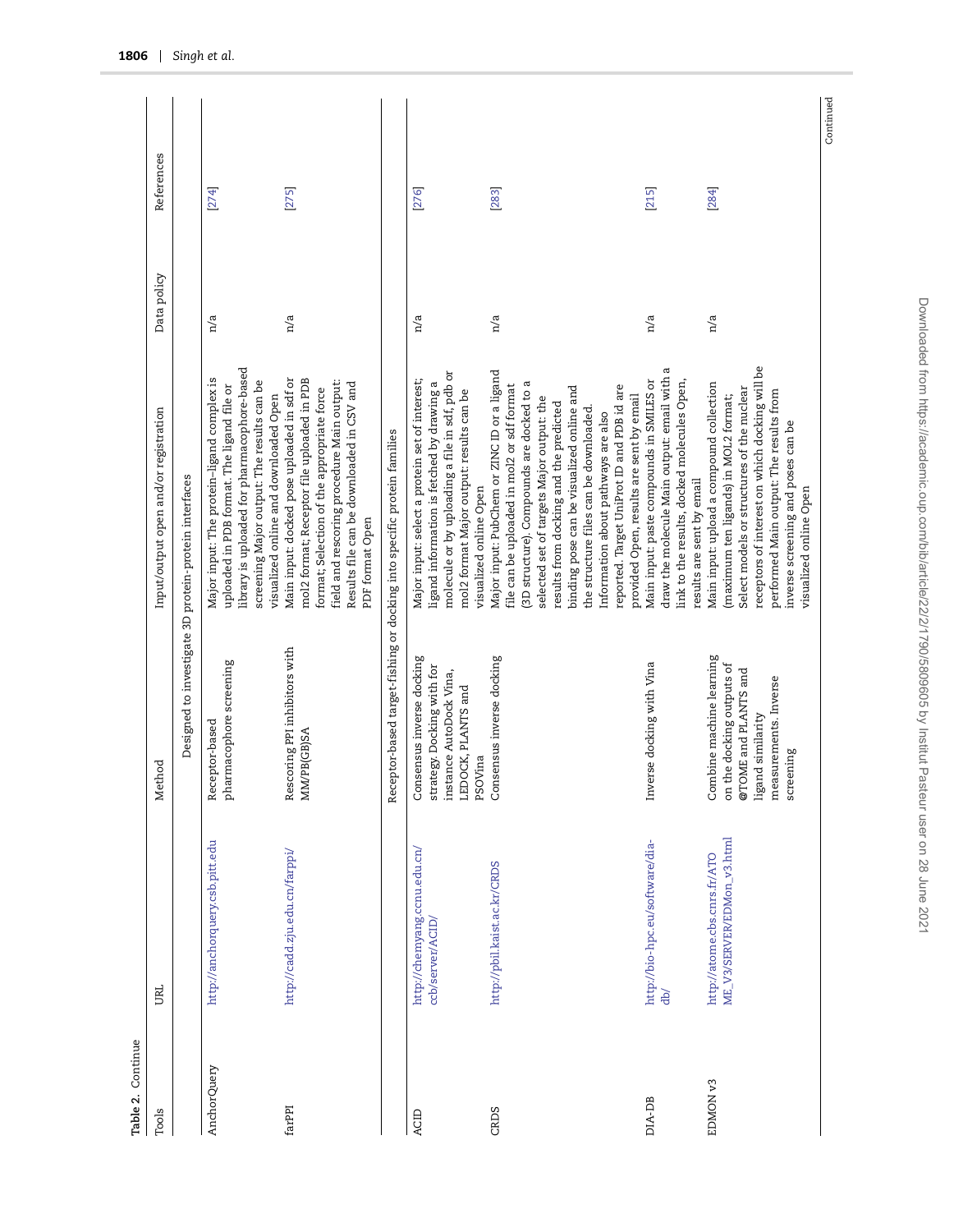| Table 2. Continue |                                                    |                                          |                                                                                                                                                                                                                                                                                          |                                                   |            |
|-------------------|----------------------------------------------------|------------------------------------------|------------------------------------------------------------------------------------------------------------------------------------------------------------------------------------------------------------------------------------------------------------------------------------------|---------------------------------------------------|------------|
| rools             | URL                                                | Method                                   | Input/output open and/or registration                                                                                                                                                                                                                                                    | Data policy                                       | References |
| GOMODo            | http://gomodo.grs.kfa-juelich.de/php/<br>begin.php | Docking with AutoDock<br>Vina or HADDOCK | sequence from the human GPCRs database and<br>Main input: provide protein sequence or select<br>format or select a ligand from the 'odor ligand'<br>predicted structure can be downloaded Open<br>tab Main output: compound docked into the<br>upload a compound structure in pdb or sdf | n/a                                               | [286]      |
| <b>GUT-DOCK</b>   | http://gut-dock.miningmembrane.co                  | Docking with AutoDock<br>Vina            | hormone GPCRs Main output: the docking poses<br>Main input: ligand file can be uploaded in .sdf,<br>pdbqt, .pdbq, .mol, .mol2, .pdb, or .smi format.<br>of the ligands can be downloaded as PDB files<br>and visualized online with Ligplot Open<br>The compounds are then docked to gut | Data privacy and data<br>management<br>documented | [289]      |
| dTarget           | http://idtarget.rcas.sinica.edu.tw                 | Inverse docking with<br>MEDock           | docked to representative pockets Major output:<br>the can be interactively visualized online Open<br>mol2, or pdbqt format. Compounds are cross<br>Major input: upload a ligand file in cif, pdb,                                                                                        | n/a                                               | [290]      |

among the top 5% of 100 physically matched decoys chosen on the fly. The tool was for instance used to find opioid analgesics [236] or allosteric modulators of the M2 muscarinic acetylcholine receptor [237].

## *DOCKovalent*

The server allows for the screening large virtual libraries of electrophilic small molecules [238]. This is an adaptation of DOCK 3.6 [239] allowing for covalent docking and targeting proteins' nucleophiles such as cysteine residues. Given a pregenerated set of ligand conformation and a covalent attachment point in the target protein, it exhaustively samples ligand conformations around the covalent bond and selects the lowest energy pose using a physics-based energy function. It was applied to discover reversible covalent fragments that target distinct protein nucleophiles, including the catalytic serine of AmpC *β*-lactamase and noncatalytic cysteines in RSK2, MSK1 and JAK3 kinases.

## *DockThor*

This web server is dedicated to protein–ligand docking simulation [240]. The DockThor program uses a grid-based method that employs a steady-state genetic algorithm as a search engine and the MMFF94S force field as the scoring function for pose evaluation. The webserver provides the major steps of ligand and protein preparation, it is possible to change the protonation states of the target amino acid and to define the degree of flexibility of the ligand. At present, it is possible to perform virtual screening experiments with a maximum of 100 compounds as a guest user or 1000 compounds as a registered user. Several optimizations have been introduced in the tool and the last version, DockThor 2, has been shown very efficient to dock flexible ligands such as peptides [241].

## *EasyVS*

It is a web-based platform built to simplify molecule library selection and virtual screening. With an intuitive interface, the tool allows users to go from selecting a protein target with a known structure and tailoring a purchasable molecule library to performing and visualizing docking in a few clicks. The docking is performed with AutoDock Vina. After docking, NNScore 2.01 [242] is used as an external scoring function to estimate Kd values between the target and ligands. This tool has been developed by Wandré N. de P. Veloso, Pâmela M. Rezende, David Ascher, Carlos H. da Silveira and Douglas E. V. Pires.

## *e-LEA3D*

The web server integrates several complementary tools to perform computer-aided drug design based on molecular fragments [243]. It can be considered as 2D or 3D depending on the algorithm selected by the user. In drug discovery projects, there is a considerable interest in identifying novel and diverse molecular scaffolds. The de novo drug design module based on LEA3D [244] is used to invent new ligands to optimize a user-specified scoring function. The composite scoring function includes both structure- and ligand-based evaluations. A heuristic based on a genetic algorithm rapidly finds which fragments or combination of fragments fit a QSAR model or the binding site of a protein. The approach is well-suited for scaffold hopping and the module also allows a scan for possible substituents to a userspecified scaffold. The second module offers SBVS computations (docking with PLANTS [245]) and the filtering of an uploaded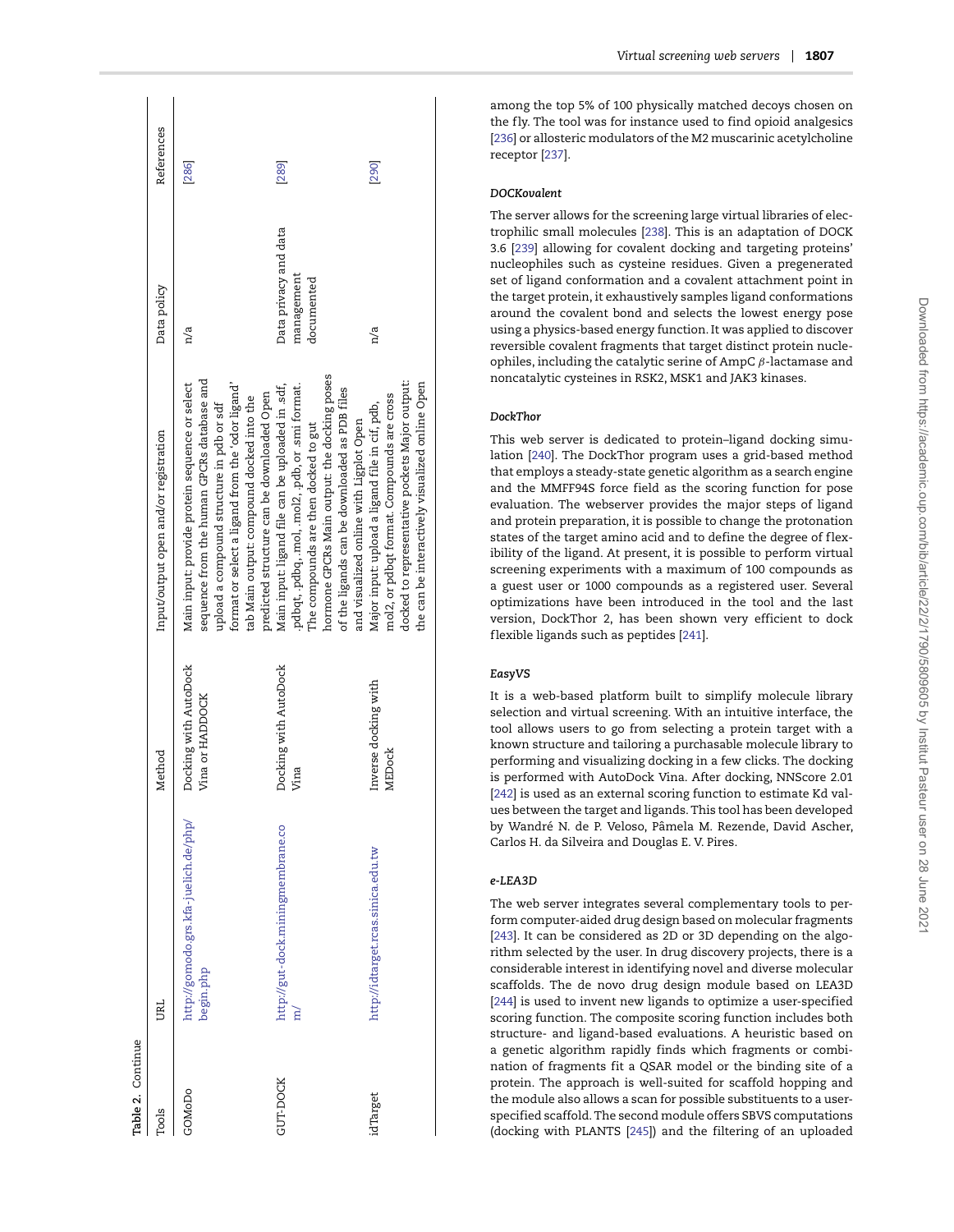library of compounds. The third module addresses the combinatorial library design that is based on a user-drawn scaffold and reactants coming, for example, from a chemical supplier.

#### *ezCADD*

This is a web-based modeling environment that allows users to perform different types of computations [246]. The service was also noted to be an effective tool for promoting science, technology, engineering and mathematics education. The different services include ezSMDock (Small-Molecule Docking), ezPPDock (Protein–Protein Docking), ezPocket (Binding Site Detection), ezLigPlot (2D/3D Visualization of Protein–Ligand Interactions), ezHTVS (High-Throughput Virtual Screening), ezGrow (de Novo Lead Optimization), ezTargetSearch (An Integrative Cross-Database Molecule Search Engine for Drug Discovery, Drug Repurposing and Drug Safety Research), ezPocketSearch (Drug Target and Polypharmacology Identification) and ezFAERS (Drug Repurposing using the Food and Drug Administration (FDA) Adverse Event Reporting System). In brief, the docking application ezSMDock requires the uploading of a Protein Data Bank file or entering a PDB file ID. The ligand structures can be provided in different formats. Docking is performed via AutoDock Vina [247] or Smina [248].

#### *iScreen*

This server is dedicated to virtual screening, it uses the traditional Chinese medicine (TCM) database [249] for the compound collection and PLANTS [245] for docking. The service offers a protein preparation tool that both extracts protein of interest from a raw input file and estimates the size of the ligand bind site. For customized docking, several services are available including standard, in-water, pH environment and flexible docking modes. TCM de novo drug design can also be carried out via iScreen.

#### *MTiOpenScreen*

This tool performs docking and virtual screening of small molecules, offering the possibility to screen in one run up to 5000 molecules uploaded by the user or up to 10 000 molecules taken from different compound collections provided by the system including approved drugs, food compounds, natural products or putative inhibitors of protein–protein interactions (PPI) [250–252]. Two services, MTiAutoDock and MTiOpenScreen, are available. MTiAutoDock, based on AutoDock [247], performs docking into a binding pocket defined by the user or blind docking over the entire protein surface. MTiOpenScreen based on AutoDock Vina [247] (19499576) docking performs automated virtual ligand screening. MTiOpenScreen was for instance used to search for proteasome inhibitors [253].

#### *Pharmit*

This tool provides an online, interactive environment for the virtual screening of large compound databases [193]. As seen above, Pharmit can be used as a ligand-based pharmacophore screening tool, but it can also perform receptor-based pharmacophore screening when the 3D structure of a ligand–protein complex is available. Pharmit uses the Volumetric Aligned Molecular Shapes method to search shapes. The shape queries may be provided by the user or extracted directly from the Protein Data Bank code of the protein–ligand complex.

The server allows users to dock Lipinski compliant ligands present in several in-built databases or to draw and dock specific ligands [254]. Sanjeevini performs a series of computational steps such as preparation of the protein and the ligand from the files uploaded, docks the candidate molecule at the binding site via a Monte Carlo algorithm (for protein or nucleic acid targets), minimizes and scores the docked complex (three scoring functions are available, one for protein–ligand complexes, one for Zn containing metalloproteinase and one for nucleic acid targets) in an automated mode. The binding pocket can be specified by the users or predicted.

#### *Dock/undock or rescoring tools*

Automatic Molecular Mechanics Optimization for *in silico* Screening (AMMOS2) is a web server for protein–ligand–water complexes refinement via molecular mechanics [255]. The protocol employs atomic-level energy minimization of experimental ligand–protein complexes or of ligands docked for instance via SBVS computations. The web server is based on the standalone software Automatic Molecular Mechanics Optimization for *in silico* Screening (AMMOS). AMMOS utilizes the physics-based force field AMMP sp4 and performs optimization of protein– ligand interactions at five levels of flexibility of the protein receptor. In AMMOS2, the users can also include explicit water molecules and individual metal ions during the minimization. The 3D structure of the complexes can be visualized and specific protein–ligand interactions can be seen using Protein–Ligand Interaction Profiler (PLIP) computations [256].

#### *CompScore*

This web service implements an algorithm that searches for the combination of docking scoring functions components that maximizes any of the BEDROC or Enrichment Factor virtual screening metrics through a genetic algorithm search [257]. It is also possible to rescore a dataset using the CompScore method.

#### *CSM–Lig*

Accurately predicting binding affinities is a challenging and difficult task. This a web server tailored to predict the binding affinity of protein–small-molecule complex based on structural signatures. CSM–Lig was first built and evaluated on PDBbind data [258]. Over the PDBbind core set, a blind test of 195 diverse complexes with binding affinities ranging from millimolar to picomolar indicates that the models outperformed many well established scoring functions and predictors. CSM– Lig should there be valuable to helping assess docking poses, the effects of multiple mutations, including insertions, deletions and alternative splicing events, in protein–small-molecule affinity, unraveling important aspects that drive protein–compound recognition.

#### *dockNmine*

This portal aims at gathering public and private data into a unique service [259]. Automated queries on protein targets and ligand definitions are performed to UniProt, PubChem and ChEMBL to enhance the results of precomputed docking experiments. When available, public data are automatically added to the docking results to produce protein–ligand binding analysis such as receiver operating characteristic (ROC) curves or enrichment analysis. Users can also upload their own private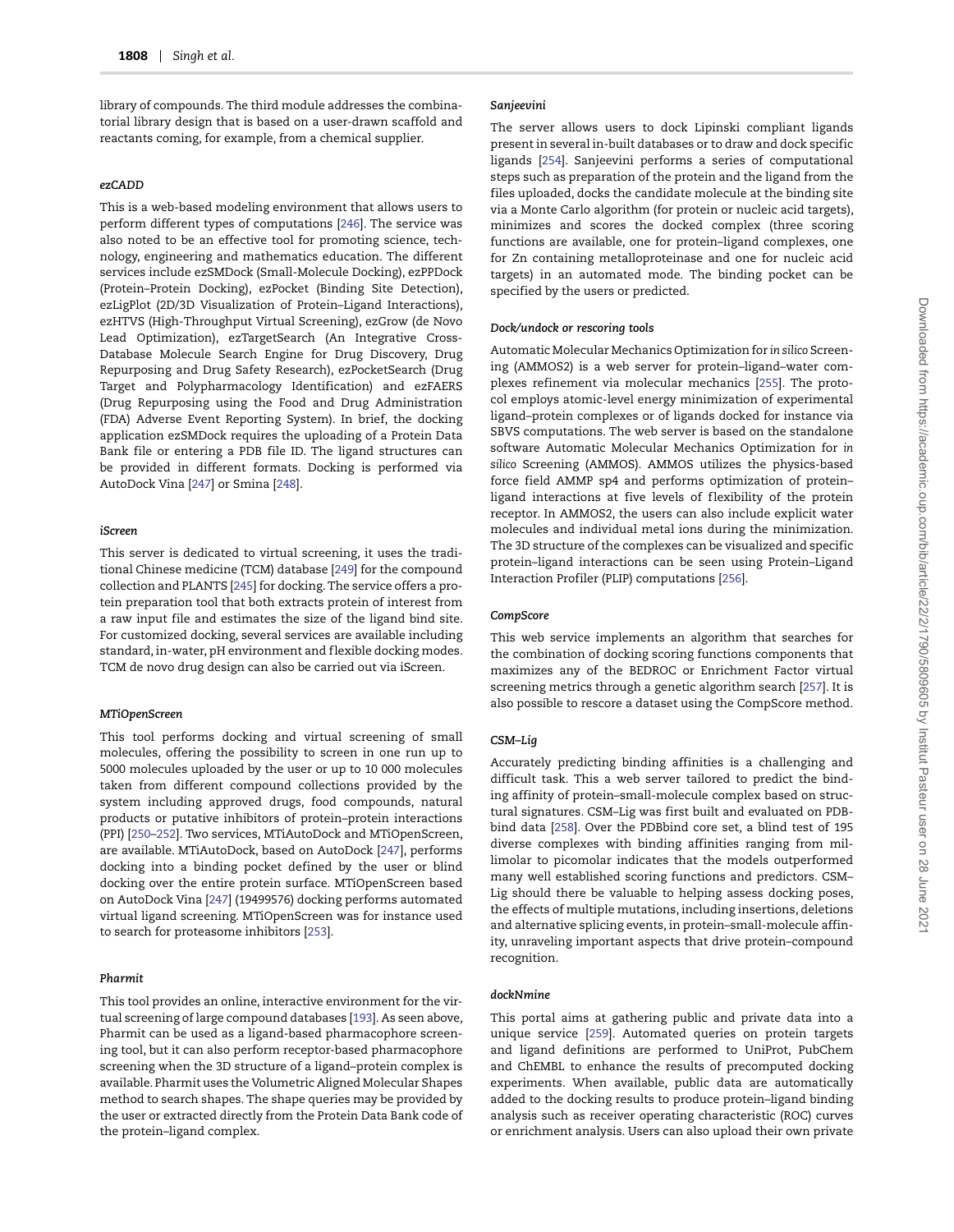data. The docking results are categorized into three classes (e.g. good, AutoDock or Vina scores, kcal/mol, are ≤−10; intermediate,

−10 *>* energy ≤ −6.5; and bad, higher scores).

## *MedusaDock*

Existing flexible docking approaches model the ligand and receptor flexibility either separately or in a loosely coupled manner, which usually captures the conformational changes inefficiently. MedusaDock allows for flexible docking and models both ligand and receptor flexibility simultaneously with sets of discrete rotamers [260]. The ligand rotamer library is built on-the-fly during docking simulations. Initially, coarse docking computations are performed with representative ligand conformations, at this stage the ligand is kept rigid. Then the top 10% lowest energy poses are selected for a round of more extensive docking computations. Constraints can be incorporated. The authors tested the approach on several targets (e.g. cyclin-dependent kinase 2, vascular endothelial growth factor receptor 2, HIV reverse transcriptase, and HIV protease) and found significant improvements in virtual screening enrichments when compared to rigid-receptor methods.

#### *MoMA-LigPath*

Protein–ligand interactions taking place far away from the active site, during ligand binding or release, may determine molecular specificity and activity. However, obtaining information about these interactions with experimental or computational methods remains difficult. The computational tool MoMA-LigPath is based on a mechanistic representation of the molecular system, considering partial flexibility (in the current version, flexibility is considered for the ligand and all the protein side chains), and on the application of a robotics-inspired algorithm to explore the conformational space [234]. Such a purely geometric approach, together with the efficiency of the exploration algorithm, enables the simulation of ligand unbinding within short computing time. Ligand unbinding pathways generated by MoMA-LigPath represent a first approximation that can be explored further with other molecular modeling approaches. Thus, for example, starting from the model of a protein–ligand complex, MoMA-LigPath computes the ligand exit path from the active site to the protein surface. As such, the tool proposes residues that could be important for binding despite being far away from the binding pocket. The tool was, for instance, used to investigate the unbinding of compound inhibiting phosphatidylinositol 3-kinase-gamma (PI3K<sub>γ</sub>) an important target in oncology [261].

#### *Analysis of PrOtein–Ligand Interactions (nAPOLI)*

Protein–ligand recognition is mostly driven by specific noncovalent interactions. The large-scale data sets of protein–ligand complexes are available to study recognition. nAPOLI combines large-scale analysis of conserved interactions in protein–ligand complexes at the atomic level, interactive visual representations and comprehensive reports of the interacting residues/atoms to detect and explore conserved noncovalent interactions [262]. The tool was, for example, used to study kinases and human nuclear receptor proteins.

## *PlayMolecule*

This is a platform that offers different applications for preparing a target, search for cryptic and druggable cavities, run molecular dynamics, machine learning and rescoring. For instance, DeepSite is a protein-binding site predictor tool that uses 3D-convolutional neural networks [263], KDEEP allows to protein–ligand absolute binding affinity prediction via 3Dconvolutional neural networks [264] and BindScope, a web application for large-scale active–inactive classification of compounds based on deep convolutional neural networks [265] (30169549).

## *PRODIGY-LIG*

PROtein binDIng enerGY (PRODIGY prediction) is a collection of web services focused on the prediction of binding affinity in biological complexes as well as the identification of biological interfaces from crystallographic one. PRODIGY-LIG aimed at the prediction of affinity in protein-small ligand complexes [266]. The original predictive method was readapted for small ligand by making use of atomic instead of amino acid contacts. It was successfully applied for the blind prediction of 102 protein–ligand complexes during the D3R Grand Challenge 2.

## *Screening explorer*

This is a web-based application that allows for an intuitive evaluation of the results of screening experiments using complementary metrics [267]. The service facilitates screening results by linking different metrics interactively in an interactive usable web-based application. Charts representing predictiveness, ROC, enrichment curves, scores and active compounds distributions can be obtained. Simple consensus scoring methods based on scores normalization, standardization (*z*-scores), and compounds ranking to evaluate the enrichments that can be expected through methods combination are also available.

#### *SwissDock*

This is a web server dedicated to ligand docking [268], either on a known binding site or on the entire surface. It is based on the protein–ligand docking program EADock dihedral space sampling (DSS) [269]. Ligand and protein files can be prepared using UCSF Chimera [\(https://www.cgl.ucsf.edu/chimera/\)](https://www.cgl.ucsf.edu/chimera/) and the results visualized online or downloaded. As the tool is based on the accurate physics-based estimation of binding modes and free energies using the Chemistry at HARvard Macromolecular Mechanics (CHARMM) force field [270], it cannot handle many ligands but should be used after a fast screening engine (e.g. AutoDock Vina) to further validate a small list of preselected compounds. The tool was, for instance, used to dock molecules into the muscarinic acetylcholine receptors [271], to investigate potential antiprion compounds [272] or inhibitors of Dub3, a protein playing a role in cancer [273].

Webina is an open-source library and web app that runs AutoDock Vina in a web browser (Durrant's lab). The service allows users to upload a prepared receptor structure and a ligand. Several parameters can be selected, for instance users can upload a reference experimental ligand structure and decide about the docking box where the search will be performed among others. The tool outputs the docked ligand poses and offers efficient interactive visualization. The service has been tested on several ligands and proteins including La-related protein 1 and poly-(ADP-ribose)-polymerase 1.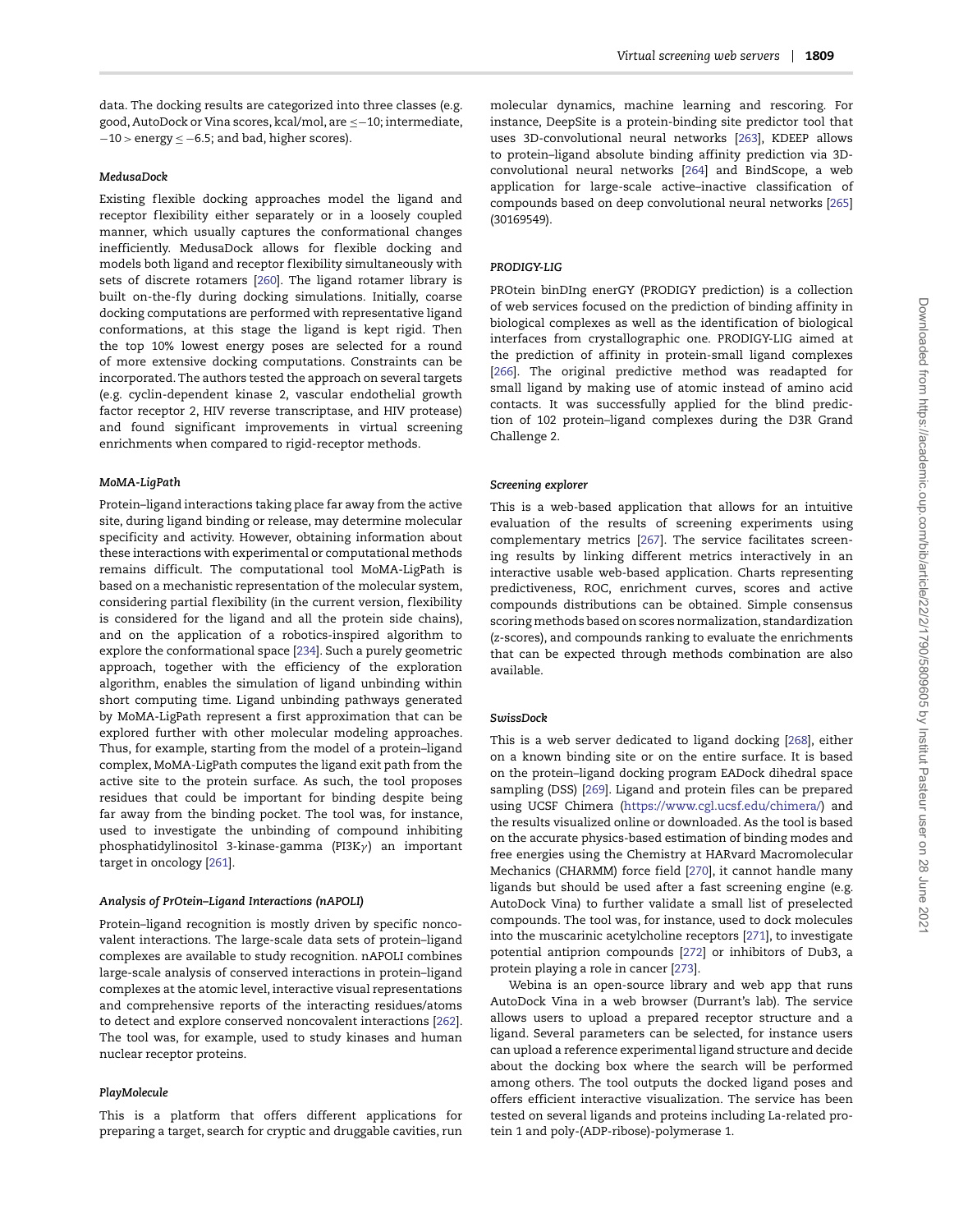#### **Designed to investigate 3D protein–protein interfaces**

## *AnchorQuery*

This is a web application for the rational structure-based design of PPI inhibitors [274]. A specialized variant of pharmacophore search is used to rapidly screen libraries consisting of more than 31 million synthesizable compounds biased by design to preferentially target PPIs. AnchorQuery provides all the tools necessary for users to perform online interactive virtual screens of millions of compounds, including pharmacophore elucidation and search, and enrichment analysis.

#### *farPPI*

Designing PPI inhibitors is difficult as often, the binding pockets tend to be more flat and larger than regular binding sites such as those found in enzymes or in membrane receptors. The Fast Amber Rescoring webserver offers a freely available service for rescoring the docking poses of PPI inhibitors by using the MM/PB(GB)SA methods [275].

## **Receptor-based target-fishing or docking into specific protein families**

#### *Auto in silico Consensus Inverse Docking (ACID)*

The ACID server combines the results of four docking methods into a consensus inverse docking scheme [276]. The selected docking tools involve AutoDock Vina [277], LEDOCK [\(http://www.](http://www.lephar.com) [lephar.com\)](http://www.lephar.com), PLANTS [245], and PSOVina [278]. The reasons for this choice mentioned by the authors is that the docking methods use different conformational search algorithms and different scoring functions and that in general, combining different tools has been shown beneficial in term of hit finding. In addition, the server applies a Molecular Mechanics/Poisson-Boltzmann Surface Area [279] protocol and X-SCORE [280, 281] for the final binding energy calculations. Users can upload a compound or draw a molecule and dock it in selected target families.

#### *Consensus Reverse Docking System*

The CRDS docks a compound into 5254 protein X-ray structures collected from the sc-PDB database [282]. Gold, Vina and LeDock binding scores are reported and the targets are ranked by consensus scoring. The first target seen in the output table has thus the highest consensus score. Another output shows which pathways the resulting top 50 targets are associated with [283]. The top 10 pathways are displayed on a pie chart.

#### *DIA-DB*

This server aims at helping users identifying potential antidiabetic drugs [215]. As seen above, it can be used via ligand-based shape similarity search but inverse virtual screening can also be carried out with Autodock Vina. About 20 protein targets known to play a role in diabetes are stored in DIA-DB. A docking score for a novel input query compound against the different targets is returned as well as the structure of the predicted complexes and various graphical views of the binding pockets.

#### *Endocrine Disruptor MONitoring (EDMON v3)*

The approach [284] takes advantage of a new interface between the virtual screening standalone package PLANTS [245] and the web server @TOME [285] to screen multiple conformations in parallel. It allows users to systematically deduce a shape restraint and binding site boundaries based on the geometry of the original ligand from each crystal structure in a fully automatic manner. Subsequent postprocessing is performed using various chemoinformatics tools including several scoring functions to predict protein–ligand affinity and select an optimal pose. The approach evaluates the applicability of machine learning on the docking outputs of @TOME and PLANTS and ligand similarity measurements. Users have to supply a ligand that is inversely docked into several nuclear hormone receptors, an important class of targets.

#### *GPCR Online MOdeling and DOcking server (GOMoDo)*

This tool can automatically perform template choice, homology modeling and either blind or information-driven docking [286], with, for instance, AutoDock Vina [247, 277] or high ambiguitydriven protein–protein DOCKing (HADDOCK) [287]. This server was for example used to investigate muscarinic acetylcholine receptors (M1 to M5) expressed in murine brain microvascular endothelium and suggested that drug development should focus on the allosteric sites of the M1 and M3 receptors [288].

#### *GUT-DOCK*

The prolonged use of many currently available drugs results in the severe side effect of the disruption of glucose metabolism leading to type 2 diabetes mellitus. Gut hormone receptors including glucagon receptor (GCGR) and the incretin hormone receptors: glucagon-like peptide 1 receptor (GLP1R) and gastric inhibitory polypeptide receptor (GIPR) are important drug targets for the treatment of diabetes, as they play roles in the regulation of glucose and insulin levels and of food intake. GUT-DOCK allows users to compute the binding affinities between a small molecule and various class B GPCRs, gut hormone receptors, vasoactive intestinal polypeptide receptor 1 (VIPR1) and pituitary adenylate cyclase-activating polypeptide receptor (PAC1R) [289]. Several protein structures were modeled and simulated using molecular dynamics. The docking procedure is carried out with AutoDock Vina. Users have to provide the small-molecule ligands. Short peptides can also be docked.

#### *idTarget*

This web service predicts possible binding targets of small chemical molecules using the maximum entropy-based docking (MEDock) program, which generates initial docking poses of the ligands based on the divide-and-conquer docking approach. The docking poses are rescored according to the modified AutoDock4 scoring function that was developed on robust regression analysis and quantum chemical charge models [290, 291]. Affinity profiles of the protein targets are used to provide confidence levels of prediction. The program was efficaciously used to identify many known off-targets of drugs or drug-like compounds.

## **Discussion**

The identification of bioactive compounds acting on thousands of putative therapeutic targets via the experimental screening of large compound collections is time-consuming and costly. Virtual screening assists the process by providing a small list of molecules to assess experimentally instead of a collection of thousands or millions of compounds. Performing virtual screening computations using standalone approaches is still a challenging task. However, many online tools are available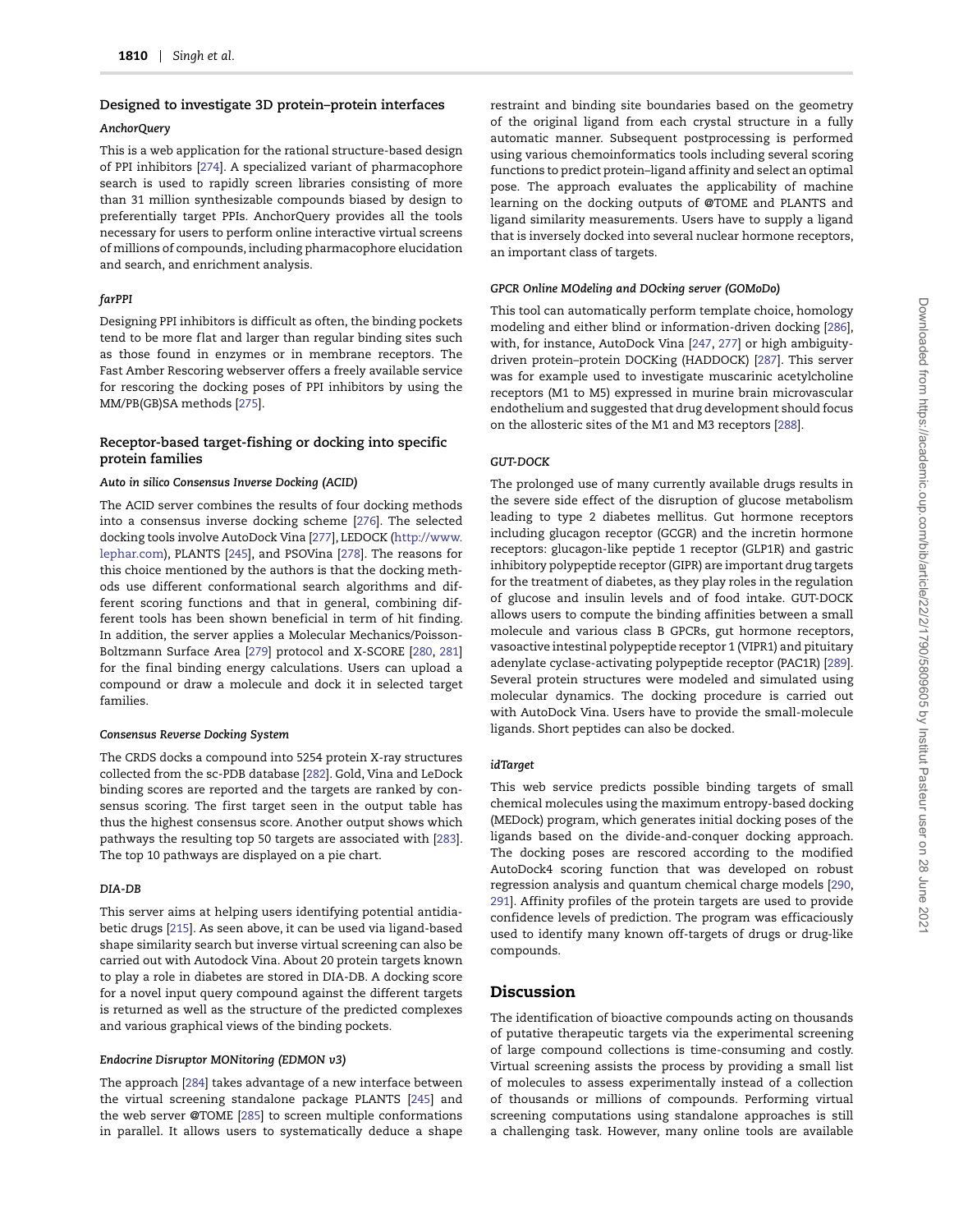today to facilitate the search of bioactive compounds. This review provides a list of web servers that should assist wetlab researchers identifying tools that could be beneficial for their screening projects. We discussed different types of LBVS engines and then reported various approaches that perform receptor-based or SBVS computations. Experimental teams have now not only access to different types of virtual screening web servers but also to tools that evaluate some ADME-Tox properties or that generate ideas for compound optimization (see [Supplementary Table S1\)](https://academic.oup.com/bib/article-lookup/doi/10.1093/bib/bbaa034#supplementary-data). These approaches should help identify new hits but it is also important to note that several *in silico* screening approaches can also be used, after some tuning, for drug repositioning, target-fishing or profiling, for studying drugs' adverse effects and for polypharmacology prediction. As seen above, different types of virtual screening computations can also be valuable for rational multitarget drug design [292–298]. To further assist users in the selection of virtual screening methods or in combining applications, we provide some examples of workflows that could be used, depending on the study questions and the available input data [\(Supplementary Figure S1\)](https://academic.oup.com/bib/article-lookup/doi/10.1093/bib/bbaa034#supplementary-data). Taken together, we are convinced that novel hit compounds will be discovered by combining online calculations and experimental studies, and possibly, some will become drug candidates and/or will help to explore complex disease conditions. In the era of open and big data, the web servers developed within academic or public–private collaborative settings should definitively play a major role in the coming years to advance the success of drug discovery and chemical biology projects.

## **Key Points**

- We report ligand-based and SBVS/docking web servers.
- Based on the description of the tools, experimentalists should be able to identify the screening services that best suit their needs.
- This survey can also be valuable for computer scientists who aim at developing novel approaches or novel interfaces.

## **Supplementary data**

[Supplementary data](https://academic.oup.com/bib/article-lookup/doi/10.1093/bib/bbaa034#supplementary-data) are available online at [https://academi](https://academic.oup.com/bib) [c.oup.com/bib.](https://academic.oup.com/bib)

## **Funding**

The Inserm Institute, Lille I-Site and Lille Region.

## **References**

- 1. Hammel B, Michel MC. Why are new drugs expensive and how can they stay affordable? *Handb Exp Pharmacol* 2019;**260**:453–66.
- 2. Khanna I. Drug discovery in pharmaceutical industry: productivity challenges and trends. *Drug Discov Today* 2012;**17**:1088–102.
- 3. Rubin EH, Gilliland DG. Drug development and clinical trials–the path to an approved cancer drug. *Nat Rev Clin Oncol* 2012;**9**:215–22.
- 4. Joyner MJ, Paneth N. Promises, promises, and precision medicine. *J Clin Invest* 2019;**129**:946–8.
- 5. Shendure J, Findlay GM, Snyder MW. Genomic medicineprogress, pitfalls, and promise. *Cell* 2019;**177**:45–57.
- 6. Chen H, Kogej T, Engkvist O. Cheminformatics in drug discovery, an industrial perspective. *Mol Inform* 2018;**37**:e1800041.
- 7. Ekins S, Puhl AC, Zorn KM, *et al.* Exploiting machine learning for end-to-end drug discovery and development. *Nat Mater* 2019;**18**:435–41.
- 8. Meyer JG, Liu S, Miller IJ, *et al.* Learning drug functions from chemical structures with convolutional neural networks and random forests. *J Chem Inf Model* 2019;**59**:4438–49.
- 9. Paricharak S, Mendez-Lucio O, Chavan Ravindranath A, *et al.* Data-driven approaches used for compound library design, hit triage and bioactivity modeling in highthroughput screening. *Brief Bioinform* 2018;**19**:277–85.
- 10. Richter L, Ecker GF. Medicinal chemistry in the era of big data. *Drug Discov Today Technol* 2015;**14**:37–41.
- 11. Sieg J, Flachsenberg F, Rarey M. In need of bias control: evaluating chemical data for machine learning in structurebased virtual screening. *J Chem Inf Model* 2019;**59**:947–61.
- 12. Wallach I, Heifets A. Most ligand-based classification benchmarks reward memorization rather than generalization. *J Chem Inf Model* 2018;**58**:916–32.
- 13. Yang X, Wang Y, Byrne R, *et al.* Concepts of artificial intelligence for computer-assisted drug discovery. *Chem Rev* 2019;**119**:10520–94.
- 14. Fourches D, Muratov E, Tropsha A. Trust, but Verify II: a practical guide to Chemogenomics data curation. *J Chem Inf Model* 2016;**56**:1243–52.
- 15. Varnek A, Baskin II. Chemoinformatics as a theoretical chemistry discipline. *Mol Inform* 2011;**30**:20–32.
- 16. Koromina M, Pandi MT, Patrinos GP. Rethinking drug repositioning and development with artificial intelligence, machine learning, and omics. *OMICS* 2019;**23**:539–48.
- 17. Lo YC, Rensi SE, Torng W, *et al.* Machine learning in chemoinformatics and drug discovery. *Drug Discov Today* 2018;**23**:1538–46.
- 18. Zhu H. Big data and artificial intelligence Modeling for drug discovery. *Annu Rev Pharmacol Toxicol* 2020;**60**:573–89.
- 19. Hughes JP, Rees S, Kalindjian SB, *et al.* Principles of early drug discovery. *Br J Pharmacol* 2011;**162**:1239–49.
- 20. Aulner N, Danckaert A, Ihm J, *et al.* Next-generation phenotypic screening in early drug discovery for infectious diseases. *Trends Parasitol* 2019;**35**:559–70.
- 21. Brown DG, Wobst HJ. Opportunities and challenges in phenotypic screening for neurodegenerative disease research. *J Med Chem* 2019. doi: [10.1021/acs.jmedchem.9b00797.](https://doi.org/10.1021/acs.jmedchem.9b00797)
- 22. DiMasi JA, Grabowski HG, Hansen RW. Innovation in the pharmaceutical industry: new estimates of R&D costs. *J Health Econ* 2016;**47**:20–33.
- 23. Rawlins MD. Cutting the cost of drug development? *Nat Rev Drug Discov* 2004;**3**:360–4.
- 24. Hillisch A, Heinrich N, Wild H. Computational chemistry in the pharmaceutical industry: from childhood to adolescence. *ChemMedChem* 2015;**10**:1958–62.
- 25. Rognan D. The impact of in silico screening in the discovery of novel and safer drug candidates. *Pharmacol Ther* 2017;**175**:47–66.
- 26. Taboureau O, Baell JB, Fernandez-Recio J, *et al.* Established and emerging trends in computational drug discovery in the structural genomics era. *Chem Biol* 2012;**19**: 29–41.
- 27. Clark DE. What has virtual screening ever done for drug discovery? *Expert Opin Drug Discov* 2008;**3**:841–51.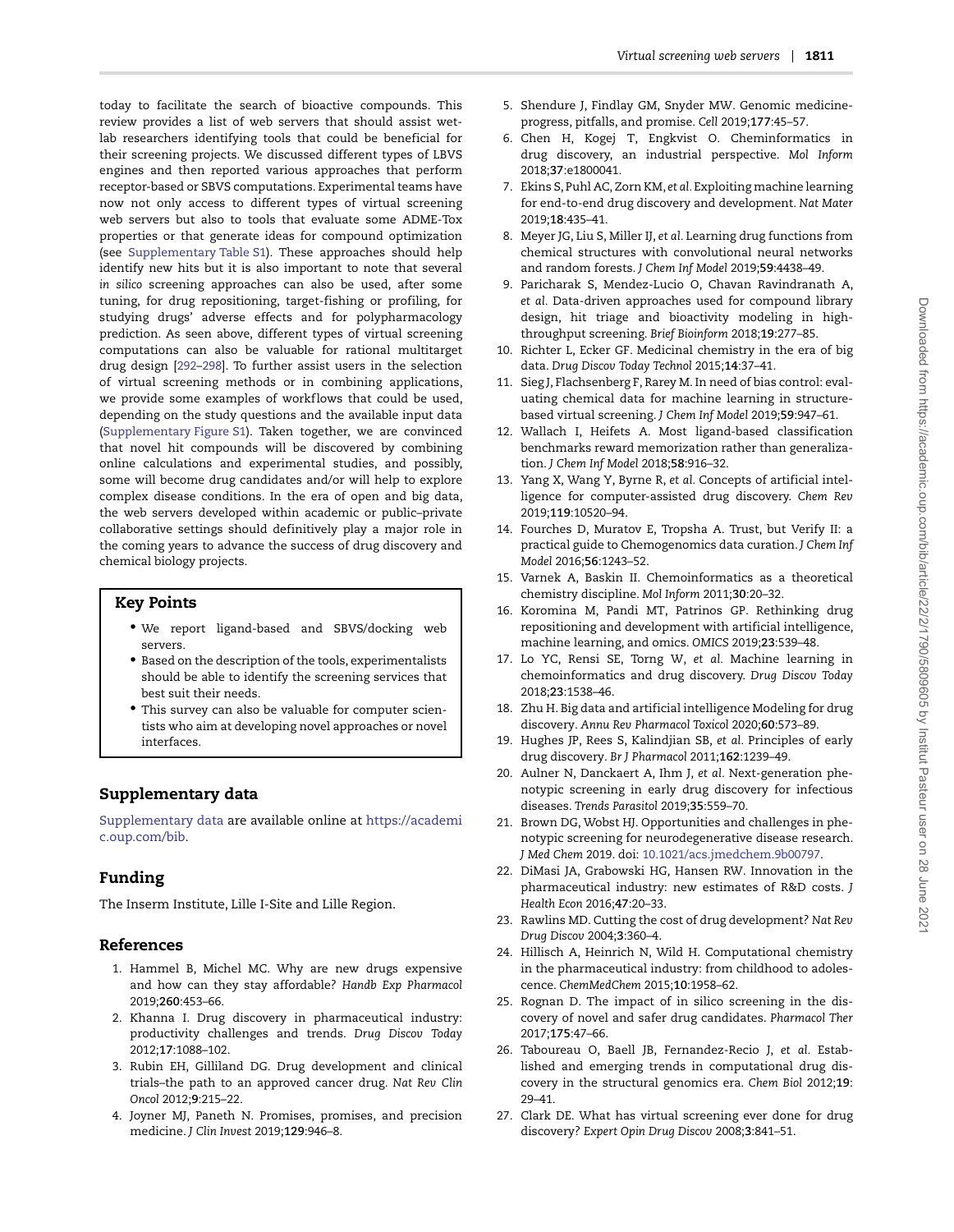- 28. Koppen H. Virtual screening—what does it give us? *Curr Opin Drug Discov Devel* 2009;**12**:397–407.
- 29. Rester U. From virtuality to reality—virtual screening in lead discovery and lead optimization: a medicinal chemistry perspective. *Curr Opin Drug Discov Devel* 2008;**11**:559–68.
- 30. Westermaier Y, Barril X, Scapozza L. Virtual screening: an in silico tool for interlacing the chemical universe with the proteome. *Methods* 2015;**71**:44–57.
- 31. Agamah FE, Mazandu GK, Hassan R, *et al.* Computational/in silico methods in drug target and lead prediction. *Brief Bioinform* 2019. doi: [10.1093/bib/bbz103.](https://doi.org/10.1093/bib/bbz103)
- 32. Banegas-Luna AJ, Ceron-Carrasco JP, Perez-Sanchez H. A review of ligand-based virtual screening web tools and screening algorithms in large molecular databases in the age of big data. *Future Med Chem* 2018;**10**:2641–58.
- 33. Ekins S, Williams AJ. Precompetitive preclinical ADME/Tox data: set it free on the web to facilitate computational model building and assist drug development. *Lab Chip* 2010;**10**:13–22.
- 34. Jia CY, Li JY, Hao GF, *et al.* A drug-likeness toolbox facilitates ADMET study in drug discovery. *Drug Discov Today* 2020;**25**:248–58.
- 35. Naderi M, Lemoine JM, Govindaraj RG, *et al.* Binding site matching in rational drug design: algorithms and applications. *Brief Bioinform* 2019;**20**:2167–84.
- 36. Ertl P, Jelfs S. Designing drugs on the internet? Free web tools and services supporting medicinal chemistry.*Curr Top Med Chem* 2007;**7**:1491–501.
- 37. Nicola G, Liu T, Gilson MK. Public domain databases for medicinal chemistry. *J Med Chem* 2012;**55**:6987–7002.
- 38. Tetko IV, Maran U, Tropsha A. Public (Q)SAR services, integrated Modeling environments, and model repositories on the web: state of the art and perspectives for future development. *Mol Inform* 2017;**36**. doi: [10.1002/minf.201600082.](https://doi.org/10.1002/minf.201600082)
- 39. Villoutreix BO, Renault N, Lagorce D, *et al.* Free resources to assist structure-based virtual ligand screening experiments. *Curr Protein Pept Sci* 2007;**8**:381–411.
- 40. Yuriev E, Ramsland PA. Carbohydrates in cyberspace. *Front Immunol* 2015;**6**:300.
- 41. Hohman M, Gregory K, Chibale K, *et al.* Novel webbased tools combining chemistry informatics, biology and social networks for drug discovery. *Drug Discov Today* 2009;**14**:261–70.
- 42. Pawar G, Madden JC, Ebbrell D, *et al.* In silico toxicology data resources to support read-across and (Q)SAR. *Front Pharmacol* 2019;**10**:561.
- 43. Singla D, Dhanda SK, Chauhan JS, *et al.* Open source software and web services for designing therapeutic molecules. *Curr Top Med Chem* 2013;**13**:1172–91.
- 44. Villoutreix BO, Lagorce D, Labbe CM, *et al.* One hundred thousand mouse clicks down the road: selected online resources supporting drug discovery collected over a decade. *Drug Discov Today* 2013;**18**:1081–9.
- 45. Daina A, Blatter MC, Gerritsen VB, *et al.* Educational tools to introduce computer-aided drug design to students and to the public at large. *Chimia (Aarau)* 2018;**72**:55–61.
- 46. Martinez X, Krone M, Alharbi N, *et al.* Molecular graphics: bridging structural biologists and computer scientists. *Structure* 2019;**27**:1617–23.
- 47. Sydow D, Morger A, Driller M, *et al.* TeachOpenCADD: a teaching platform for computer-aided drug design using open source packages and data. *J Chem* 2019;**11**:29.
- 48. Horvath D. A virtual screening approach applied to the search for trypanothione reductase inhibitors. *J Med Chem* 1997;**40**:2412–23.
- 49. Abagyan R, Totrov M. High-throughput docking for lead generation. *Curr Opin Chem Biol* 2001;**5**:375–82.
- 50. Cavasotto CN, Adler NS, Aucar MG. Quantum chemical approaches in structure-based virtual screening and lead optimization. *Front Chem* 2018;**6**:188.
- 51. Shoichet BK. Virtual screening of chemical libraries. *Nature* 2004;**432**:862–5.
- 52. Phatak SS, Stephan CC, Cavasotto CN. High-throughput and in silico screenings in drug discovery. *Expert Opin Drug Discov* 2009;**4**:947–59.
- 53. Heikamp K, Bajorath J. The future of virtual compound screening. *Chem Biol Drug Des* 2013;**81**:33–40.
- 54. Slater O, Kontoyianni M. The compromise of virtual screening and its impact on drug discovery. *Expert Opin Drug Discov* 2019;**14**:619–37.
- 55. Villoutreix BO, Kuenemann MA, Poyet JL, *et al.* Drug-like protein-protein interaction modulators: challenges and opportunities for drug discovery and chemical biology. *Mol Inform* 2014;**33**:414–37.
- 56. Forli S. Charting a path to success in virtual screening. *Molecules* 2015;**20**:18732–58.
- 57. Hutter MC. The current limits in virtual screening and property prediction. *Future Med Chem* 2018;**10**:1623–35.
- 58. Scior T, Bender A, Tresadern G, *et al.* Recognizing pitfalls in virtual screening: a critical review. *J Chem Inf Model* 2012;**52**:867–81.
- 59. Yuriev E, Holien J, Ramsland PA. Improvements, trends, and new ideas in molecular docking: 2012-2013 in review. *J Mol Recognit* 2015;**28**:581–604.
- 60. Polgar T, Keseru GM. Integration of virtual and high throughput screening in lead discovery settings. *Comb Chem High Throughput Screen* 2011;**14**:889–97.
- 61. Tanrikulu Y, Kruger B, Proschak E. The holistic integration of virtual screening in drug discovery. *Drug Discov Today* 2013;**18**:358–64.
- 62. Martin EJ, Jansen JM. Biased diversity for effective virtual screening. *J Chem Inf Model* 2020. doi: [10.1021/acs.jcim.9b01155.](https://doi.org/10.1021/acs.jcim.9b01155)
- 63. Stumpfe D, Bajorath J. Current trends, overlooked issues, and unmet challenges in virtual screening. *J Chem Inf Model* 2020. doi: [10.1021/acs.jcim.9b01101.](https://doi.org/10.1021/acs.jcim.9b01101)
- 64. Davies JW, Glick M, Jenkins JL. Streamlining lead discovery by aligning in silico and high-throughput screening. *Curr Opin Chem Biol* 2006;**10**:343–51.
- 65. Polishchuk PG, Madzhidov TI, Varnek A. Estimation of the size of drug-like chemical space based on GDB-17 data. *J Comput Aided Mol Des* 2013;**27**:675–9.
- 66. Reymond JL, Awale M. Exploring chemical space for drug discovery using the chemical universe database. *ACS Chem Nerosci* 2012;**3**:649–57.
- 67. Grebner C, Malmerberg E, Shewmaker A, *et al.* Virtual screening in the cloud: how big is big enough? *J Chem Inf Model* 2019. doi: [10.1021/acs.jcim.9b00779.](https://doi.org/10.1021/acs.jcim.9b00779)
- 68. Lyu J, Wang S, Balius TE, *et al.* Ultra-large library docking for discovering new chemotypes. *Nature* 2019;**566**:224–9.
- 69. Muegge I, Mukherjee P. An overview of molecular fingerprint similarity search in virtual screening. *Expert Opin Drug Discov* 2016;**11**:137–48.
- 70. Stumpfe D, Hu H, Bajorath J. Evolving concept of activity cliffs. *ACS Omega* 2019;**4**:14360–8.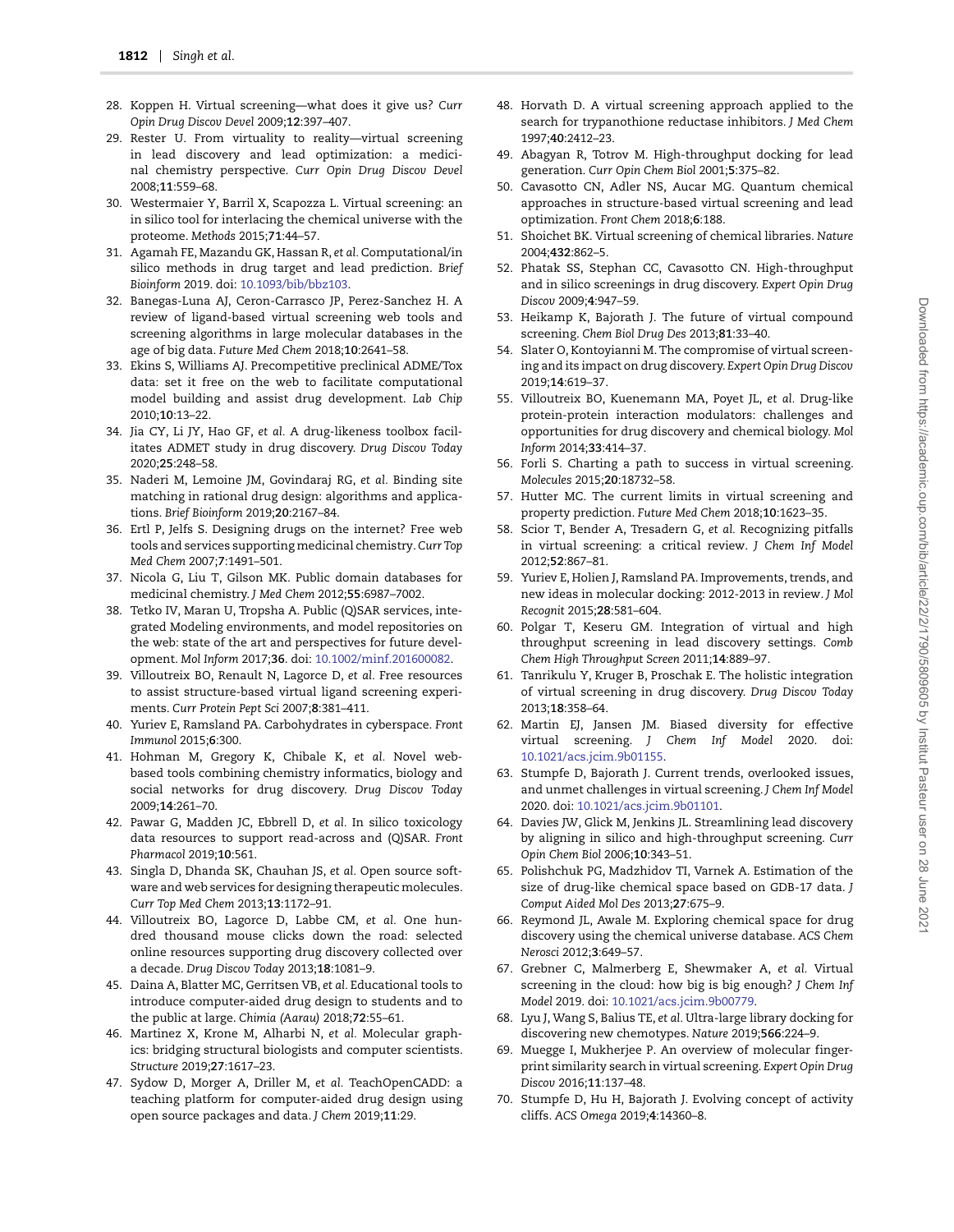- 71. Stumpfe D, Ripphausen P, Bajorath J. Virtual compound screening in drug discovery. *Future Med Chem* 2012;**4**:593–602.
- 72. Vogt M. Progress with modeling activity landscapes in drug discovery. *Expert Opin Drug Discov* 2018;**13**:605–15.
- 73. Willett P. Similarity-based virtual screening using 2D fingerprints. *Drug Discov Today* 2006;**11**:1046–53.
- 74. Bajusz D, Racz A, Heberger K. Why is Tanimoto index an appropriate choice for fingerprint-based similarity calculations? *J Chem* 2015;**7**:20.
- 75. Lu X, Yang H, Chen Y, *et al.* The development of pharmacophore Modeling: generation and recent applications in drug discovery. *Curr Pharm Des* 2018;**24**:3424–39.
- 76. Seidel T, Schuetz DA, Garon A, *et al.* The pharmacophore concept and its applications in computer-aided drug design. *Prog Chem Org Nat Prod* 2019;**110**:99–141.
- 77. Yang SY. Pharmacophore modeling and applications in drug discovery: challenges and recent advances. *Drug Discov Today* 2010;**15**:444–50.
- 78. Ballester PJ. Ultrafast shape recognition: method and applications. *Future Med Chem* 2011;**3**:65–78.
- 79. Diller DJ, Connell ND, Welsh WJ. Avalanche for shape and feature-based virtual screening with 3D alignment. *J Comput Aided Mol Des* 2015;**29**:1015–24.
- 80. Hawkins PC, Skillman AG, Nicholls A. Comparison of shapematching and docking as virtual screening tools.*J Med Chem* 2007;**50**:74–82.
- 81. Kumar A, Zhang KYJ. Advances in the development of shape similarity methods and their application in drug discovery. *Front Chem* 2018;**6**:315.
- 82. Nicholls A, McGaughey GB, Sheridan RP, *et al.* Molecular shape and medicinal chemistry: a perspective. *J Med Chem* 2010;**53**:3862–86.
- 83. Shin WH, Zhu X, Bures MG, *et al.* Three-dimensional compound comparison methods and their application in drug discovery. *Molecules* 2015;**20**:12841–62.
- 84. Carpenter KA, Huang X. Machine learning-based virtual screening and its applications to Alzheimer's drug discovery: a review. *Curr Pharm Des* 2018;**24**:3347–58.
- 85. Jain AN, Cleves AE. Does your model weigh the same as a duck? *J Comput Aided Mol Des* 2012;**26**:57–67.
- 86. Baskin II, Winkler D, Tetko IV. A renaissance of neural networks in drug discovery. *Expert Opin Drug Discov* 2016;**11**:785–95.
- 87. Cherkasov A, Muratov EN, Fourches D, *et al.* QSAR modeling: where have you been? Where are you going to? *J Med Chem* 2014;**57**:4977–5010.
- 88. Scior T, Medina-Franco JL, Do QT, *et al.* How to recognize and workaround pitfalls in QSAR studies: a critical review. *Curr Med Chem* 2009;**16**:4297–313.
- 89. Sosnin S, Vashurina M, Withnall M, *et al.* A survey of multitask learning methods in Chemoinformatics. *Mol Inform* 2019;**38**:e1800108.
- 90. Chen H, Engkvist O, Wang Y, *et al.* The rise of deep learning in drug discovery. *Drug Discov Today* 2018;**23**: 1241–50.
- 91. Gertrudes JC, Maltarollo VG, Silva RA, *et al.* Machine learning techniques and drug design. *Curr Med Chem* 2012;**19**:4289–97.
- 92. Mater AC, Coote ML. Deep learning in chemistry. *J Chem Inf Model* 2019;**59**:2545–59.
- 93. Neves BJ, Braga RC, Melo-Filho CC, *et al.* QSAR-based virtual screening: advances and applications in drug discovery. *Front Pharmacol* 2018;**9**:1275.
- 94. Vamathevan J, Clark D, Czodrowski P, *et al.* Applications of machine learning in drug discovery and development. *Nat Rev Drug Discov* 2019;**18**:463–77.
- 95. Zhang L, Tan J, Han D, *et al.* From machine learning to deep learning: progress in machine intelligence for rational drug discovery. *Drug Discov Today* 2017;**22**:1680–5.
- 96. Robinson MC, Glen RC, Lee AA. Validating the validation: reanalyzing a large-scale comparison of deep learning and machine learning models for bioactivity prediction. *J Comput Aided Mol Des* 2020. doi: [10.1007/s10822-019-00274-0.](https://doi.org/10.1007/s10822-019-00274-0)
- 97. Plewczynski D, Spieser SA, Koch U. Performance of machine learning methods for ligand-based virtual screening. *Comb Chem High Throughput Screen* 2009;**12**:358–68.
- 98. Batool M, Ahmad B, Choi S. A structure-based drug discovery paradigm. *Int J Mol Sci* 2019;**20**. doi: [10.3390/ijms20112783.](https://doi.org/10.3390/ijms20112783)
- 99. Bjij I, Olotu FA, Agoni C, *et al.* Covalent inhibition in drug discovery: filling the void in literature. *Curr Top Med Chem* 2018;**18**:1135–45.
- 100. De Cesco S, Kurian J, Dufresne C, *et al.* Covalent inhibitors design and discovery. *Eur J Med Chem* 2017;**138**:96–114.
- 101. Guedes IA, Pereira FSS, Dardenne LE. Empirical scoring functions for structure-based virtual screening: applications, critical aspects, and challenges. *Front Pharmacol* 2018;**9**:1089.
- 102. Li J, Fu A, Zhang L. An overview of scoring functions used for protein-ligand interactions in molecular docking. *Interdiscip Sci* 2019;**11**:320–8.
- 103. Luo J,Wei W,Waldispuhl J, *et al.*Challenges and current status of computational methods for docking small molecules to nucleic acids. *Eur J Med Chem* 2019;**168**:414–25.
- 104. Pason LP, Sotriffer CA. Empirical scoring functions for affinity prediction of protein-ligand complexes. *Mol Inform* 2016;**35**:541–8.
- 105. Bian Y, Xie XS. Computational fragment-based drug design: current trends, strategies, and applications. *AAPS J* 2018;**20**:59.
- 106. Campagna-Slater V, Therrien E, Weill N, *et al.* Methods for docking small molecules to macromolecules: a user's perspective. 2. Applications. *Curr Pharm Des* 2014;**20**:3360–72.
- 107. Weill N, Therrien E, Campagna-Slater V, *et al.* Methods for docking small molecules to macromolecules: a user's perspective. 1. The theory. *Curr Pharm Des* 2014;**20**:3338–59.
- 108. Abramyan TM, An Y, Kireev D. Off-pocket activity cliffs: a puzzling facet of molecular recognition. *J Chem Inf Model* 2020;**60**:152–61.
- 109. Segall M. Advances in multiparameter optimization methods for de novo drug design. *Expert Opin Drug Discov* 2014;**9**:803–17.
- 110. Fischer T, Gazzola S, Riedl R. Approaching target selectivity by De novo drug design. *Expert Opin Drug Discov* 2019;**14**:791–803.
- 111. Schneider G. De novo design hop(p)ing against hope. *Drug Discov Today Technol* 2013;**10**:e453–60.
- 112. Schneider G, Clark DE. Automated De novo drug design: are we nearly there yet? *Angew Chem Int Ed Engl* 2019;**58**:10792–803.
- 113. Schneider G, Fechner U. Computer-based de novo design of drug-like molecules. *Nat Rev Drug Discov* 2005;**4**:649–63.
- 114. Bietz S, Fahrrolfes R, Rarey M. The art of compiling protein binding site ensembles. *Mol Inform* 2016;**35**:593–8.
- 115. Ehrt C, Brinkjost T, Koch O. Binding site characterization - similarity, promiscuity, and druggability. *Medchemcomm* 2019;**10**:1145–59.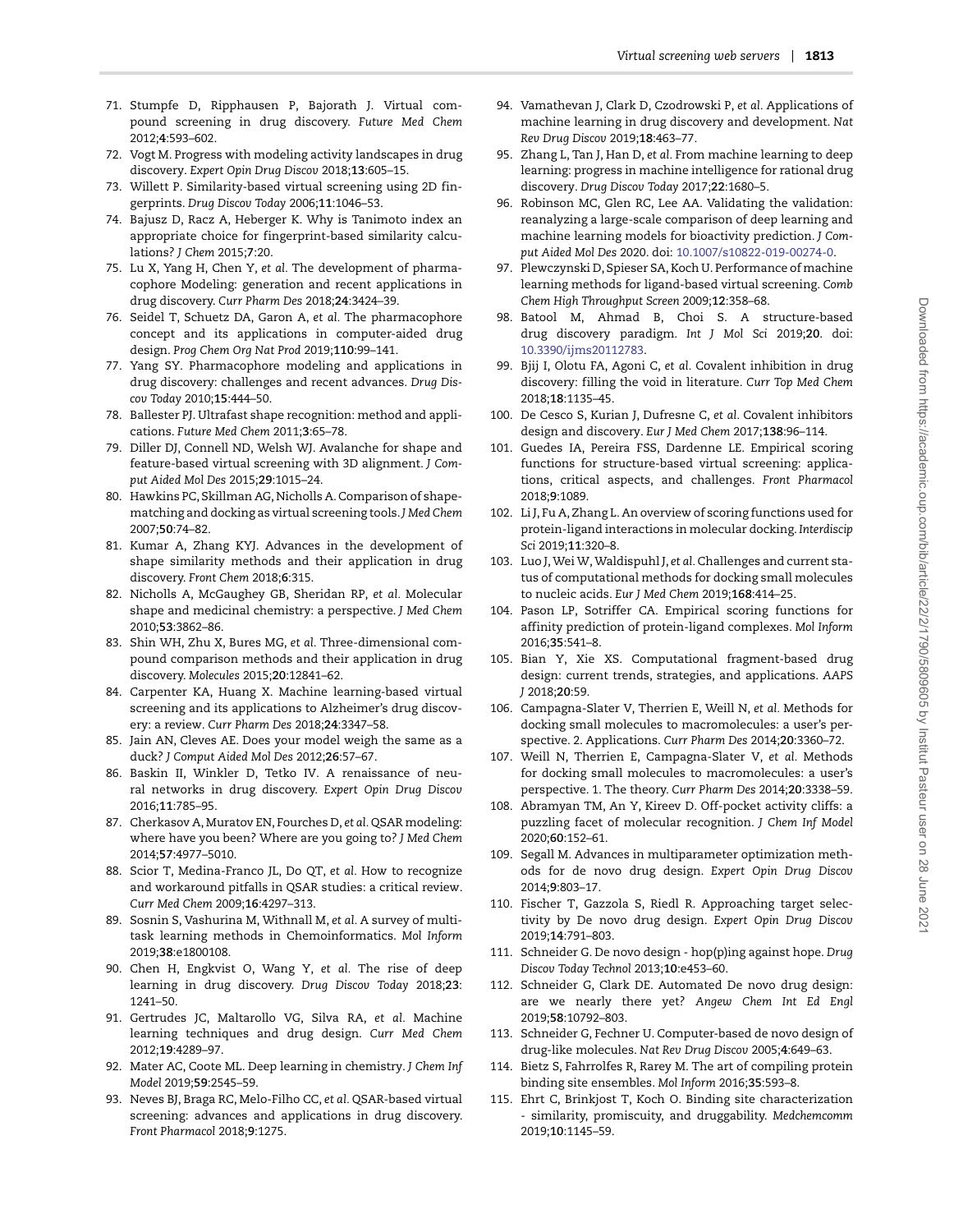- 116. Haupt VJ, Daminelli S, Schroeder M. Drug promiscuity in PDB: protein binding site similarity is key. *PLoS One* 2013;**8**:e65894.
- 117. Pu L, Govindaraj RG, Lemoine JM, *et al.* DeepDrug3D: classification of ligand-binding pockets in proteins with a convolutional neural network. *PLoS Comput Biol* 2019;**15**:e1006718.
- 118. Naderi M, Govindaraj RG, Brylinski M. eModel-BDB: a database of comparative structure models of drug-target interactions from the binding database. *Gigascience* 2018;**7**. doi: [10.1093/gigascience/giy091.](https://doi.org/10.1093/gigascience/giy091)
- 119. Cavasotto CN. Homology models in docking and highthroughput docking. *Curr Top Med Chem* 2011;**11**:1528–34.
- 120. Davis AM, Teague SJ, Kleywegt GJ. Application and limitations of X-ray crystallographic data in structurebased ligand and drug design. *Angew Chem Int Ed Engl* 2003;**42**:2718–36.
- 121. Muhammed MT, Aki-Yalcin E. Homology modeling in drug discovery: overview, current applications, and future perspectives. *Chem Biol Drug Des* 2019;**93**:12–20.
- 122. Wlodawer A, Minor W, Dauter Z, *et al.* Protein crystallography for non-crystallographers, or how to get the best (but not more) from published macromolecular structures. *FEBS J* 2008;**275**:1–21.
- 123. Carugo O. How large B-factors can be in protein crystal structures. *BMC Bioinformatics* 2018;**19**:61.
- 124. Deller MC, Rupp B. Models of protein-ligand crystal structures: trust, but verify. *J Comput Aided Mol Des* 2015;**29**:817–36.
- 125. Lange J, Baakman C, Pistorius A, *et al.* Facilities that make the PDB data collection more powerful. *Protein Sci* 2020;**29**:330–44.
- 126. Amaro RE, Baudry J, Chodera J, *et al.* Ensemble docking in drug discovery. *Biophys J* 2018;**114**:2271–8.
- 127. Aminpour M, Montemagno C, Tuszynski JA. An overview of molecular Modeling for drug discovery with specific illustrative examples of applications. *Molecules* 2019;**24**. doi: [10.3390/molecules24091693.](https://doi.org/10.3390/molecules24091693)
- 128. Gioia D, Bertazzo M, Recanatini M, *et al.* Dynamic docking: a paradigm shift in computational drug discovery. *Molecules* 2017;**22**. doi: [10.3390/molecules22112029.](https://doi.org/10.3390/molecules22112029)
- 129. Bera I, Payghan PV. Use of molecular dynamics simulations in structure-based drug discovery. *Curr Pharm Des* 2019;**25**:3339–49.
- 130. Sledz P, Caflisch A. Protein structure-based drug design: from docking to molecular dynamics. *Curr Opin Struct Biol* 2018;**48**:93–102.
- 131. Vajda S, Beglov D, Wakefield AE, *et al.* Cryptic binding sites on proteins: definition, detection, and druggability. *Curr Opin Chem Biol* 2018;**44**:1–8.
- 132. Drwal MN, Griffith R. Combination of ligand- and structurebased methods in virtual screening. *Drug Discov Today Technol* 2013;**10**:e395–401.
- 133. Kumar A, Zhang KY. Hierarchical virtual screening approaches in small molecule drug discovery. *Methods* 2015;**71**:26–37.
- 134. Li B, Kang X, Zhao D, *et al.* Machine learning models combined with virtual screening and molecular docking to predict human topoisomerase I inhibitors. *Molecules* 2019;**24**. doi: [10.3390/molecules24112107.](https://doi.org/10.3390/molecules24112107)
- 135. Lorber DM, Shoichet BK. Hierarchical docking of databases of multiple ligand conformations. *Curr Top Med Chem* 2005;**5**:739–49.
- 136. Awale M, Reymond JL. Web-based tools for Polypharmacology prediction. *Methods Mol Biol* 1888;**2019**:255–72.
- 137. Cereto-Massague A, Ojeda MJ, Valls C, *et al.*Tools for in silico target fishing. *Methods* 2015;**71**:98–103.
- 138. Pinzi L, Rastelli G. Identification of target associations for Polypharmacology from analysis of crystallographic ligands of the protein data Bank. *J Chem Inf Model* 2020;**60**:372–90.
- 139. Trosset JY, Cave C. In silico drug-target profiling. *Methods Mol Biol* 1953;**2019**:89–103.
- 140. Luo Q, Zhao L, Hu J, *et al.* The scoring bias in reverse docking and the score normalization strategy to improve success rate of target fishing. *PLoS One* 2017;**12**:e0171433.
- 141. Xu X, Huang M, Zou X. Docking-based inverse virtual screening: methods, applications, and challenges. *Biophys Rep* 2018;**4**:1–16.
- 142. Tanoli Z, Seemab U, Scherer A, *et al.* Exploration of databases and methods supporting drug repurposing: a comprehensive survey. *Brief Bioinform* 2020. doi: [10.1093/bib/bbaa003.](https://doi.org/10.1093/bib/bbaa003)
- 143. Paananen J, Fortino V. An omics perspective on drug target discovery platforms. *Brief Bioinform* 2019. doi: [10.1093/bib/bbz122.](https://doi.org/10.1093/bib/bbz122)
- 144. Trosset JY, Cave C. In silico target Druggability assessment: from structural to systemic approaches. *Methods Mol Biol* 1953;**2019**:63–88.
- 145. Vukovic S, Huggins DJ. Quantitative metrics for drug-target ligandability. *Drug Discov Today* 2018;**23**:1258–66.
- 146. Ehrt C, Brinkjost T, Koch O. Impact of binding site comparisons on medicinal chemistry and rational molecular design. *J Med Chem* 2016;**59**:4121–51.
- 147. Kufareva I, Chen YC, Ilatovskiy AV, *et al.* Compound activity prediction using models of binding pockets or ligand properties in 3D. *Curr Top Med Chem* 2012;**12**:1869–82.
- 148. Perot S, Sperandio O, Miteva MA, *et al.* Druggable pockets and binding site centric chemical space: a paradigm shift in drug discovery. *Drug Discov Today* 2010;**15**:656–67.
- 149. Skolnick J, Gao M, Roy A, *et al.* Implications of the small number of distinct ligand binding pockets in proteins for drug discovery, evolution and biochemical function. *Bioorg Med Chem Lett* 2015;**25**:1163–70.
- 150. Stank A, Kokh DB, Fuller JC, *et al.* Protein binding pocket dynamics. *Acc Chem Res* 2016;**49**:809–15.
- 151. Ferreira de Freitas R, Schapira M. A systematic analysis of atomic protein-ligand interactions in the PDB. *Medchemcomm* 2017;**8**:1970–81.
- 152. Dmitriev AV, Lagunin AA, Karasev Dcapital AC, *et al.* Prediction of drug-drug interactions related to inhibition or induction of drug-metabolizing enzymes. *Curr Top Med Chem* 2019;**19**:319–36.
- 153. Idakwo G, Luttrell J, Chen M, *et al.* A review on machine learning methods for in silico toxicity prediction. *J Environ Sci Health C Environ Carcinog Ecotoxicol Rev* 2018;**36**:169–91.
- 154. Lagorce D, Douguet D, Miteva MA, *et al.* Computational analysis of calculated physicochemical and ADMET properties of protein-protein interaction inhibitors. *Sci Rep* 2017;**7**:46277.
- 155. Liu H, Dong K, Zhang W, *et al.* Prediction of brain:blood unbound concentration ratios in CNS drug discovery employing in silico and in vitro model systems. *Drug Discov Today* 2018;**23**:1357–72.
- 156. Petito ES, Foster DJR, Ward MB, *et al.* Molecular Modeling approaches for the prediction of selected pharmacokinetic properties. *Curr Top Med Chem* 2018;**18**:2230–8.
- 157. Raies AB, Bajic VB. In silico toxicology: comprehensive benchmarking of multi-label classification methods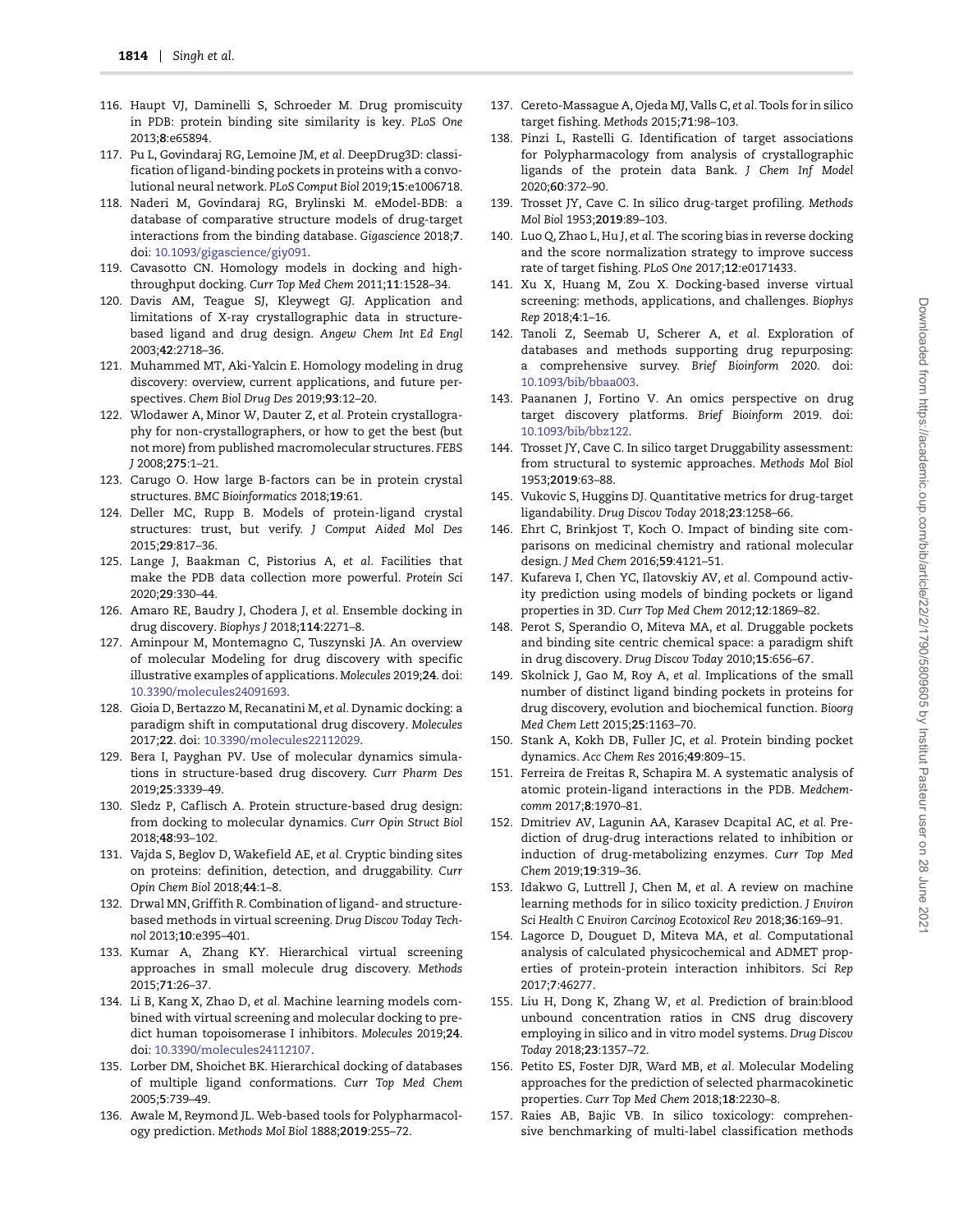applied to chemical toxicity data. *Wiley Interdiscip Rev Comput Mol Sci* 2018;**8**:e1352.

- 158. Saini N, Bakshi S, Sharma S. In-silico approach for drug induced liver injury prediction: recent advances. *Toxicol Lett* 2018;**295**:288–95.
- 159. Ferreira LLG, Andricopulo AD. ADMET modeling approaches in drug discovery. *Drug Discov Today* 2019;**24**:1157–65.
- 160. Montanari F, Ecker GF. Prediction of drug-ABC-transporter interaction–recent advances and future challenges. *Adv Drug Deliv Rev* 2015;**86**:17–26.
- 161. Moroy G, Martiny VY, Vayer P, *et al.* Toward in silico structure-based ADMET prediction in drug discovery. *Drug Discov Today* 2012;**17**:44–55.
- 162. Stark C, Steger-Hartmann T. Nonclinical safety and toxicology. *Handb Exp Pharmacol* 2016;**232**:261–83.
- 163. Tao L, Zhang P, Qin C, *et al.* Recent progresses in the exploration of machine learning methods as insilico ADME prediction tools. *Adv Drug Deliv Rev* 2015;**86**: 83–100.
- 164. Villoutreix BO, Taboureau O. Computational investigations of hERG channel blockers: new insights and current predictive models. *Adv Drug Deliv Rev* 2015;**86**:72–82.
- 165. Wang Y, Xing J, Xu Y, *et al.* In silico ADME/T modelling for rational drug design. *Q Rev Biophys* 2015;**48**:488–515.
- 166. Stoll F, Goller AH, Hillisch A. Utility of protein structures in overcoming ADMET-related issues of drug-like compounds. *Drug Discov Today* 2011;**16**:530–8.
- 167. Cavalluzzi MM, Imbrici P, Gualdani R, *et al.* Human ether-a-go-go-related potassium channel: exploring SAR to improve drug design. *Drug Discov Today* 2019. doi: [10.1016/j.drudis.2019.11.005.](https://doi.org/10.1016/j.drudis.2019.11.005)
- 168. Mendez D, Gaulton A, Bento AP, *et al.* ChEMBL: towards direct deposition of bioassay data. *Nucleic Acids Res* 2019;**47**:D930–40.
- 169. Papadatos G, Davies M, Dedman N, *et al.* SureChEMBL: a large-scale, chemically annotated patent document database. *Nucleic Acids Res* 2016;**44**:D1220–8.
- 170. Kim S, Chen J, Cheng T, *et al.* PubChem 2019 update: improved access to chemical data. *Nucleic Acids Res* 2019;**47**:D1102–9.
- 171. Wishart DS, Feunang YD, Guo AC, *et al.* DrugBank 5.0: a major update to the DrugBank database for 2018. *Nucleic Acids Res* 2018;**46**:D1074–82.
- 172. Siramshetty VB, Eckert OA, Gohlke BO, *et al.* SuperDRUG2: a one stop resource for approved/marketed drugs. *Nucleic Acids Res* 2018;**46**:D1137–43.
- 173. Sterling T, Irwin JJ. ZINC 15–ligand discovery for everyone. *J Chem Inf Model* 2015;**55**:2324–37.
- 174. Eckert H, Bajorath J. Molecular similarity analysis in virtual screening: foundations, limitations and novel approaches. *Drug Discov Today* 2007;**12**:225–33.
- 175. Willett P. Similarity searching using 2D structural fingerprints. *Methods Mol Biol* 2011;**672**:133–58.
- 176. Johnson M, Lajiness M, Maggiora G. Molecular similarity: a basis for designing drug screening programs. *Prog Clin Biol Res* 1989;**291**:167–71.
- 177. Kalaszi A, Szisz D, Imre G, *et al.* Screen3D: a novel fully flexible high-throughput shape-similarity search method. *J Chem Inf Model* 2014;**54**:1036–49.
- 178. Yan X, Li J, Liu Z, *et al.* Enhancing molecular shape comparison by weighted Gaussian functions. *J Chem Inf Model* 2013;**53**:1967–78.
- 179. Liu X, Jiang H, Li H. SHAFTS: a hybrid approach for 3D molecular similarity calculation. 1. Method and assessment of virtual screening. *J Chem Inf Model* 2011;**51**:2372–85.
- 180. Banegas-Luna AJ, Ceron-Carrasco JP, Puertas-Martin S, *et al.* BRUSELAS: HPC generic and customizable software architecture for 3D ligand-based virtual screening of large molecular databases. *J Chem Inf Model* 2019;**59**:2805–17.
- 181. Li H, Leung KS, Wong MH, *et al.* USR-VS: a web server for large-scale prospective virtual screening using ultrafast shape recognition techniques. *Nucleic Acids Res* 2016;**44**:W436–41.
- 182. Zoete V, Daina A, Bovigny C, *et al.* SwissSimilarity: a web tool for low to ultra high throughput ligand-based virtual screening. *J Chem Inf Model* 2016;**56**:1399–404.
- 183. Gong J, Cai C, Liu X, *et al.* ChemMapper: a versatile web server for exploring pharmacology and chemical structure association based on molecular 3D similarity method. *Bioinformatics* 2013;**29**:1827–9.
- 184. Dong J, Cao DS, Miao HY, *et al.* ChemDes: an integrated webbased platform for molecular descriptor and fingerprint computation. *J Chem* 2015;**7**:60.
- 185. Backman TW, Cao Y, Girke T. ChemMine tools: an online service for analyzing and clustering small molecules. *Nucleic Acids Res* 2011;**39**:W486–91.
- 186. Cruz DJ, Bonotto RM, Gomes RG, *et al.* Identification of novel compounds inhibiting chikungunya virus-induced cell death by high throughput screening of a kinase inhibitor library. *PLoS Negl Trop Dis* 2013;**7**:e2471.
- 187. Cruz DJ, Koishi AC, Taniguchi JB, *et al.* High content screening of a kinase-focused library reveals compounds broadly-active against dengue viruses. *PLoS Negl Trop Dis* 2013;**7**:e2073.
- 188. Capecchi A, Awale M, Probst D, *et al.* PubChem and ChEMBL beyond Lipinski. *Mol Inform* 2019;**38**:e1900016.
- 189. Floris M, Masciocchi J, Fanton M, *et al.* Swimming into peptidomimetic chemical space using pepMMsMIMIC. *Nucleic Acids Res* 2011;**39**:W261–9.
- 190. Niazi S, Purohit M, Niazi JH. Role of p53 circuitry in tumorigenesis: a brief review. *Eur J Med Chem* 2018;**158**:7–24.
- 191. Schneidman-Duhovny D, Dror O, Inbar Y, *et al.* PharmaGist: a webserver for ligand-based pharmacophore detection. *Nucleic Acids Res* 2008;**36**:W223–8.
- 192. Lille-Langoy R, Goldstone JV, Rusten M, *et al.* Environmental contaminants activate human and polar bear (Ursus maritimus) pregnane X receptors (PXR, NR1I2) differently. *Toxicol Appl Pharmacol* 2015;**284**:54–64.
- 193. Sunseri J, Koes DR. Pharmit: interactive exploration of chemical space. *Nucleic Acids Res* 2016;**44**:W442–8.
- 194. Williams A, Zhou S, Zhan CG. Discovery of potent and selective butyrylcholinesterase inhibitors through the use of pharmacophore-based screening. *Bioorg Med Chem Lett* 2019;**29**:126754.
- 195. Klambauer G, Wischenbart M, Mahr M, *et al.* Rchemcpp: a web service for structural analoging in ChEMBL, Drugbank and the connectivity map. *Bioinformatics* 2015;**31**: 3392–4.
- 196. Lamb J, Crawford ED, Peck D, *et al.* The connectivity map: using gene-expression signatures to connect small molecules, genes, and disease. *Science* 2006;**313**: 1929–35.
- 197. Najjar A, Platzer C, Luft A, *et al.*Computer-aided design, synthesis and biological characterization of novel inhibitors for PKMYT1. *Eur J Med Chem* 2019;**161**:479–92.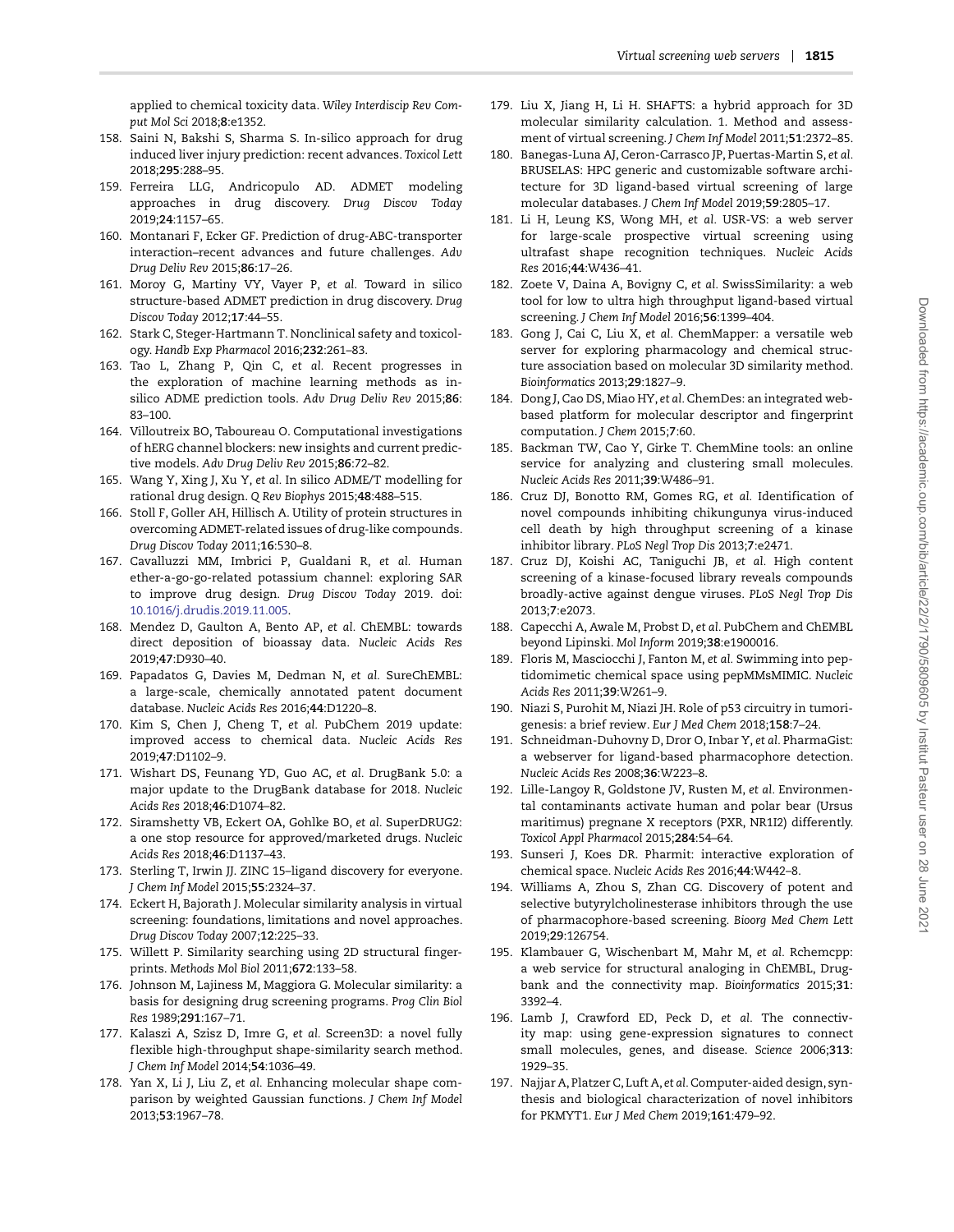- 198. Ghamari N, Zarei O, Reiner D, *et al.* Histamine H3 receptor ligands by hybrid virtual screening, docking, molecular dynamics simulations, and investigation of their biological effects. *Chem Biol Drug Des* 2019;**93**:832–43.
- 199. Koes DR, Camacho CJ. ZINCPharmer: pharmacophore search of the ZINC database. *Nucleic Acids Res* 2012;**40**:W409–14.
- 200. Dong J, Yao ZJ, Zhu MF, *et al.* ChemSAR: an online pipelining platform for molecular SAR modeling. *J Chem* 2017;**9**:27.
- 201. Soufan O, Ba-Alawi W, Magana-Mora A, *et al.* DPubChem: a web tool for QSAR modeling and high-throughput virtual screening. *Sci Rep* 2018;**8**:9110.
- 202. Liu Z, Du J, Fang J, *et al.* DeepScreening: a deep learningbased screening web server for accelerating drug discovery. *Database (Oxford)* 2019;**2019**. doi: [10.1093/database/baz104.](https://doi.org/10.1093/database/baz104)
- 203. Korkmaz S, Zararsiz G, Goksuluk D. MLViS: a web tool for machine learning-based virtual screening in earlyphase of drug discovery and development. *PLoS One* 2015;**10**:e0124600.
- 204. Oprisiu I, Novotarskyi S, Tetko IV. Modeling of non-additive mixture properties using the online CHEmical database and Modeling environment (OCHEM). *J Chem* 2013;**5**:4.
- 205. Sushko I, Novotarskyi S, Korner R, *et al.* Online chemical modeling environment (OCHEM): web platform for data storage, model development and publishing of chemical information. *J Comput Aided Mol Des* 2011;**25**:533–54.
- 206. Li X, Zhang Y, Li H, *et al.* Modeling of the hERG K+ channel blockage using online chemical database and Modeling environment (OCHEM). *Mol Inform* 2017;**36**. doi: [10.1002/minf.201700074.](https://doi.org/10.1002/minf.201700074)
- 207. Gilson MK, Liu T, Baitaluk M, *et al.* BindingDB in 2015: a public database for medicinal chemistry, computational chemistry and systems pharmacology. *Nucleic Acids Res* 2016;**44**:D1045–53.
- 208. Szklarczyk D, Santos A, von Mering C, *et al.* STITCH 5: augmenting protein-chemical interaction networks with tissue and affinity data. *Nucleic Acids Res* 2016;**44**:D380–4.
- 209. Kuhn M, Campillos M, Letunic I, *et al.* A side effect resource to capture phenotypic effects of drugs. *Mol Syst Biol* 2010;**6**:343.
- 210. Kanehisa M, Goto S, Sato Y, *et al.* KEGG for integration and interpretation of large-scale molecular data sets. *Nucleic Acids Res* 2012;**40**:D109–14.
- 211. Croft D, O'Kelly G, Wu G, *et al.* Reactome: a database of reactions, pathways and biological processes. *Nucleic Acids Res* 2011;**39**:D691–7.
- 212. Stelzer G, Dalah I, Stein TI, *et al.* In-silico human genomics with GeneCards. *Hum Genomics* 2011;**5**:709–17.
- 213. Kringelum J, Kjaerulff SK, Brunak S, *et al.* ChemProt-3.0: a global chemical biology diseases mapping. *Database (Oxford)* 2016;**2016**. doi: [10.1093/database/bav123.](https://doi.org/10.1093/database/bav123)
- 214. Keiser MJ, Setola V, Irwin JJ, *et al.* Predicting new molecular targets for known drugs. *Nature* 2009;**462**:175–81.
- 215. Pereira ASP, den Haan H, Pena-Garcia J, *et al.* Exploring African medicinal Plants for potential anti-diabetic compounds with the DIA-DB inverse virtual screening web server. *Molecules* 2019;**24**. doi: [10.3390/molecules24102002.](https://doi.org/10.3390/molecules24102002)
- 216. Hamad S, Adornetto G, Naveja JJ, *et al.* HitPickV2: a web server to predict targets of chemical compounds. *Bioinformatics* 2019;**35**:1239–40.
- 217. Peon A, Li H, Ghislat G, *et al.* MolTarPred: a web tool for comprehensive target prediction with reliability estimation. *Chem Biol Drug Des* 2019;**94**:1390–401.
- 218. Alberga D, Trisciuzzi D, Montaruli M, *et al.* A new approach for drug target and bioactivity prediction: the multifingerprint similarity search algorithm (MuSSeL). *J Chem Inf Model* 2019;**59**:586–96.
- 219. Montaruli M, Alberga D, Ciriaco F, *et al.* Accelerating drug discovery by early protein drug target prediction based on a multi-fingerprint similarity search. *Molecules* 2019;**24**. doi: [10.3390/molecules24122233.](https://doi.org/10.3390/molecules24122233)
- 220. Awale M, Reymond JL. The polypharmacology browser: a web-based multi-fingerprint target prediction tool using ChEMBL bioactivity data. *J Chem* 2017;**9**:11.
- 221. Awale M, Reymond JL. Polypharmacology browser PPB2: target prediction combining nearest Neighbors with machine learning. *J Chem Inf Model* 2019;**59**:10–7.
- 222. Lee K, Lee M, Kim D. Utilizing random Forest QSAR models with optimized parameters for target identification and its application to target-fishing server. *BMC Bioinformatics* 2017;**18**:567.
- 223. Nickel J, Gohlke BO, Erehman J, *et al.* SuperPred: update on drug classification and target prediction. *Nucleic Acids Res* 2014;**42**:W26–31.
- 224. Gfeller D, Grosdidier A, Wirth M, *et al.* SwissTargetPrediction: a web server for target prediction of bioactive small molecules. *Nucleic Acids Res* 2014;**42**:W32–8.
- 225. Daina A, Michielin O, Zoete V. SwissTargetPrediction: updated data and new features for efficient prediction of protein targets of small molecules. *Nucleic Acids Res* 2019;**47**:W357–64.
- 226. Soo HC, Chung FF, Lim KH, et al. Cudraflavone C induces tumor-specific apoptosis in colorectal cancer cells through inhibition of the phosphoinositide 3-kinase (PI3K)-AKT pathway. *PLoS One* 2017;**12**:e0170551.
- 227. Yao ZJ, Dong J, Che YJ, *et al.* TargetNet: a web service for predicting potential drug-target interaction profiling via multi-target SAR models. *J Comput Aided Mol Des* 2016;**30**:413–24.
- 228. Wu J, Zhang Q,Wu W, *et al.*WDL-RF: predicting bioactivities of ligand molecules acting with G protein-coupled receptors by combining weighted deep learning and random forest. *Bioinformatics* 2018;**34**:2271–82.
- 229. Hao GF, Jiang W, Ye YN, *et al.* ACFIS: a web server for fragment-based drug discovery. *Nucleic Acids Res* 2016;**44**:W550–6.
- 230. Durrant JD, Amaro RE, McCammon JA. AutoGrow: a novel algorithm for protein inhibitor design. *Chem Biol Drug Des* 2009;**73**:168–78.
- 231. Pinto GP, Vavra O, Filipovic J, *et al.* Fast screening of inhibitor binding/unbinding using novel software tool CaverDock. *Front Chem* 2019;**7**:709.
- 232. Vavra O, Filipovic J, Plhak J, *et al.* CaverDock: a molecular docking-based tool to analyse ligand transport through protein tunnels and channels. *Bioinformatics* 2019;**35**:4986–93.
- 233. Lee PH, Kuo KL, Chu PY, *et al.* SLITHER: a web server for generating contiguous conformations of substrate molecules entering into deep active sites of proteins or migrating through channels in membrane transporters. *Nucleic Acids Res* 2009;**37**:W559–64.
- 234. Devaurs D, Bouard L, Vaisset M, *et al.* MoMA-LigPath: a web server to simulate protein-ligand unbinding. *Nucleic Acids Res* 2013;**41**:W297–302.
- 235. Irwin JJ, Shoichet BK, Mysinger MM, *et al.* Automated docking screens: a feasibility study. *J Med Chem* 2009;**52**:5712–20.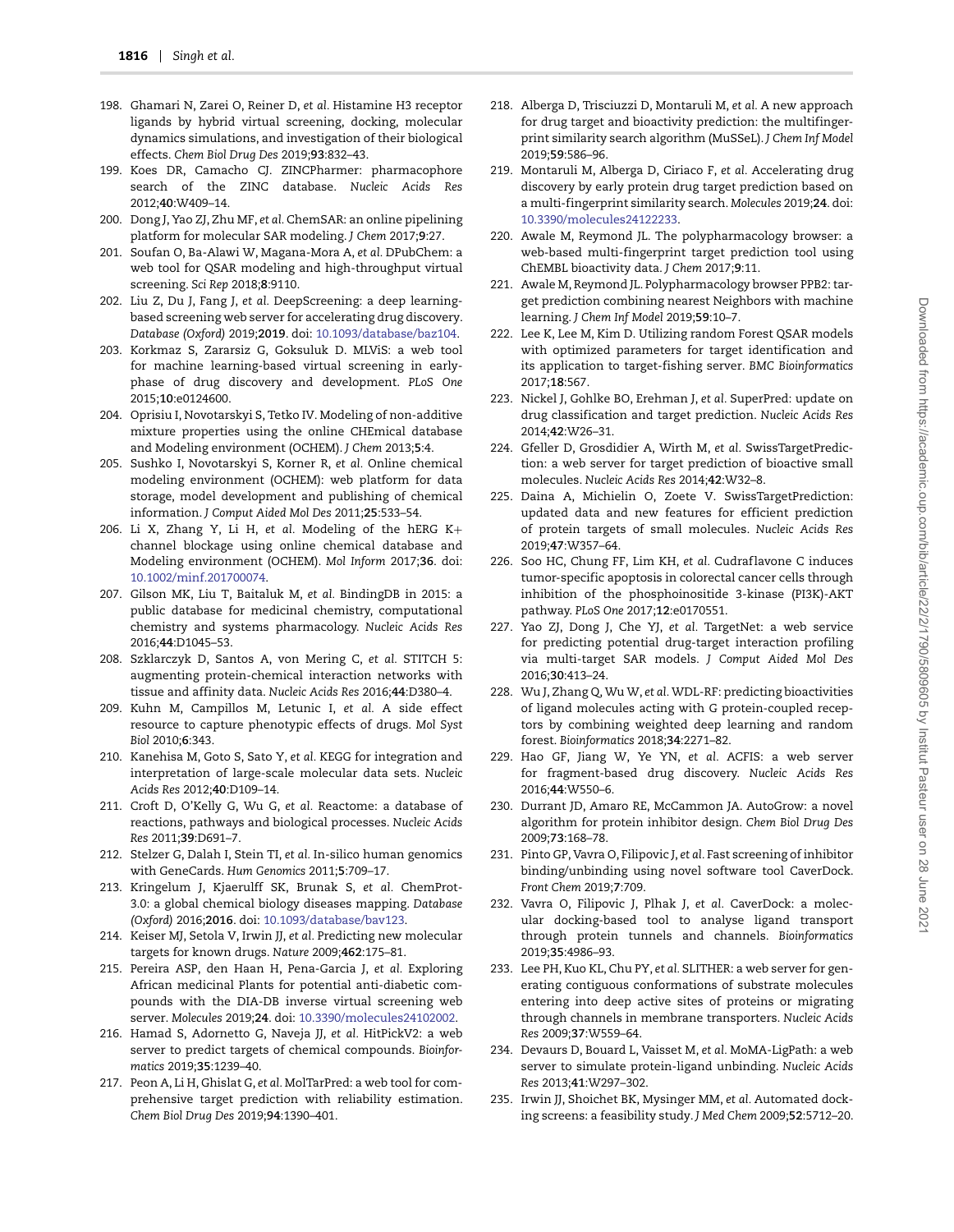- 236. Manglik A, Lin H, Aryal DK, *et al.* Structure-based discovery of opioid analgesics with reduced side effects. *Nature* 2016;**537**:185–90.
- 237. Korczynska M, Clark MJ, Valant C, *et al.* Structure-based discovery of selective positive allosteric modulators of antagonists for the M2 muscarinic acetylcholine receptor. *Proc Natl Acad Sci U S A* 2018;**115**:E2419–28.
- 238. London N, Miller RM, Krishnan S, *et al.* Covalent docking of large libraries for the discovery of chemical probes. *Nat Chem Biol* 2014;**10**:1066–72.
- 239. Mysinger MM, Shoichet BK. Rapid context-dependent ligand desolvation in molecular docking. *J Chem Inf Model* 2010;**50**:1561–73.
- 240. da Silveira NJF, Pereira FSS, Elias TC, *et al.* Web Services for Molecular Docking Simulations. *Methods Mol Biol* 2019;**2053**:221–9.
- 241. Santos KB, Guedes IA, Karl ALM, et al. Highly flexible ligand docking: benchmarking of the DockThor program on the LEADS-PEP protein-peptide data set. *J Chem Inf Model* 2020. doi: [10.1021/acs.jcim.9b00905.](https://doi.org/10.1021/acs.jcim.9b00905)
- 242. Durrant JD, McCammon JA. NNScore 2.0: a neuralnetwork receptor-ligand scoring function. *J Chem Inf Model* 2011;**51**:2897–903.
- 243. Douguet D. E-LEA3D: a computational-aided drug design web server. *Nucleic Acids Res* 2010;**38**:W615–21.
- 244. Douguet D, Munier-Lehmann H, Labesse G, *et al.* LEA3D: a computer-aided ligand design for structure-based drug design. *J Med Chem* 2005;**48**:2457–68.
- 245. Korb O, Stutzle T, Exner TE. Empirical scoring functions for advanced protein-ligand docking with PLANTS. *J Chem Inf Model* 2009;**49**:84–96.
- 246. Tao A, Huang Y, Shinohara Y, *et al.* ezCADD: a rapid 2D/3D visualization-enabled web Modeling environment for democratizing computer-aided drug design. *J Chem Inf Model* 2019;**59**:18–24.
- 247. Forli S, Huey R, Pique ME, *et al.* Computational proteinligand docking and virtual drug screening with the AutoDock suite. *Nat Protoc* 2016;**11**:905–19.
- 248. Koes DR, Baumgartner MP, Camacho CJ. Lessons learned in empirical scoring with smina from the CSAR 2011 benchmarking exercise. *J Chem Inf Model* 2013;**53**: 1893–904.
- 249. Tsai TY, Chang KW, Chen CY. iScreen: world's first cloudcomputing web server for virtual screening and de novo drug design based on TCM database@Taiwan. *J Comput Aided Mol Des* 2011;**25**:525–31.
- 250. Labbe CM, Rey J, Lagorce D, *et al.* MTiOpenScreen: a web server for structure-based virtual screening. *Nucleic Acids Res* 2015;**43**:W448–54.
- 251. Lagarde N, Goldwaser E, Pencheva T, *et al.* A free web-based protocol to assist structure-based virtual screening experiments. *Int J Mol Sci* 2019;**20**. doi: [10.3390/ijms20184648.](https://doi.org/10.3390/ijms20184648)
- 252. Lagarde N, Rey J, Gyulkhandanyan A, *et al.* Online structurebased screening of purchasable approved drugs and natural compounds: retrospective examples of drug repositioning on cancer targets. *Oncotarget* 2018;**9**:32346–61.
- 253. Villoutreix BO, Khatib AM, Cheng Y, *et al.* Blockade of the malignant phenotype by beta-subunit selective noncovalent inhibition of immuno- and constitutive proteasomes. *Oncotarget* 2017;**8**:10437–49.
- 254. Jayaram B, Singh T, Mukherjee G, *et al.* Sanjeevini: a freely accessible web-server for target directed lead molecule discovery. *BMC Bioinformatics* 2012;**13**:S7.
- 255. Labbe CM, Pencheva T, Jereva D, *et al.* AMMOS2: a web server for protein-ligand-water complexes refinement via molecular mechanics. *Nucleic Acids Res* 2017;**45**:W350–5.
- 256. Salentin S, Schreiber S, Haupt VJ, *et al.* PLIP: fully automated protein-ligand interaction profiler. *Nucleic Acids Res* 2015;**43**:W443–7.
- 257. Perez-Castillo Y, Sotomayor-Burneo S, Jimenes-Vargas K, *et al.* CompScore: boosting structure-based virtual screening performance by incorporating docking scoring function components into consensus scoring. *J Chem Inf Model* 2019;**59**:3655–66.
- 258. Wang R, Fang X, Lu Y, *et al.* The PDBbind database: methodologies and updates. *J Med Chem* 2005;**48**:4111–9.
- 259. Gheyouche E, Launay R, Lethiec J, *et al.* DockNmine, a web portal to assemble and analyse virtual and experimental interaction data. *Int J Mol Sci* 2019;**20**. doi: [10.3390/ijms20205062.](https://doi.org/10.3390/ijms20205062)
- 260. Wang J, Dokholyan NV. MedusaDock 2.0: efficient and accurate protein-ligand docking with constraints. *J Chem Inf Model* 2019;**59**:2509–15.
- 261. Jamal MS, Parveen S, Beg MA, *et al.* Anticancer compound plumbagin and its molecular targets: a structural insight into the inhibitory mechanisms using computational approaches. *PLoS One* 2014;**9**:e87309.
- 262. Fassio AV, Santos LH, Silveira SA, *et al.* nAPOLI: a graphbased strategy to detect and visualize conserved proteinligand interactions in large-scale. *IEEE/ACM Trans Comput Biol Bioinform* 2019. doi: [10.1109/TCBB.2019.2892099.](https://doi.org/10.1109/TCBB.2019.2892099)
- 263. Jimenez J, Doerr S, Martinez-Rosell G, *et al.* DeepSite: protein-binding site predictor using 3D-convolutional neural networks. *Bioinformatics* 2017;**33**:3036–42.
- 264. Jimenez J, Skalic M, Martinez-Rosell G, *et al.* KDEEP: protein-ligand absolute binding affinity prediction via 3D-convolutional neural networks. *J Chem Inf Model* 2018;**58**:287–96.
- 265. Skalic M, Martinez-Rosell G, Jimenez J, *et al.* PlayMolecule BindScope: large scale CNN-based virtual screening on the web. *Bioinformatics* 2019;**35**:1237–8.
- 266. Vangone A, Schaarschmidt J, Koukos P, *et al.* Largescale prediction of binding affinity in protein-small ligand complexes: the PRODIGY-LIG web server. *Bioinformatics* 2019;**35**:1585–7.
- 267. Empereur-Mot C, Zagury JF, Montes M. Screening explorer-An interactive tool for the analysis of screening results. *J Chem Inf Model* 2016;**56**:2281–6.
- 268. Grosdidier A, Zoete V, Michielin O. SwissDock, a proteinsmall molecule docking web service based on EADock DSS. *Nucleic Acids Res* 2011;**39**:W270–7.
- 269. Grosdidier A, Zoete V, Michielin O. EADock: docking of small molecules into protein active sites with a multiobjective evolutionary optimization. *Proteins* 2007;**67**:1010–25.
- 270. MacKerell AD, Bashford D, Bellott M, *et al.* All-atom empirical potential for molecular modeling and dynamics studies of proteins. *J Phys Chem B* 1998;**102**:3586–616.
- 271. Thal DM, Sun B, Feng D, *et al.* Crystal structures of the M1 and M4 muscarinic acetylcholine receptors. *Nature* 2016;**531**:335–40.
- 272. Ferreira NC, Marques IA, Conceicao WA, *et al.* Anti-prion activity of a panel of aromatic chemical compounds: in vitro and in silico approaches. *PLoS One* 2014;**9**:e84531.
- 273. Wu Y, Wang Y, Lin Y, *et al.* Dub3 inhibition suppresses breast cancer invasion and metastasis by promoting Snail1 degradation. *Nat Commun* 2017;**8**:14228.